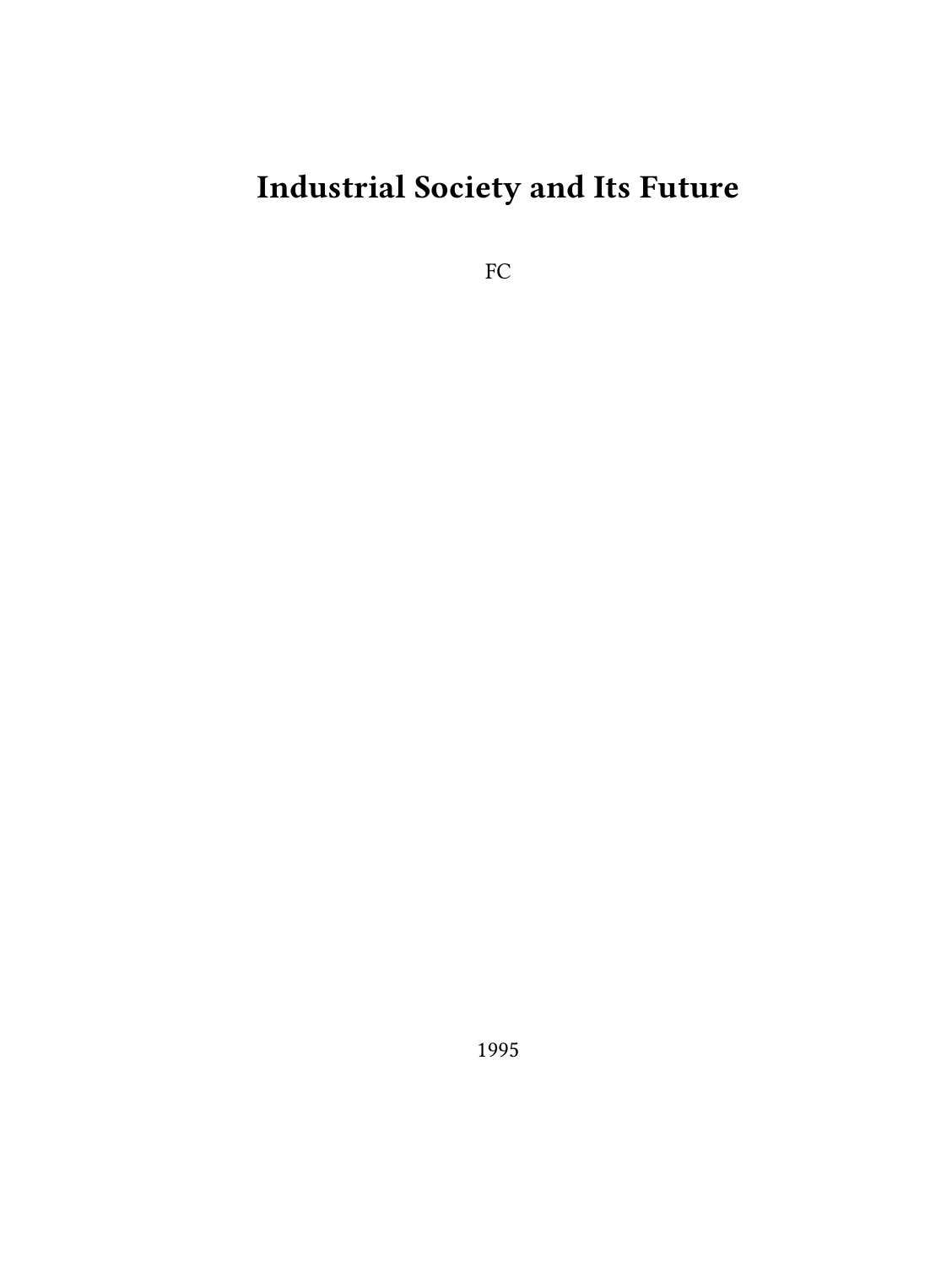# **Contents**

| Introduction                                                               | 4  |
|----------------------------------------------------------------------------|----|
| The Psychology of Modern Leftism                                           | 5  |
| <b>Feelings of Inferiority</b>                                             | 6  |
| Oversocialization                                                          | 9  |
| <b>The Power Process</b>                                                   | 12 |
| <b>Surrogate Activities</b>                                                | 13 |
| Autonomy                                                                   | 15 |
| <b>Sources of Social Problems</b>                                          | 17 |
| Disruption of the Power Process in Modern Society                          | 20 |
| <b>How Some People Adjust</b>                                              | 25 |
| The Motives of Scientists                                                  | 28 |
| The Nature of Freedom                                                      | 30 |
| <b>Some Principles of History</b>                                          | 33 |
| <b>Industrial-Technological Society Cannot Be Reformed</b>                 | 35 |
| Restriction of Freedom is Unavoidable in Industrial Society                | 36 |
| The "Bad" Parts of Technology Cannot Be Separated from the "Good" Parts    | 39 |
| Technology is a More Powerful Social Force than the Aspiration for Freedom | 41 |
| Simpler Social Problems Have Proved Intractable                            | 45 |
| <b>Revolution is Easier than Reform</b>                                    | 47 |
| <b>Control of Human Behavior</b>                                           | 48 |
| <b>Human Race at a Crossroads</b>                                          | 53 |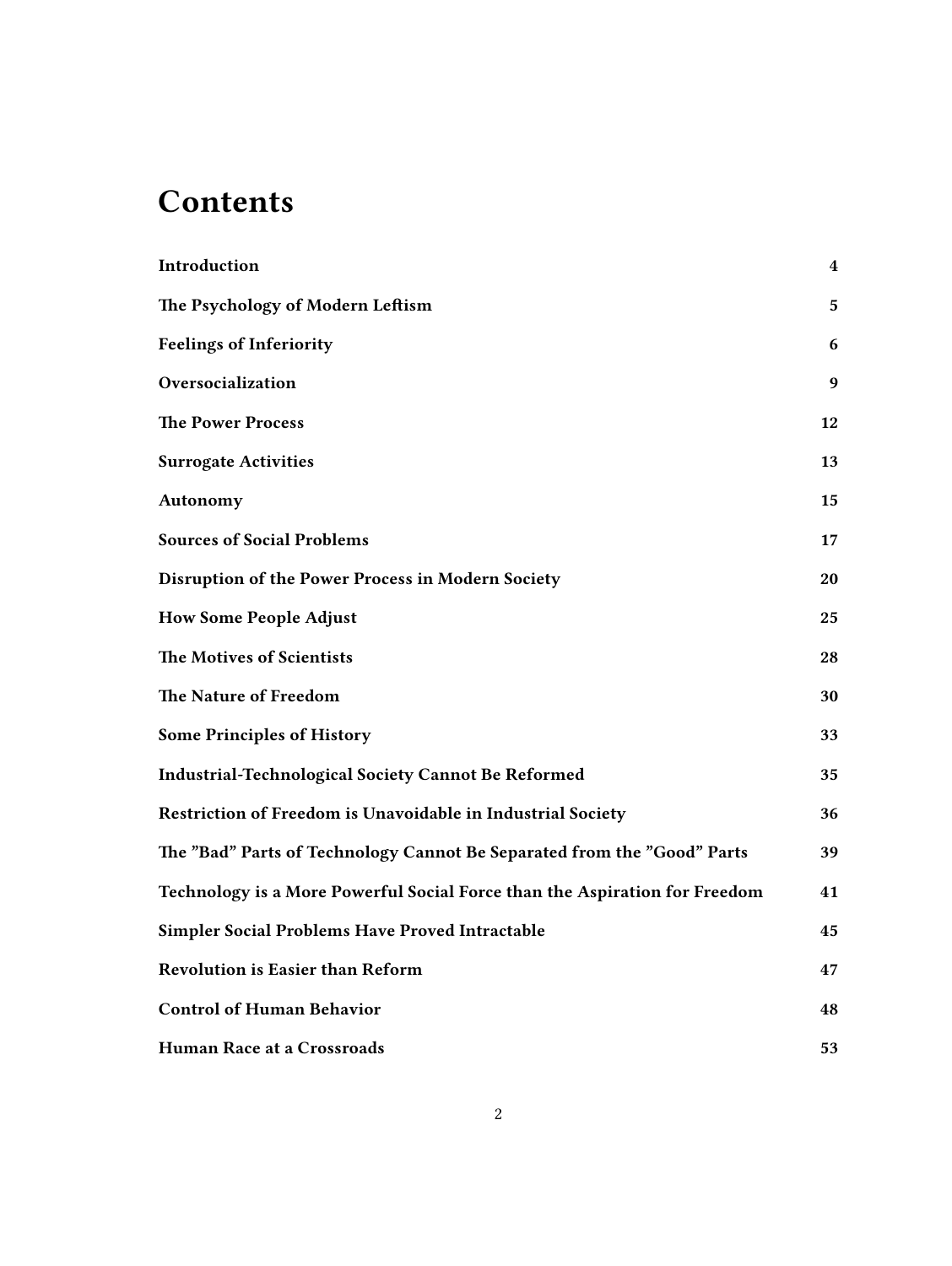| <b>Human Suffering</b>         | 55 |
|--------------------------------|----|
| The Future                     | 57 |
| <b>Strategy</b>                | 60 |
| <b>Two Kinds of Technology</b> | 66 |
| The Danger of Leftism          | 68 |
| <b>Final Note</b>              | 73 |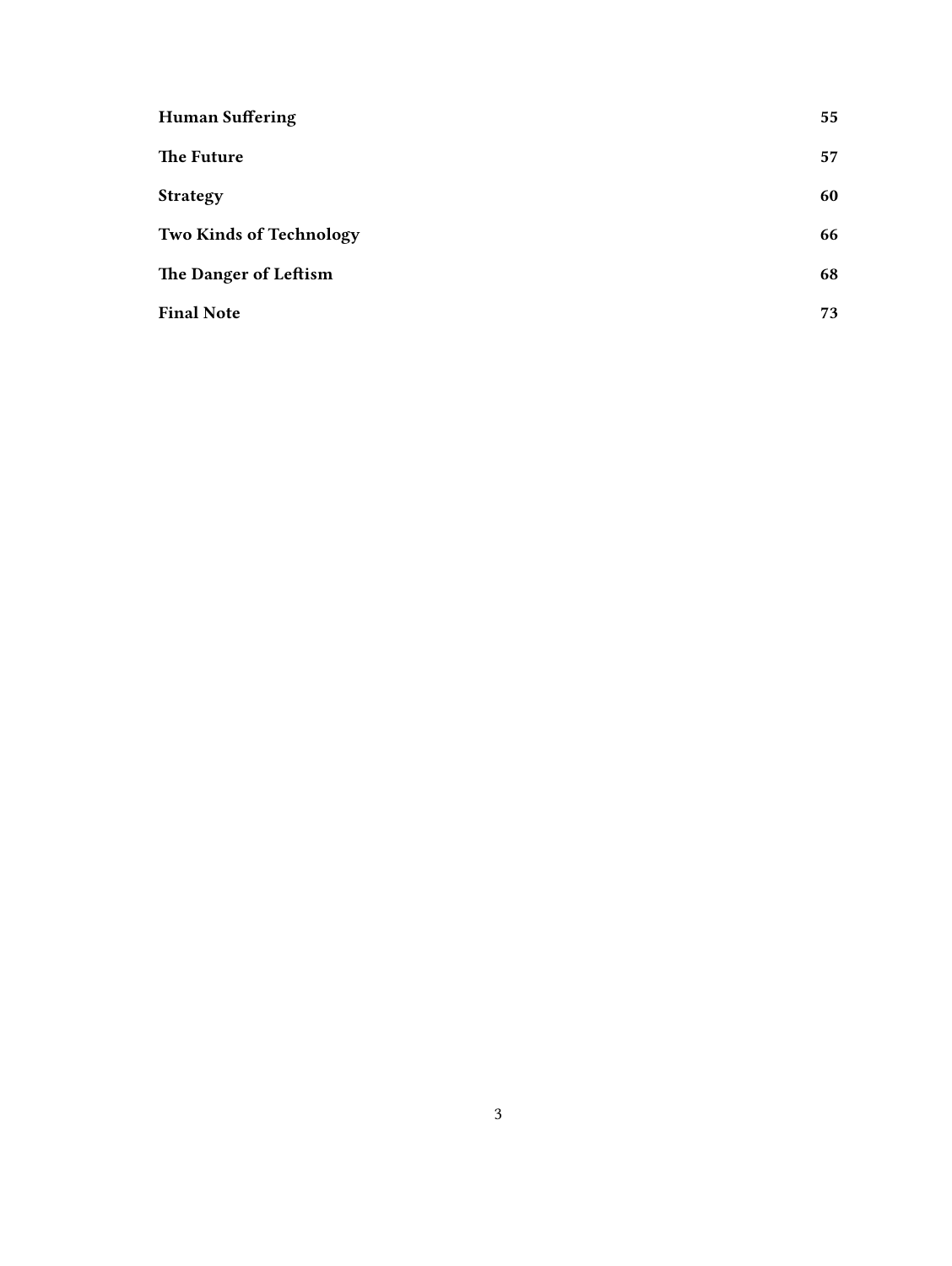### <span id="page-3-0"></span>**Introduction**

**1.** The Industrial Revolution and its consequences have been a disaster for the human race. They have greatly increased the life expectancy of those of us who live in "advanced" countries, but they have destabilized society, have made life unfulfilling, have subjected human beings to indignities, have led to widespread psychological suffering (in the Third World to physical suffering as well) and have inflicted severe damage on the natural world. The continued development of technology will worsen the situation. It will certainly subject human beings to greater indignities and inflict greater damage on the natural world, it will probably lead to greater social disruption and psychological suffering, and it may lead to increased physical suffering even in "advanced" countries.

**2.** The industrial-technological system may survive or it may break down. If it survives, it MAY eventually achieve a low level of physical and psychological suffering, but only after passing through a long and very painful period of adjustment and only at the cost of permanently reducing human beings and many other living organisms to engineered products and mere cogs in the social machine. Furthermore, if the system survives, the consequences will be inevitable: There is no way of reforming or modifying the system so as to prevent it from depriving people of dignity and autonomy.

**3.** If the system breaks down the consequences will still be very painful But the bigger the system grows the more disastrous the results of its breakdown will be, so if it is to break down it had best break down sooner rather than later.

**4.** We therefore advocate a revolution against the industrial system. This revolution may or may not make use of violence; it may be sudden or it may be a relatively gradual process spanning a few decades. We can't predict any of that. But we do outline in a very general way the measures that those who hate the industrial system should take in order to prepare the way for a revolution against that form of society. This is not to be a POLITICAL revolution. Its object will be to overthrow not governments but the economic and technological basis of the present society.

**5.** In this article we give attention to only some of the negative developments that have grown out of the industrial-technological system. Other such developments we mention only briefly or ignore altogether. This does not mean that we regard these other developments as unimportant. For practical reasons we have to confine our discussion to areas that have received insufficient public attention or in which we have something new to say. For example, since there are welldeveloped environmental and wilderness movements, we have written very little about environmental degradation or the destruction of wild nature, even though we consider these to be highly important.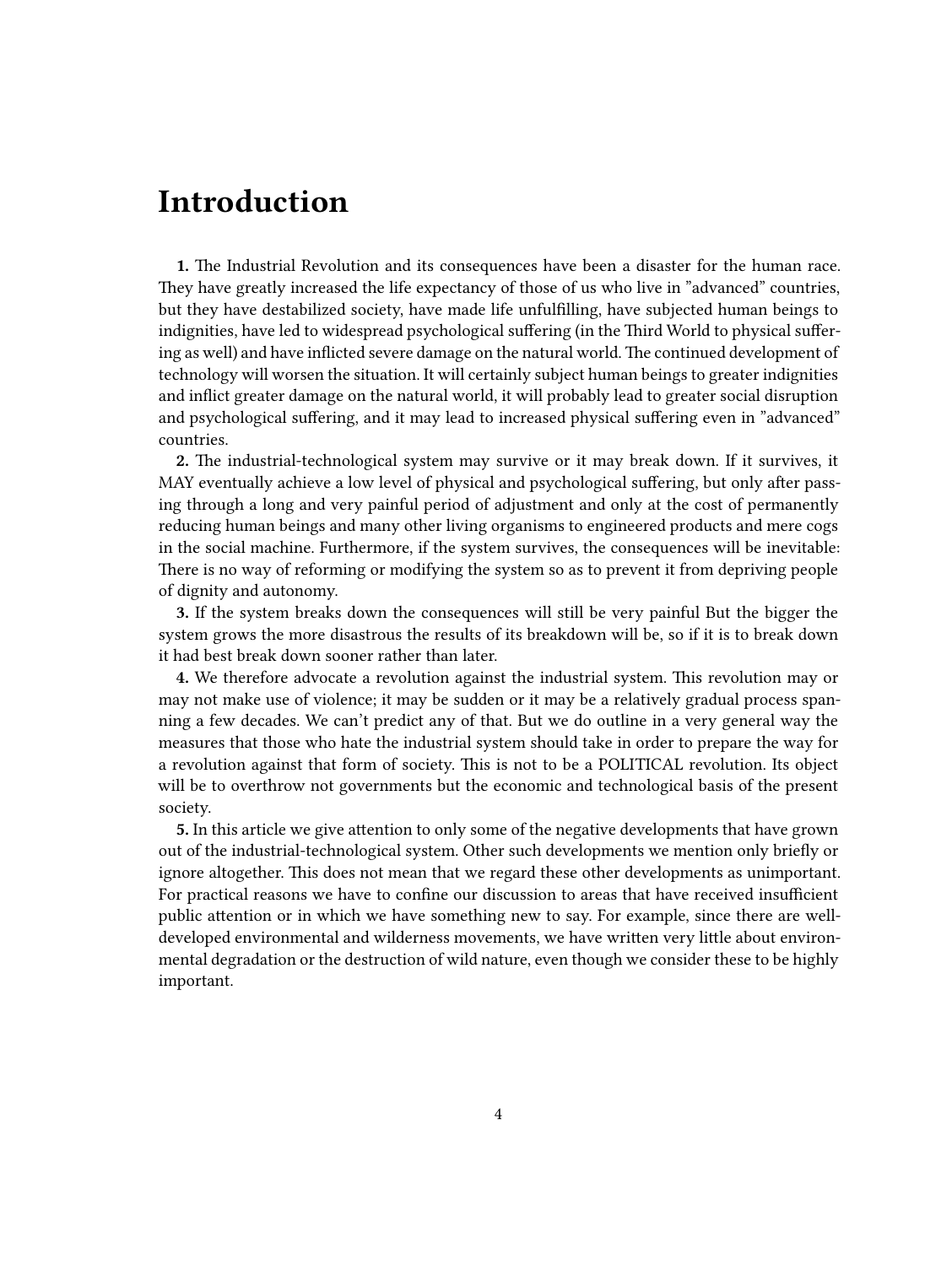### <span id="page-4-0"></span>**The Psychology of Modern Leftism**

**6.** Almost everyone will agree that we live in a deeply troubled society. One of the most widespread manifestations of the craziness of our world is leftism, so a discussion of the psychology of leftism can serve as an introduction to the discussion of the problems of modern society in general.

**7.** But what is leftism? During the first half of the 20th century leftism could have been practically identified with socialism. Today the movement is fragmented and it is not clear who can properly be called a leftist. When we speak of leftists in this article we have in mind mainly socialists, collectivists, "politically correct" types, feminists, gay and disability activists, animal rights activists and the like. But not everyone who is associated with one of these movements is a leftist. What we are trying to get at in discussing leftism is not so much a movement or an ideology as a psychological type, or rather a collection of related types. Thus, what we mean by "leftism" will emerge more clearly in the course of our discussion of leftist psychology. (Also, see paragraphs 227-230.)

**8.** Even so, our conception of leftism will remain a good deal less clear than we would wish, but there doesn't seem to be any remedy for this. All we are trying to do here is indicate in a rough and approximate way the two psychological tendencies that we believe are the main driving force of modern leftism. We by no means claim to be telling the WHOLE truth about leftist psychology. Also, our discussion is meant to apply to modern leftism only. We leave open the question of the extent to which our discussion could be applied to the leftists of the 19th and early 20th centuries.

**9.** The two psychological tendencies that underlie modern leftism we call *feelings of inferiority* and *oversocialization*. Feelings of inferiority are characteristic of modern leftism as a whole, while oversocialization is characteristic only of a certain segment of modern leftism; but this segment is highly influential.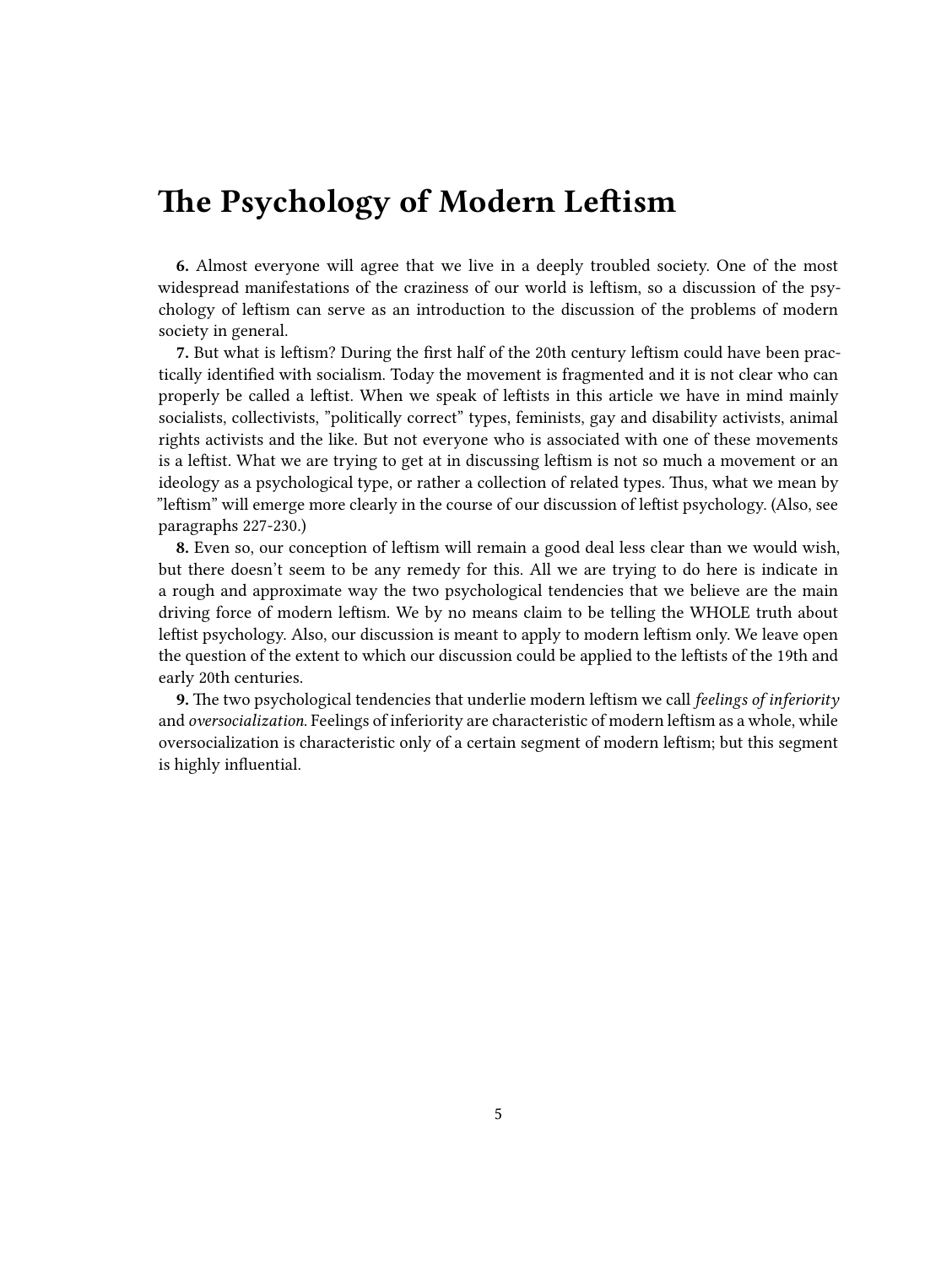### <span id="page-5-0"></span>**Feelings of Inferiority**

**10.** By "feelings of inferiority" we mean not only inferiority feelings in the strict sense but a whole spectrum of related traits: low self-esteem, feelings of powerlessness, depressive tendencies, defeatism, guilt, self-hatred, etc. We argue that modern leftists tend to have some such feelings (possibly more or less repressed), and that these feelings are decisive in determining the direction of modern leftism.

**11.** When someone interprets as derogatory almost anything that is said about him (or about groups with whom he identifies), we conclude that he has inferiority feelings or low self-esteem. This tendency is pronounced among minority-rights activists, whether or not they belong to the minority groups whose rights they defend. They are hypersensitive about the words used to designate minorities and about anything that is said concerning minorities. The terms "Negro," "oriental," "handicapped," or "chick" for an African, an Asian, a disabled person or a woman originally had no derogatory connotation. "Broad" and "chick" were merely the feminine equivalents of "guy," "dude" or "fellow." The negative connotations have been attached to these terms by the activists themselves. Some animal rights activists have gone so far as to reject the word "pet" and insist on its replacement by "animal companion." Leftish anthropologists go to great lengths to avoid saying anything about primitive peoples that could conceivably be interpreted as negative. They want to replace the word "primitive" by "nonliterate." They seem almost paranoid about anything that might suggest that any primitive culture is inferior to our own. (We do not mean to imply that primitive cultures ARE inferior to ours. We merely point out the hypersensitivity of leftish anthropologists.)

**12.** Those who are most sensitive about "politically incorrect" terminology are not the average black ghetto-dweller, Asian immigrant, abused woman or disabled person, but a minority of activists, many of whom do not even belong to any "oppressed" group but come from privileged strata of society. Political correctness has its stronghold among university professors, who have secure employment with comfortable salaries, and the majority of whom are heterosexual white males from middle to upper-class families.

**13.** Many leftists have an intense identification with the problems of groups that have an image of being weak (women), defeated (American Indians), repellent (homosexuals), or otherwise inferior. The leftists themselves feel that these groups are inferior. They would never admit to themselves that they have such feelings, but it is precisely because they do see these groups as inferior that they identify with their problems. (We do not mean to suggest that women, Indians, etc., ARE inferior; we are only making a point about leftist psychology.)

**14.** Feminists are desperately anxious to prove that women are as strong and as capable as men. Clearly they are nagged by a fear that women may NOT be as strong and as capable as men.

**15.** Leftists tend to hate anything that has an image of being strong, good and successful. They hate America, they hate Western civilization, they hate white males, they hate rationality. The reasons that leftists give for hating the West, etc., clearly do not correspond with their real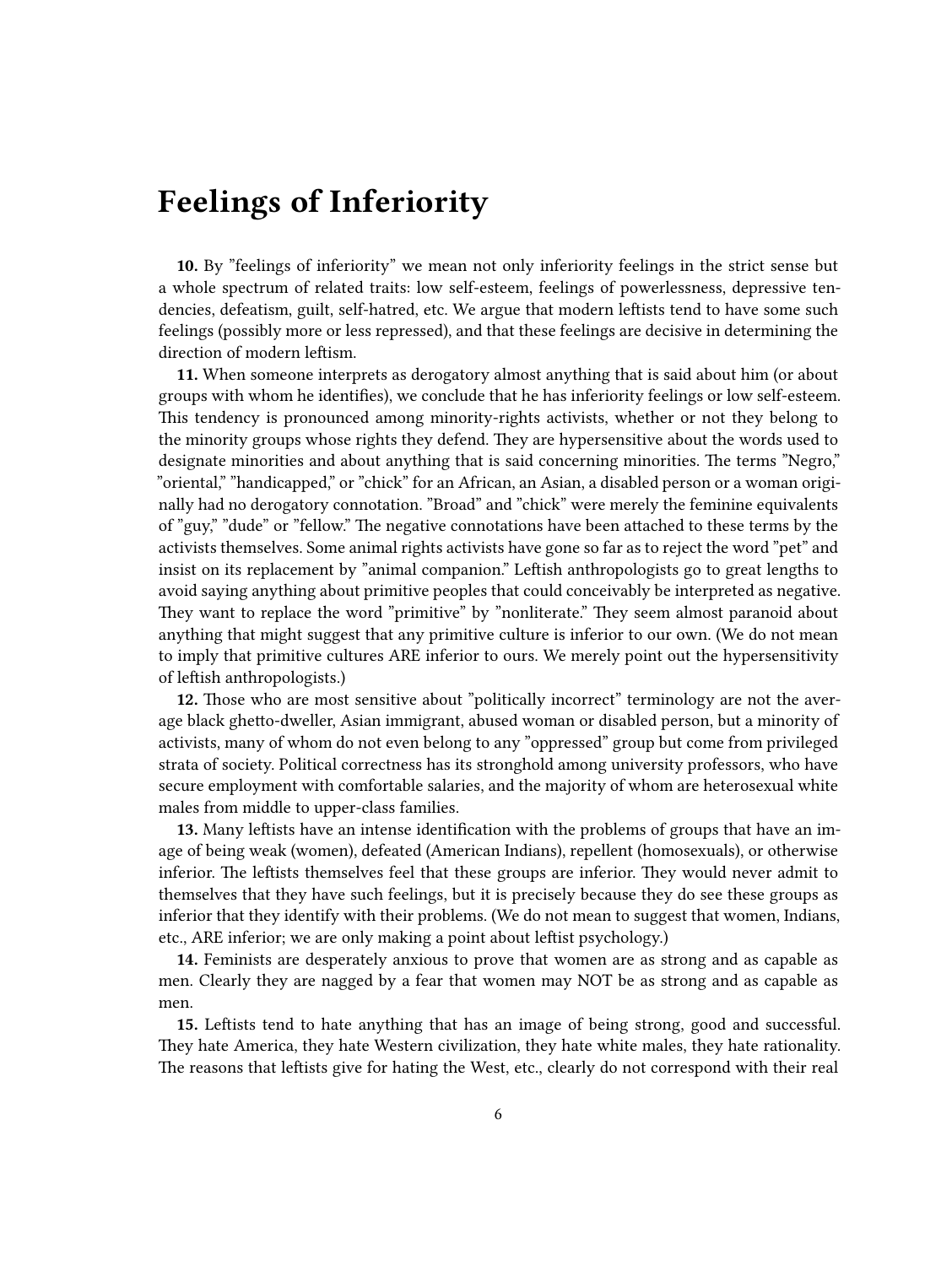motives. They SAY they hate the West because it is warlike, imperialistic, sexist, ethnocentric and so forth, but where these same faults appear in socialist countries or in primitive cultures, the leftist finds excuses for them, or at best he GRUDGINGLY admits that they exist; whereas he ENTHUSIASTICALLY points out (and often greatly exaggerates) these faults where they appear in Western civilization. Thus it is clear that these faults are not the leftist's real motive for hating America and the West. He hates America and the West because they are strong and successful.

**16.** Words like "self-confidence," "self-reliance," "initiative," "enterprise," "optimism," etc., play little role in the liberal and leftist vocabulary. The leftist is anti-individualistic, pro-collectivist. He wants society to solve everyone's problems for them, satisfy everyone's needs for them, take care of them. He is not the sort of person who has an inner sense of confidence in his ability to solve his own problems and satisfy his own needs. The leftist is antagonistic to the concept of competition because, deep inside, he feels like a loser.

**17.** Art forms that appeal to modern leftish intellectuals tend to focus on sordidness, defeat and despair, or else they take an orgiastic tone, throwing off rational control as if there were no hope of accomplishing anything through rational calculation and all that was left was to immerse oneself in the sensations of the moment.

**18.** Modern leftish philosophers tend to dismiss reason, science, objective reality and to insist that everything is culturally relative. It is true that one can ask serious questions about the foundations of scientific knowledge and about how, if at all, the concept of objective reality can be defined. But it is obvious that modern leftish philosophers are not simply cool-headed logicians systematically analyzing the foundations of knowledge. They are deeply involved emotionally in their attack on truth and reality. They attack these concepts because of their own psychological needs. For one thing, their attack is an outlet for hostility, and, to the extent that it is successful, it satisfies the drive for power. More importantly, the leftist hates science and rationality because they classify certain beliefs as true (i.e., successful, superior) and other beliefs as false (i.e., failed, inferior). The leftist's feelings of inferiority run so deep that he cannot tolerate any classification of some things as successful or superior and other things as failed or inferior. This also underlies the rejection by many leftists of the concept of mental illness and of the utility of IQ tests. Leftists are antagonistic to genetic explanations of human abilities or behavior because such explanations tend to make some persons appear superior or inferior to others. Leftists prefer to give society the credit or blame for an individual's ability or lack of it. Thus if a person is "inferior" it is not his fault, but society's, because he has not been brought up properly.

**19.** The leftist is not typically the kind of person whose feelings of inferiority make him a braggart, an egotist, a bully, a self-promoter, a ruthless competitor. This kind of person has not wholly lost faith in himself. He has a deficit in his sense of power and self-worth, but he can still conceive of himself as having the capacity to be strong, and his efforts to make himself strong produce his unpleasant behavior.<sup>1</sup> But the leftist is too far gone for that. His feelings of inferiority are so ingrained that he cannot conceive of himself as individually strong and valuable. Hence the collectivism of the leftist. He can feel strong only as a member of a large organization or a mass movement with which he identifies himself.

**20.** Notice the masochistic tendency of leftist tactics. Leftists protest by lying down in front of vehicles, they intentionally provoke police or racists to abuse them, etc. These tactics may

 $1$  We are not asserting that all, or even most, bullies and ruthless competitors suffer from feelings of inferiority.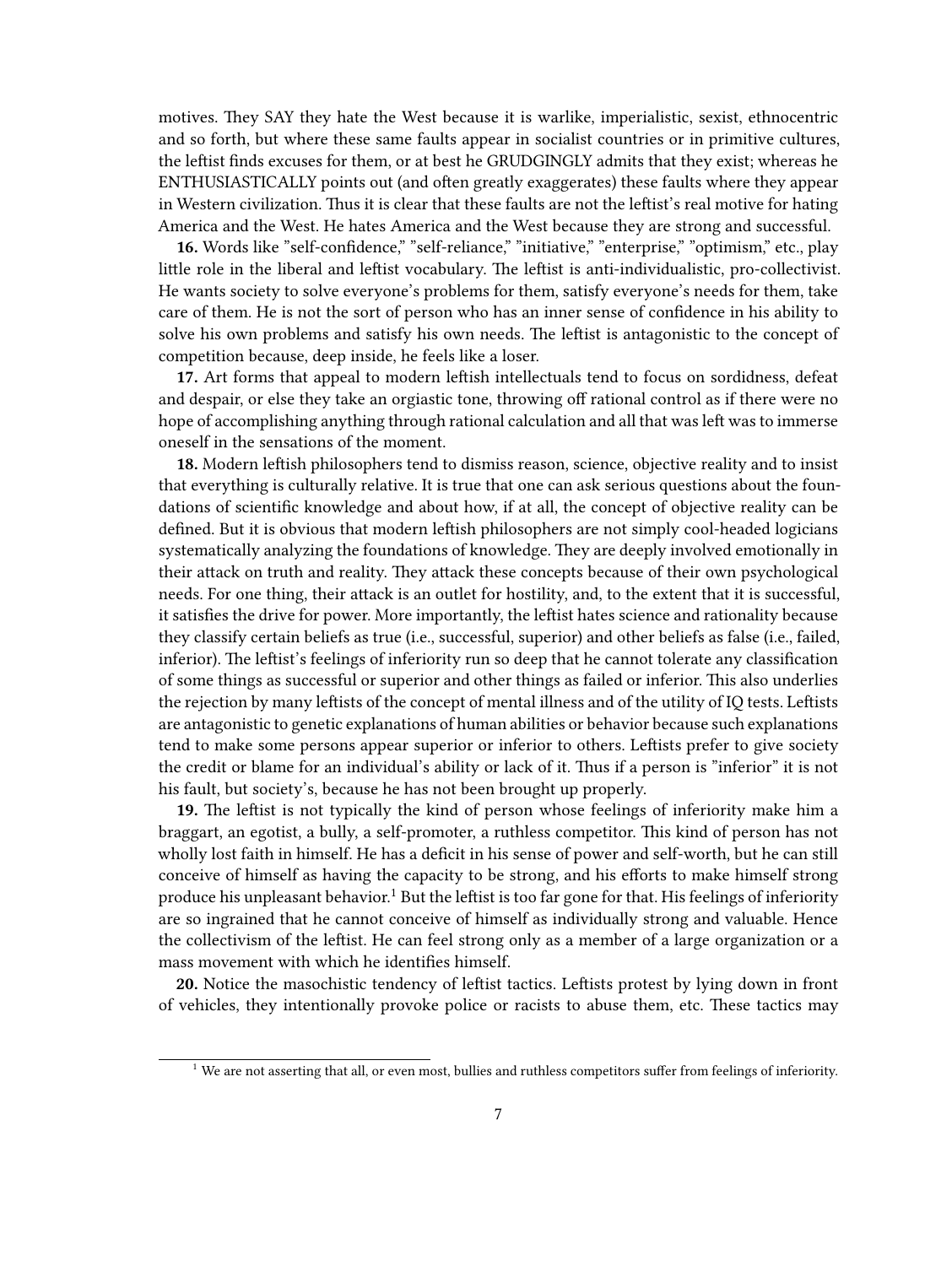often be effective, but many leftists use them not as a means to an end but because they PREFER masochistic tactics. Self-hatred is a leftist trait.

**21.** Leftists may claim that their activism is motivated by compassion or by moral principles, and moral principle does play a role for the leftist of the oversocialized type. But compassion and moral principle cannot be the main motives for leftist activism. Hostility is too prominent a component of leftist behavior; so is the drive for power. Moreover, much leftist behavior is not rationally calculated to be of benefit to the people whom the leftists claim to be trying to help. For example, if one believes that affirmative action is good for black people, does it make sense to demand affirmative action in hostile or dogmatic terms? Obviously it would be more productive to take a diplomatic and conciliatory approach that would make at least verbal and symbolic concessions to white people who think that affirmative action discriminates against them. But leftist activists do not take such an approach because it would not satisfy their emotional needs. Helping black people is not their real goal. Instead, race problems serve as an excuse for them to express their own hostility and frustrated need for power. In doing so they actually harm black people, because the activists' hostile attitude toward the white majority tends to intensify race hatred.

**22.** If our society had no social problems at all, the leftists would have to INVENT problems in order to provide themselves with an excuse for making a fuss.

**23.** We emphasize that the foregoing does not pretend to be an accurate description of everyone who might be considered a leftist. It is only a rough indication of a general tendency of leftism.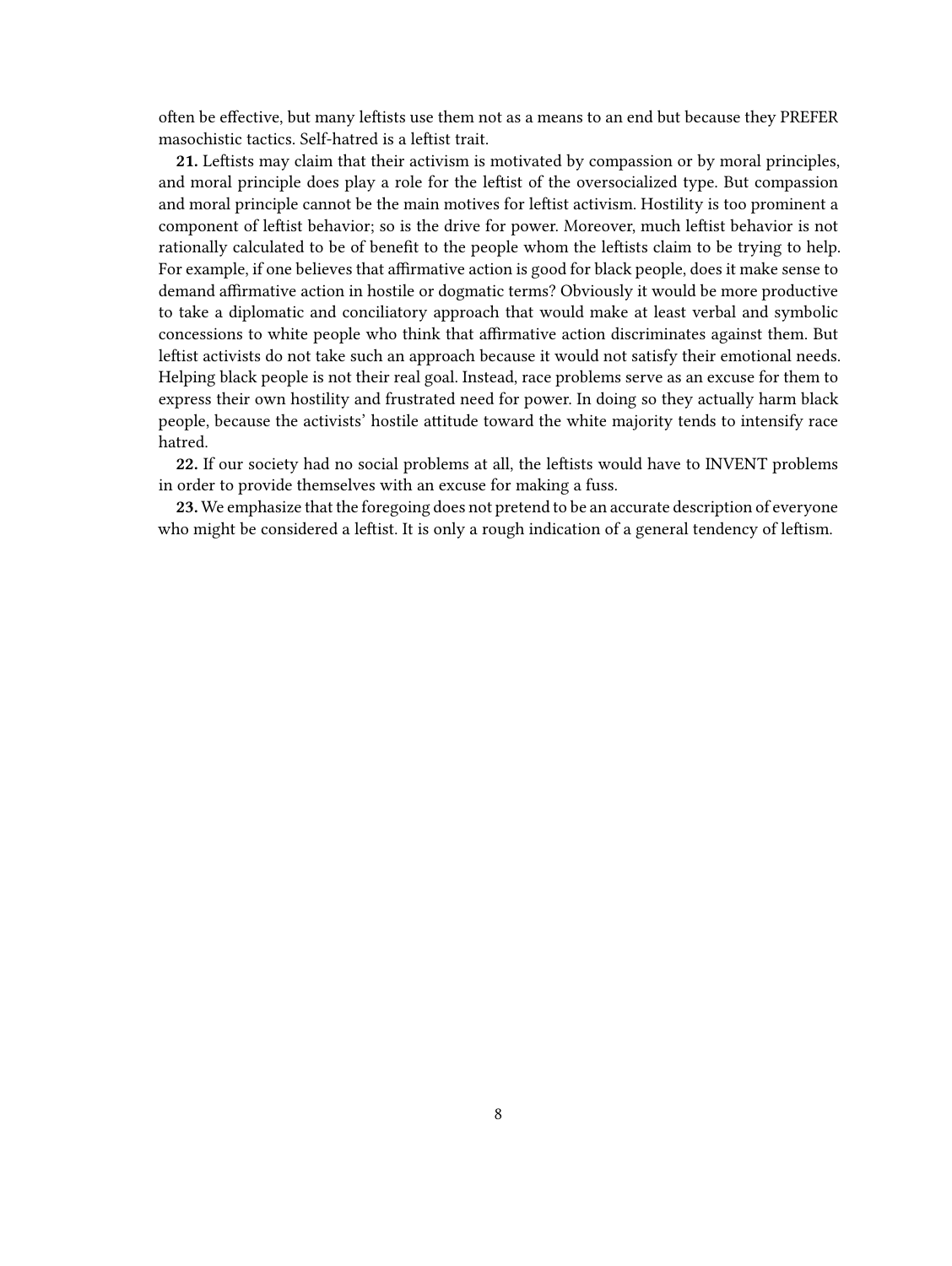### <span id="page-8-0"></span>**Oversocialization**

**24.** Psychologists use the term "socialization" to designate the process by which children are trained to think and act as society demands. A person is said to be well socialized if he believes in and obeys the moral code of his society and fits in well as a functioning part of that society. It may seem senseless to say that many leftists are oversocialized, since the leftist is perceived as a rebel. Nevertheless, the position can be defended. Many leftists are not such rebels as they seem.

**25.** The moral code of our society is so demanding that no one can think, feel and act in a completely moral way. For example, we are not supposed to hate anyone, yet almost everyone hates somebody at some time or other, whether he admits it to himself or not. Some people are so highly socialized that the attempt to think, feel and act morally imposes a severe burden on them. In order to avoid feelings of guilt, they continually have to deceive themselves about their own motives and find moral explanations for feelings and actions that in reality have a non-moral origin. We use the term "oversocialized" to describe such people.<sup>1</sup>

**26.** Oversocialization can lead to low self-esteem, a sense of powerlessness, defeatism, guilt, etc. One of the most important means by which our society socializes children is by making them feel ashamed of behavior or speech that is contrary to society's expectations. If this is overdone, or if a particular child is especially susceptible to such feelings, he ends by feeling ashamed of HIMSELF. Moreover the thought and the behavior of the over-socialized person are more restricted by society's expectations than are those of the lightly socialized person. The majority of people engage in a significant amount of naughty behavior. They lie, they commit petty thefts, they break traffic laws, they goof off at work, they hate someone, they say spiteful things or they use some underhanded trick to get ahead of the other guy. The oversocialized person cannot do these things, or if he does do them he generates in himself a sense of shame and self-hatred. The oversocialized person cannot even experience, without guilt, thoughts or feelings that are contrary to the accepted morality; he cannot think "unclean" thoughts. And socialization is not just a matter of morality; we are socialized to conform to many norms of behavior that do not fall under the heading of morality. Thus the oversocialized person is kept on a psychological leash and spends his life running on rails that society has laid down for him. In many oversocialized people this results in a sense of constraint and powerlessness that can be a severe hardship. We suggest that oversocialization is among the more serious cruelties that human beings inflict on one another.

**27.** We argue that a very important and influential segment of the modern left is oversocialized and that their oversocialization is of great importance in determining the direction of modern leftism. Leftists of the oversocialized type tend to be intellectuals or members of the upper middle

 $1$  During the Victorian period many oversocialized people suffered from serious psychological problems as a result of repressing or trying to repress their sexual feelings. Freud apparently based his theories on people of this type. Today the focus of socialization has shifted from sex to aggression.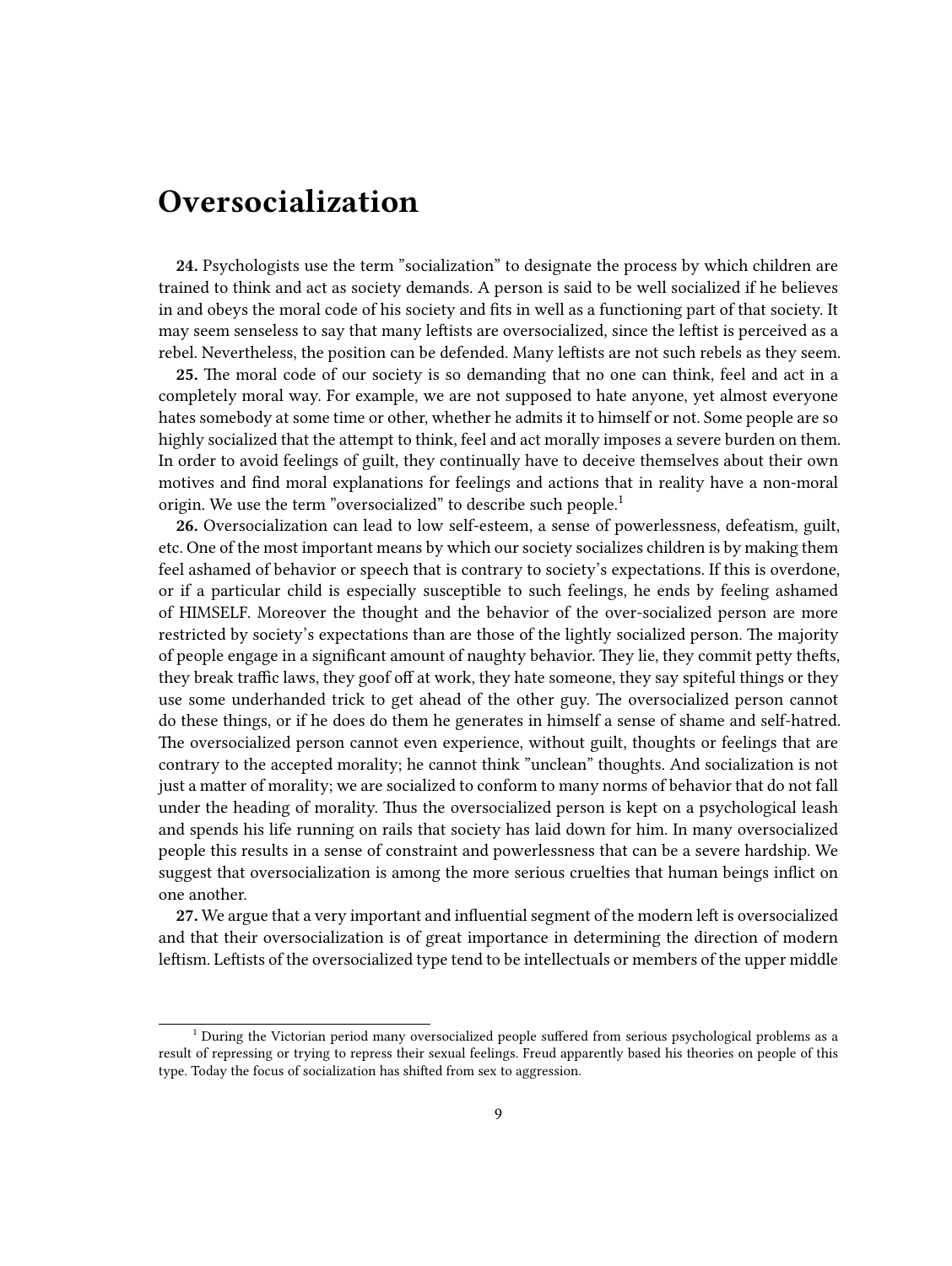class. Notice that university intellectuals<sup>2</sup> constitute the most highly socialized segment of our society and also the most left-wing segment.

**28.** The leftist of the oversocialized type tries to get off his psychological leash and assert his autonomy by rebelling. But usually he is not strong enough to rebel against the most basic values of society. Generally speaking, the goals of today's leftists are NOT in conflict with the accepted morality. On the contrary, the left takes an accepted moral principle, adopts it as its own, and then accuses mainstream society of violating that principle. Examples: racial equality, equality of the sexes, helping poor people, peace as opposed to war, nonviolence generally, freedom of expression, kindness to animals. More fundamentally, the duty of the individual to serve society and the duty of society to take care of the individual. All these have been deeply rooted values of our society (or at least of its middle and upper classes<sup>3</sup>) for a long time. These values are explicitly or implicitly expressed or presupposed in most of the material presented to us by the mainstream communications media and the educational system. Leftists, especially those of the oversocialized type, usually do not rebel against these principles but justify their hostility to society by claiming (with some degree of truth) that society is not living up to these principles.

**29.** Here is an illustration of the way in which the oversocialized leftist shows his real attachment to the conventional attitudes of our society while pretending to be in rebellion against it. Many leftists push for affirmative action, for moving black people into high-prestige jobs, for improved education in black schools and more money for such schools; the way of life of the black "underclass" they regard as a social disgrace. They want to integrate the black man into the system, make him a business executive, a lawyer, a scientist just like upper middle-class white people. The leftists will reply that the last thing they want is to make the black man into a copy of the white man; instead, they want to preserve African-American culture. But in what does this preservation of African-American culture consist? It can hardly consist in anything more than eating black-style food, listening to black-style music, wearing black-style clothing and going to a black-style church or mosque. In other words, it can express itself only in superficial matters. In all ESSENTIAL respects most leftists of the oversocialized type want to make the black man conform to white middle-class ideals. They want to make him study technical subjects, become an executive or a scientist, spend his life climbing the status ladder to prove that black people are as good as white. They want to make black fathers "responsible," they want black gangs to become nonviolent, etc. But these are exactly the values of the industrial-technological system. The system couldn't care less what kind of music a man listens to, what kind of clothes he wears or what religion he believes in as long as he studies in school, holds a respectable job, climbs the

 $^{\rm 2}$  Not necessarily including specialists in engineering or the "hard" sciences.

<sup>&</sup>lt;sup>3</sup> There are many individuals of the middle and upper classes who resist some of these values, but usually their resistance is more or less covert. Such resistance appears in the mass media only to a very limited extent. The main thrust of propaganda in our society is in favor of the stated values. The main reason why these values have become, so to speak, the official values of our society is that they are useful to the industrial system. Violence is discouraged because it disrupts the functioning of the system. Racism is discouraged because ethnic conflicts also disrupt the system, and discrimination wastes the talents of minority-group members who could be useful to the system. Poverty must be "cured" because the underclass causes problems for the system and contact with the underclass lowers the morale of the other classes. Women are encouraged to have careers because their talents are useful to the system and, more importantly, because by having regular jobs women become integrated into the system and tied directly to it rather than to their families. This helps to weaken family solidarity. (The leaders of the system say they want to strengthen the family, but what they really mean is that they want the family to serve as an effective tool for socializing children in accord with the needs of the system. We argue in paragraphs 51,52.)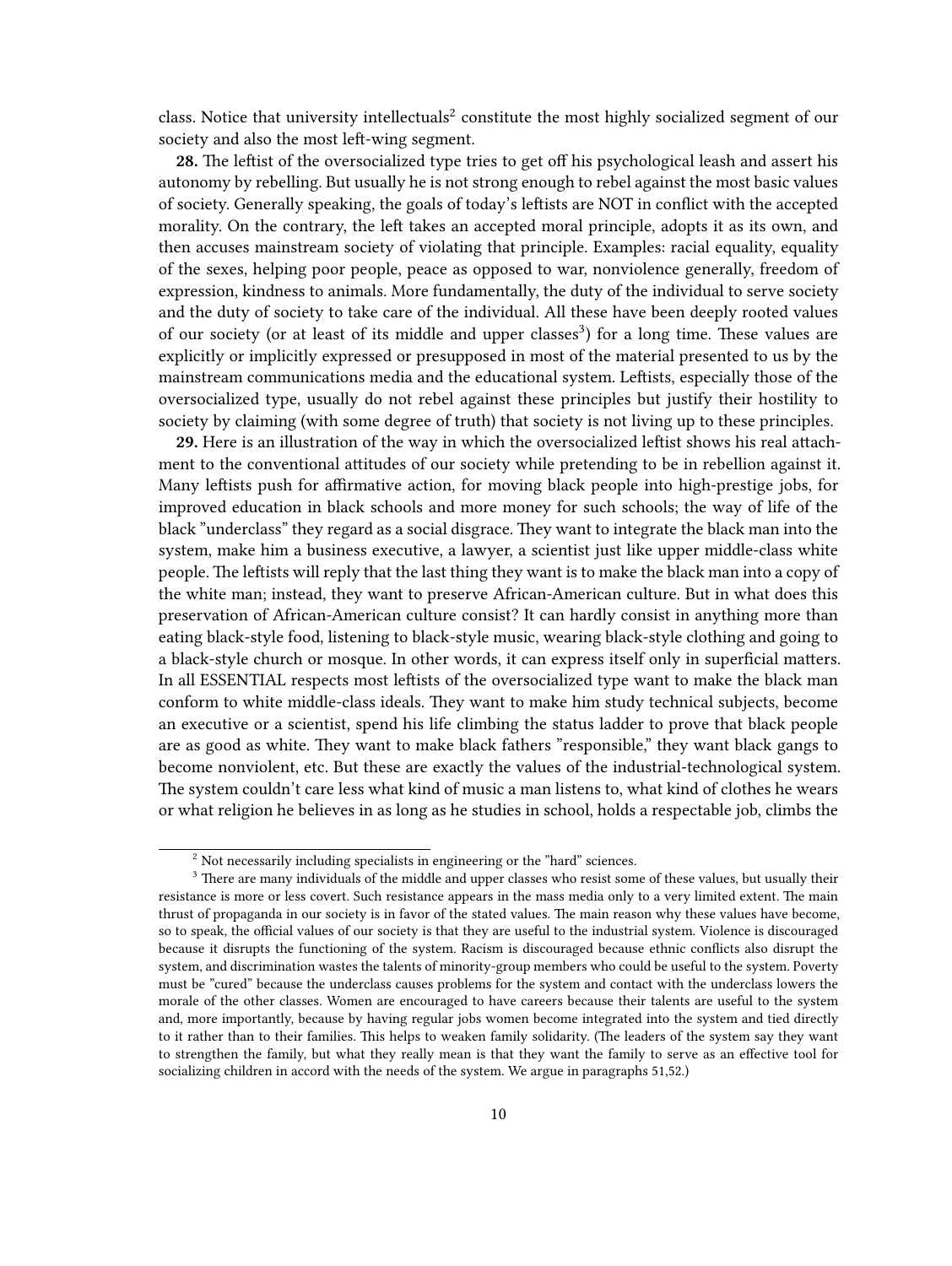status ladder, is a "responsible" parent, is nonviolent and so forth. In effect, however much he may deny it, the oversocialized leftist wants to integrate the black man into the system and make him adopt its values.

**30.** We certainly do not claim that leftists, even of the over-socialized type, NEVER rebel against the fundamental values of our society. Clearly they sometimes do. Some oversocialized leftists have gone so far as to rebel against one of modern society's most important principles by engaging in physical violence. By their own account, violence is for them a form of "liberation." In other words, by committing violence they break through the psychological restraints that have been trained into them. Because they are oversocialized these restraints have been more confining for them than for others; hence their need to break free of them. But they usually justify their rebellion in terms of mainstream values. If they engage in violence they claim to be fighting against racism or the like.

**31.** We realize that many objections could be raised to the foregoing thumbnail sketch of leftist psychology. The real situation is complex, and anything like a complete description of it would take several volumes even if the necessary data were available. We claim only to have indicated very roughly the two most important tendencies in the psychology of modern leftism.

**32.** The problems of the leftist are indicative of the problems of our society as a whole. Low self-esteem, depressive tendencies and defeatism are not restricted to the left. Though they are especially noticeable in the left, they are widespread in our society. And today's society tries to socialize us to a greater extent than any previous society. We are even told by experts how to eat, how to exercise, how to make love, how to raise our kids and so forth.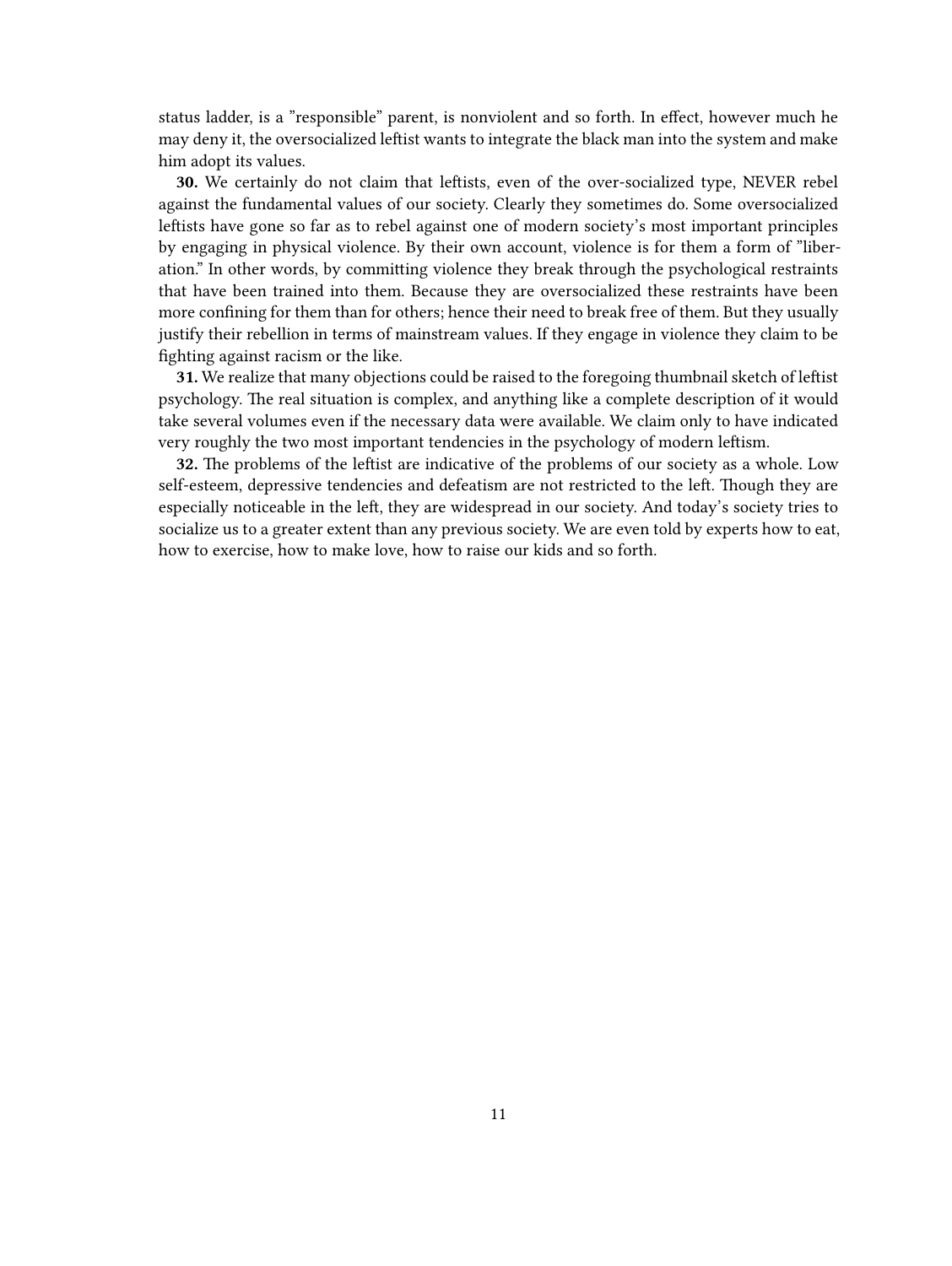#### <span id="page-11-0"></span>**The Power Process**

**33.** Human beings have a need (probably based in biology) for something that we will call the power process. This is closely related to the need for power (which is widely recognized) but is not quite the same thing. The power process has four elements. The three most clear-cut of these we call goal, effort and attainment of goal. (Everyone needs to have goals whose attainment requires effort, and needs to succeed in attaining at least some of his goals.) The fourth element is more difficult to define and may not be necessary for everyone. We call it autonomy and will discuss it later (paragraphs 42-44).

**34.** Consider the hypothetical case of a man who can have anything he wants just by wishing for it. Such a man has power, but he will develop serious psychological problems. At first he will have a lot of fun, but by and by he will become acutely bored and demoralized. Eventually he may become clinically depressed. History shows that leisured aristocracies tend to become decadent. This is not true of fighting aristocracies that have to struggle to maintain their power. But leisured, secure aristocracies that have no need to exert themselves usually become bored, hedonistic and demoralized, even though they have power. This shows that power is not enough. One must have goals toward which to exercise one's power.

**35.** Everyone has goals; if nothing else, to obtain the physical necessities of life: food, water and whatever clothing and shelter are made necessary by the climate. But the leisured aristocrat obtains these things without effort. Hence his boredom and demoralization.

**36.** Non-attainment of important goals results in death if the goals are physical necessities, and in frustration if non-attainment of the goals is compatible with survival. Consistent failure to attain goals throughout life results in defeatism, low self-esteem or depression.

**37.** Thus, in order to avoid serious psychological problems, a human being needs goals whose attainment requires effort, and he must have a reasonable rate of success in attaining his goals.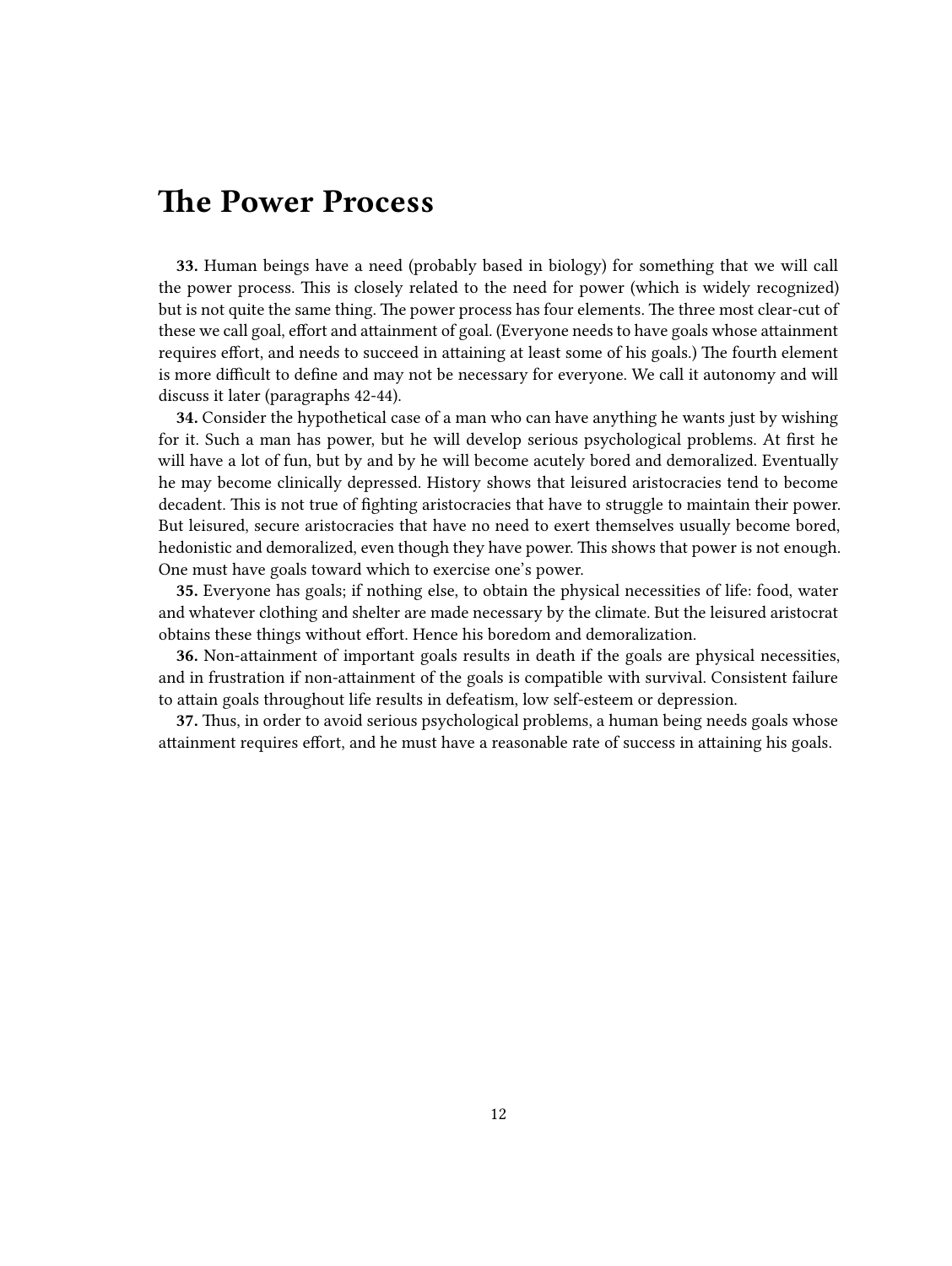#### <span id="page-12-0"></span>**Surrogate Activities**

**38.** But not every leisured aristocrat becomes bored and demoralized. For example, the emperor Hirohito, instead of sinking into decadent hedonism, devoted himself to marine biology, a field in which he became distinguished. When people do not have to exert themselves to satisfy their physical needs they often set up artificial goals for themselves. In many cases they then pursue these goals with the same energy and emotional involvement that they otherwise would have put into the search for physical necessities. Thus the aristocrats of the Roman Empire had their literary pretensions; many European aristocrats a few centuries ago invested tremendous time and energy in hunting, though they certainly didn't need the meat; other aristocracies have competed for status through elaborate displays of wealth; and a few aristocrats, like Hirohito, have turned to science.

**39.** We use the term "surrogate activity" to designate an activity that is directed toward an artificial goal that people set up for themselves merely in order to have some goal to work toward, or, let us say, merely for the sake of the "fulfillment" that they get from pursuing the goal. Here is a rule of thumb for the identification of surrogate activities. Given a person who devotes much time and energy to the pursuit of goal X, ask yourself this: If he had to devote most of his time and energy to satisfying his biological needs, and if that effort required him to use his physical and mental faculties in a varied and interesting way, would he feel seriously deprived because he did not attain goal X? If the answer is no, then the person's pursuit of a goal X is a surrogate activity. Hirohito's studies in marine biology clearly constituted a surrogate activity, since it is pretty certain that if Hirohito had had to spend his time working at interesting non-scientific tasks in order to obtain the necessities of life, he would not have felt deprived because he didn't know all about the anatomy and life-cycles of marine animals. On the other hand the pursuit of sex and love (for example) is not a surrogate activity, because most people, even if their existence were otherwise satisfactory, would feel deprived if they passed their lives without ever having a relationship with a member of the opposite sex. (But pursuit of an excessive amount of sex, more than one really needs, can be a surrogate activity.)

**40.** In modern industrial society only minimal effort is necessary to satisfy one's physical needs. It is enough to go through a training program to acquire some petty technical skill, then come to work on time and exert the very modest effort needed to hold a job. The only requirements are a moderate amount of intelligence and, most of all, simple OBEDIENCE. If one has those, society takes care of one from cradle to grave. (Yes, there is an underclass that cannot take the physical necessities for granted, but we are speaking here of mainstream society.) Thus it is not surprising that modern society is full of surrogate activities. These include scientific work, athletic achievement, humanitarian work, artistic and literary creation, climbing the corporate ladder, acquisition of money and material goods far beyond the point at which they cease to give any additional physical satisfaction, and social activism when it addresses issues that are not important for the activist personally, as in the case of white activists who work for the rights of nonwhite minorities. These are not always PURE surrogate activities, since for many people they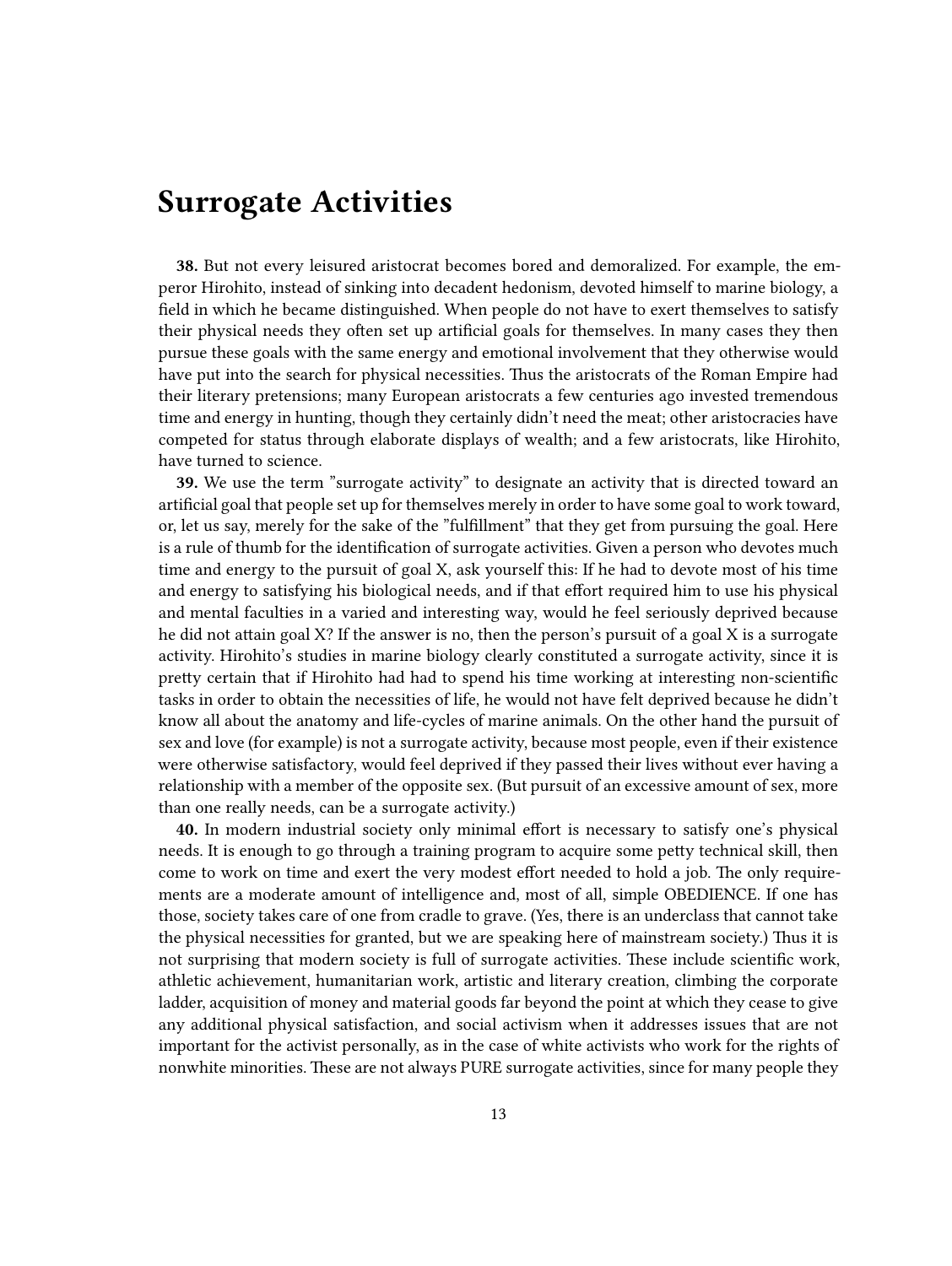may be motivated in part by needs other than the need to have some goal to pursue. Scientific work may be motivated in part by a drive for prestige, artistic creation by a need to express feelings, militant social activism by hostility. But for most people who pursue them, these activities are in large part surrogate activities. For example, the majority of scientists will probably agree that the "fulfillment" they get from their work is more important than the money and prestige they earn.

**41.** For many if not most people, surrogate activities are less satistying than the pursuit of real goals (that is, goals that people would want to attain even if their need for the power process were already fulfilled). One indication of this is the fact that, in many or most cases, people who are deeply involved in surrogate activities are never satisfied, never at rest. Thus the money-maker constantly strives for more and more wealth. The scientist no sooner solves one problem than he moves on to the next. The long-distance runner drives himself to run always farther and faster. Many people who pursue surrogate activities will say that they get far more fulfillment from these activities than they do from the "mundane" business of satisfying their biological needs, but that is because in our society the effort required to satisfy the biological needs has been reduced to triviality. More importantly, in our society people do not satisty their biological needs AUTONOMOUSLY but by functioning as parts of an immense social machine. In contrast, people generally have a great deal of autonomy in pursuing their surrogate activities.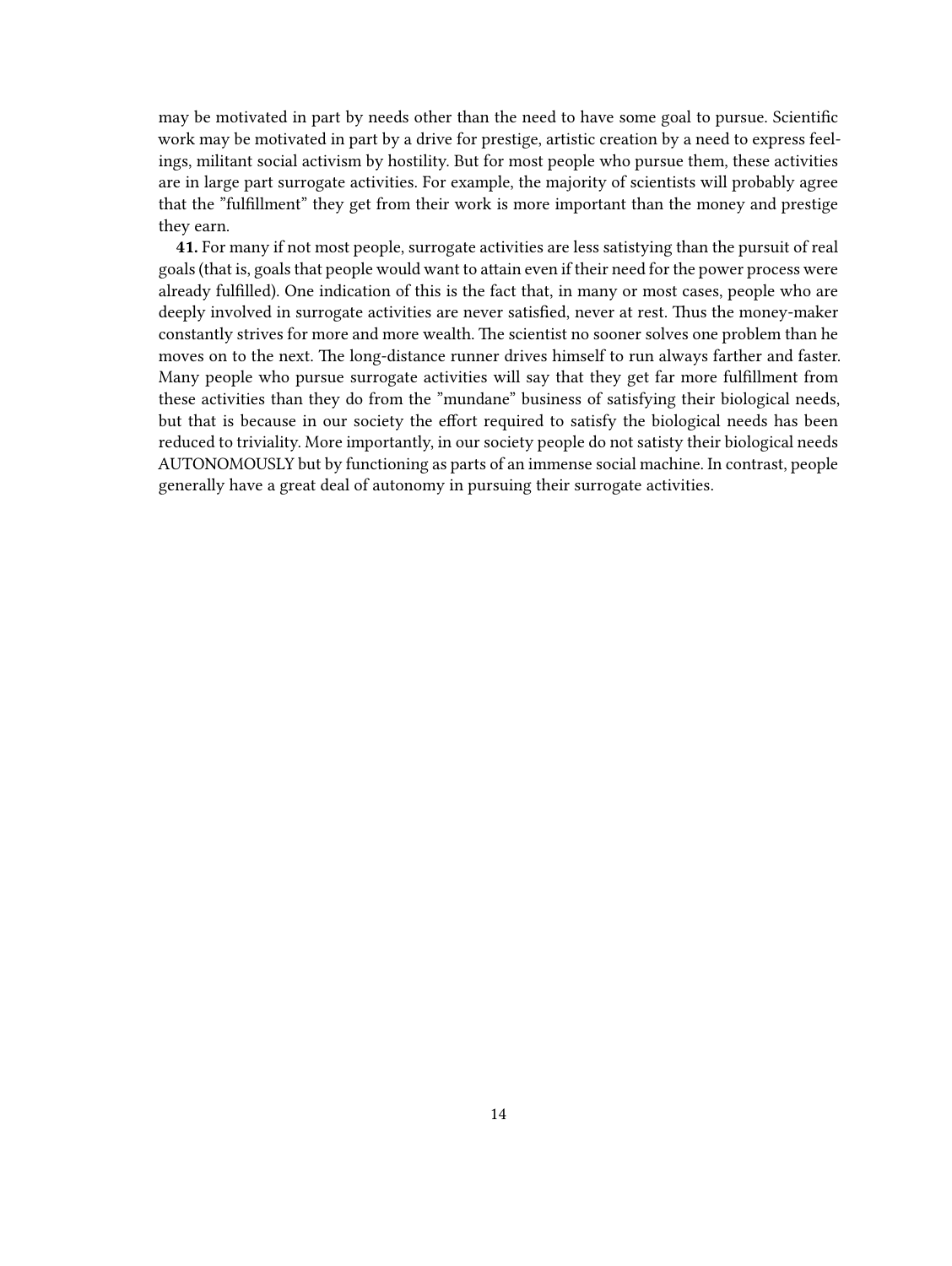#### <span id="page-14-0"></span>**Autonomy**

**42.** Autonomy as a part of the power process may not be necessary for every individual. But most people need a greater or lesser degree of autonomy in working toward their goals. Their efforts must be undertaken on their own initiative and must be under their own direction and control. Yet most people do not have to exert this initiative, direction and control as single individuals. It is usually enough to act as a member of a SMALL group. Thus if half a dozen people discuss a goal among themselves and make a successful joint effort to attain that goal, their need for the power process will be served. But if they work under rigid orders handed down from above that leave them no room for autonomous decision and initiative, then their need for the power process will not be served. The same is true when decisions are made on a collective basis if the group making the collective decision is so large that the role of each individual is insignificant.<sup>1</sup>

**43.** It is true that some individuals seem to have little need for autonomy. Either their drive for power is weak or they satisfy it by identifYing themselves with some powerful organization to which they belong. And then there are unthinking, animal types who seem to be satisfied with a purely physical sense of power (the good combat soldier, who gets his sense of power by developing fighting skills that he is quite content to use in blind obedience to his superiors).

**44.** But for most people it is through the power process—having a goal, making an AU-TONOMOUS effort and attaining the goal—that self-esteem, self-confidence and a sense of power are acquired. When one does not have adequate opportunity to go through the power process the consequences are (depending on the individual and on the way the power process is disrupted) boredom, demoralization, low self-esteem, inferiority feelings, defeatism, depression, anxiety, guilt, frustration, hostility, spouse or child abuse, insatiable hedonism, abnormal sexual behavior, sleep disorders, eating disorders, etc.<sup>2</sup>

<sup>&</sup>lt;sup>1</sup> It may be argued that the majority of people don't want to make their own decisions but want leaders to do their thinking for them. There is an element of truth in this. People like to make their own decisions in small matters, but making decisions on difficult, fundamental questions requires facing up to psychological conflict, and most people hate psychological conflict. Hence they tend to lean on others in making difficult decisions. But it does not follow that they like to have decisions imposed on them without having any opportunity to influence those decisions. The majority of people are natural followers, not leaders, but they like to have direct personal access to their leaders, they want to be able to influence the leaders and participate to some extent in making even the difficult decisions. At least to that degree they need autonomy.

<sup>&</sup>lt;sup>2</sup> Some of the symptoms listed are similar to those shown by caged animals. To explain how these symptoms arise from deprivation with respect to the power process: common-sense understanding of human nature tells one that lack of goals whose attainment requires effort leads to boredom and that boredom, long continued, often leads eventually to depression. Failure to attain goals leads to frustration and lowering of self-esteem. Frustration leads to anger, anger to aggression, often in the form of spouse or child abuse. It has been shown that long-continued frustration commonly leads to depression and that depression tends to cause anxiety, guilt, sleep disorders, eating disorders and bad feelings about oneself. Those who are tending toward depression seek pleasure as an antidote; hence insatiable hedonism and excessive sex, with perversions as a means of getting new kicks. Boredom too tends to cause excessive pleasure-seeking since, lacking other goals, people often use pleasure as a goal. The foregoing is a simplification. Reality is more complex, and of course deprivation with respect to the power process is not the ONLY cause of the symptoms described. By the way, when we mention depression we do not necessarily mean depression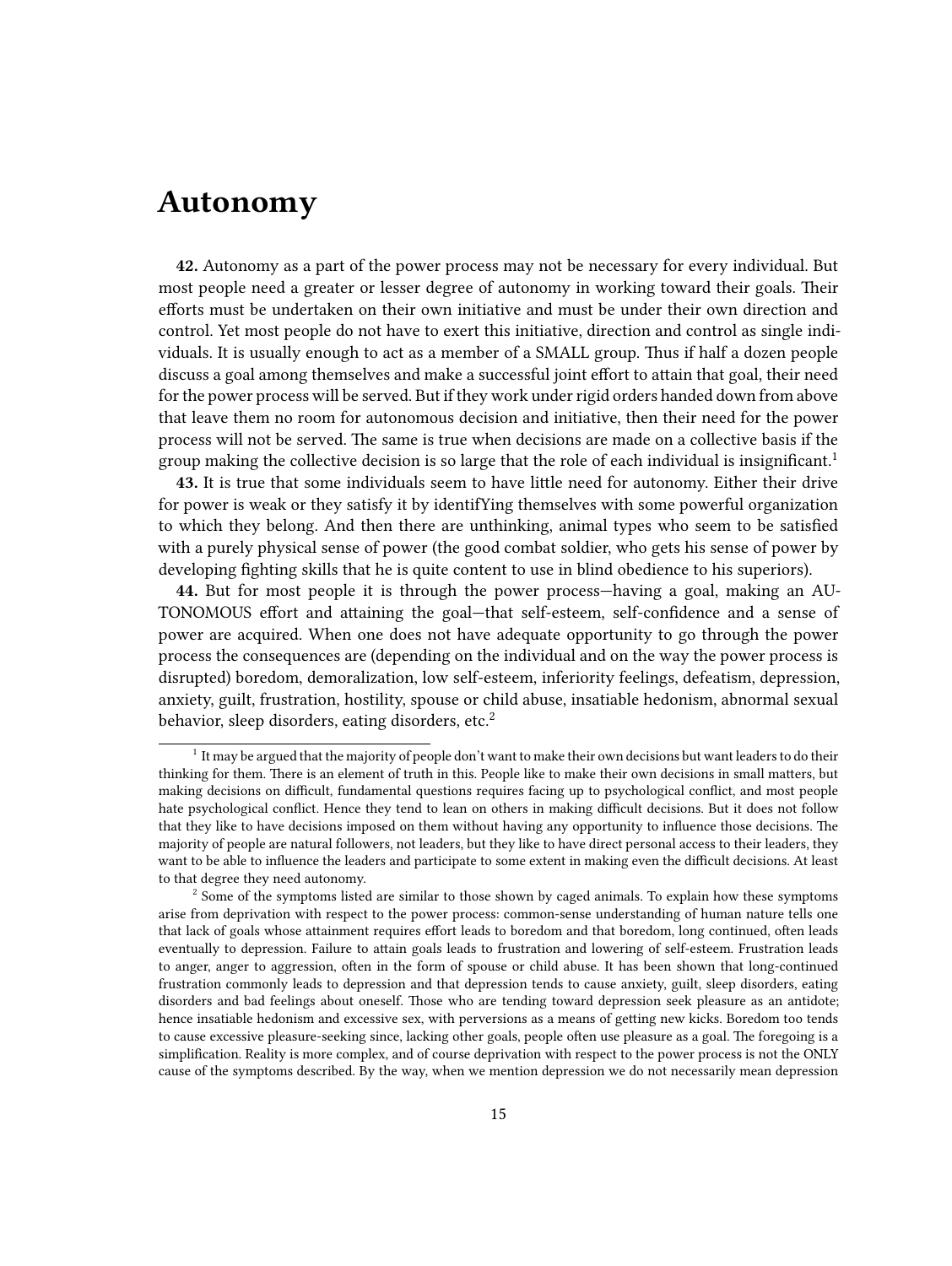that is severe enough to be treated by a psychiatrist. Often only mild forms of depression are involved. And when we speak of goals we do not necessarily mean long-term, thought-out goals. For many or most people through much of human history, the goals of a hand-to-mouth existence (merely providing oneself and one's family with food from day to day) have been quite sufficient.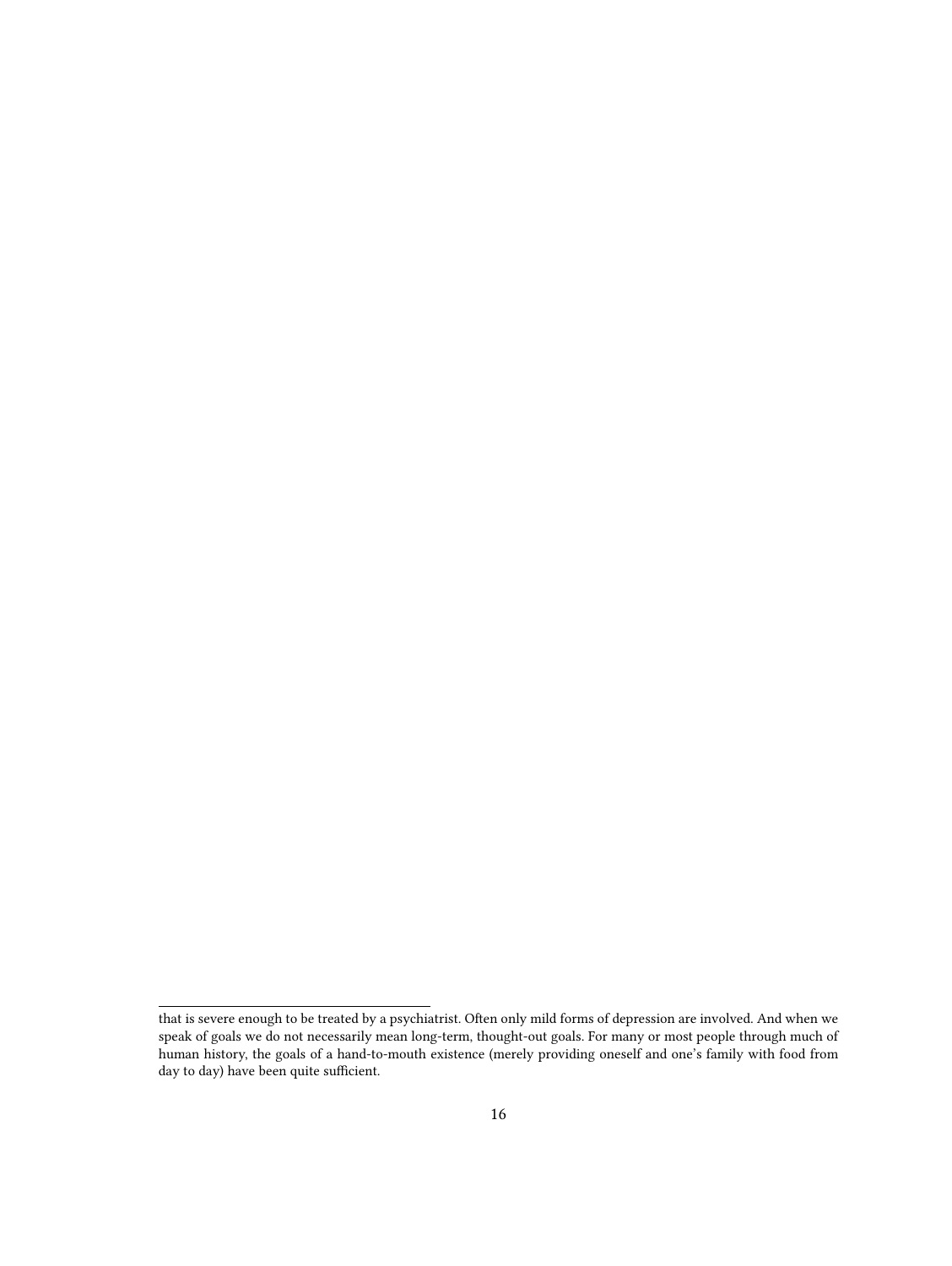## <span id="page-16-0"></span>**Sources of Social Problems**

**45.** Any of the foregoing symptoms can occur in any society, but in modern industrial society they are present on a massive scale. We aren't the first to mention that the world today seems to be going crazy. This sort of thing is not normal for human societies. There is good reason to believe that primitive man suffered from less stress and frustration and was better satisfied with his way of life than modern man is. It is true that not all was sweetness and light in primitive societies. Abuse of women was common among the Australian aborigines, transsexuality was fairly common among some of the American Indian tribes. But it does appear that GENERALLY SPEAKING the kinds of problems that we have listed in the preceding paragraph were far less common among primitive peoples than they are in modern society.

**46.** We attribute the social and psychological problems of modern society to the fact that that society requires people to live under conditions radically different from those under which the human race evolved and to behave in ways that conflict with the patterns of behavior that the human race developed while living under the earlier conditions. It is clear from what we have already written that we consider lack of opportunity to properly experience the power process as the most important of the abnormal conditions to which modern society subjects people. But it is not the only one. Before dealing with disruption of the power process as a source of social problems we will discuss some of the other sources.

**47.** Among the abnormal conditions present in modern industrial society are excessive density of population, isolation of man from nature, excessive rapidity of social change and the breakdown of natural small-scale communities such as the extended family, the village or the tribe.

**48.** It is well known that crowding increases stress and aggression. The degree of crowding that exists today and the isolation of man from nature are consequences of technological progress. All preindustrial societies were predominantly rural. The Industrial Revolution vastly increased the size of cities and the proportion of the population that lives in them, and modern agricultural technology has made it possible for the Earth to support a far denser population than it ever did before. (Also, technology exacerbates the effects of crowding because it puts increased disruptive powers in people's hands. For example, a variety of noise-making devices: power mowers, radios, motorcycles, etc. If the use of these devices is unrestricted, people who want peace and quiet are frustrated by the noise. If their use is restricted, people who use the devices are frustrated by the regulations. But if these machines had never been invented there would have been no conflict and no frustration generated by them.)

**49.** For primitive societies the natural world (which usually changes only slowly) provided a stable framework and therefore a sense of security. In the modern world it is human society that dominates nature rather than the other way around, and modern society changes very rapidly owing to technological change. Thus there is no stable framework.

**50.** The conservatives are fools: They whine about the decay of traditional values, yet they enthusiastically support technological progress and economic growth. Apparently it never occurs to them that you can't make rapid, drastic changes in the technology and the economy of a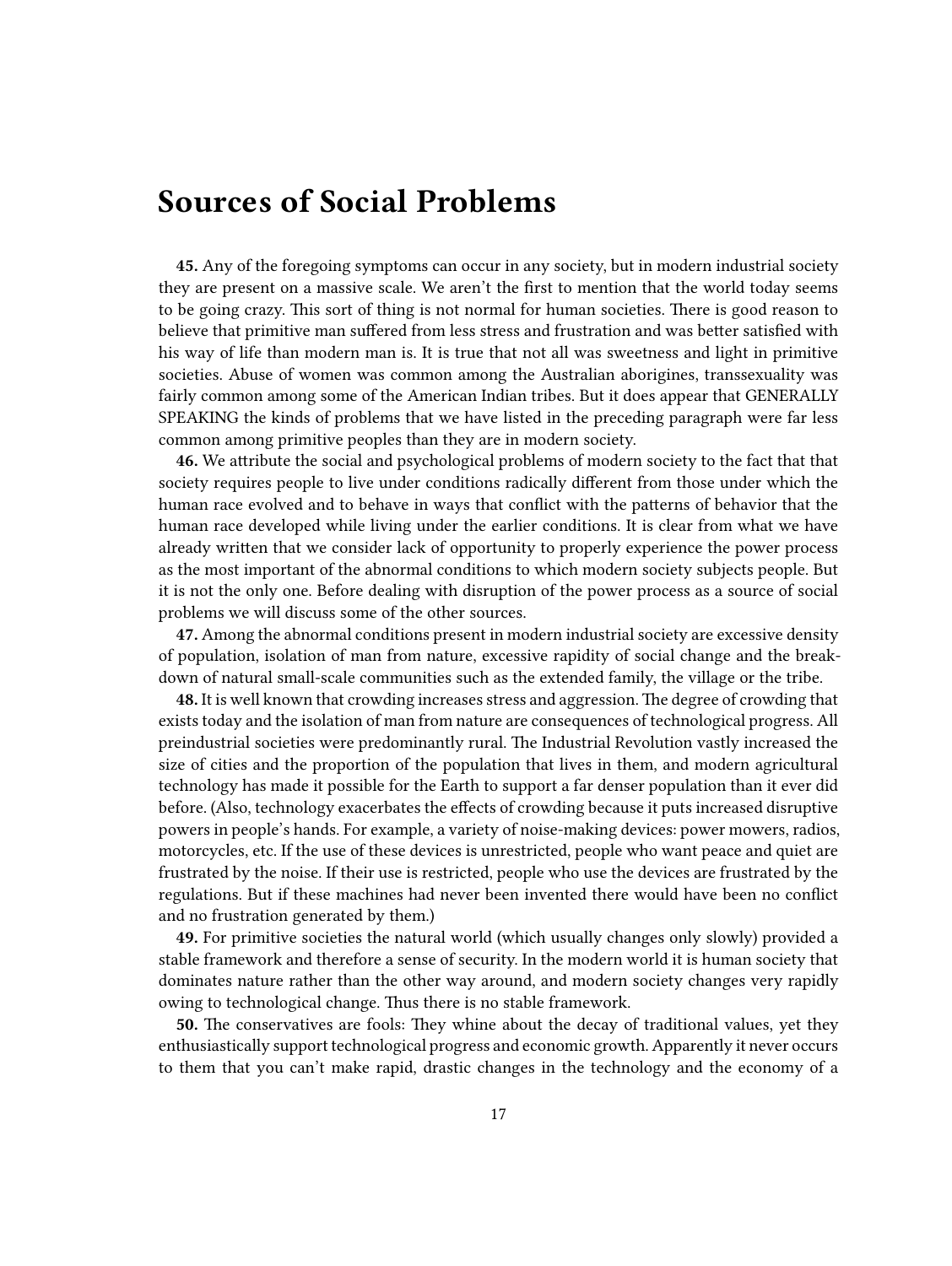society without causing rapid changes in all other aspects of the society as well, and that such rapid changes inevitably break down traditional values.

**51.** The breakdown of traditional values to some extent implies the breakdown of the bonds that hold together traditional small-scale social groups. The disintegration of small-scale social groups is also promoted by the fact that modern conditions often require or tempt individuals to move to new locations, separating themselves from their communities. Beyond that, a technological society HAS TO weaken family ties and local communities if it is to function efficiently. In modern society an individual's loyalty must be first to the system and only secondarily to a smallscale community, because if the internal loyalties of small-scale communities were stronger than loyalty to the system, such communities would pursue their own advantage at the expense of the system.

**52.** Suppose that a public official or a corporation executive appoints his cousin, his friend or his coreligionist to a position rather than appointing the person best qualified for the job. He has permitted personal loyalty to supersede his loyalty to the system, and that is "nepotism" or "discrimination," both of which are terrible sins in modern society. Would-be industrial societies that have done a poor job of subordinating personal or local loyalties to loyalty to the system are usually very inefficient. (Look at Latin America.) Thus an advanced industrial society can tolerate only those small-scale communities that are emasculated, tamed and made into tools of the system.<sup>1</sup>

**53.** Crowding, rapid change and the breakdown of communities have been widely recognized as sources of social problems. But we do not believe they are enough to account for the extent of the problems that are seen today.

**54.** A few preindustrial cities were very large and crowded, yet their inhabitants do not seem to have suffered from psychological problems to the same extent as modern man. In America today there still are uncrowded rural areas, and we find there the same problems as in urban areas, though the problems tend to be less acute in the rural areas. Thus crowding does not seem to be the decisive factor.

**55.** On the growing edge of the American frontier during the 19th century, the mobility of the population probably broke down extended families and small-scale social groups to at least the same extent as these are broken down today. In fact, many nuclear families lived by choice in such isolation, having no neighbors within several miles, that they belonged to no community at all, yet they do not seem to have developed problems as a result.

**56.** Furthermore, change in American frontier society was very rapid and deep. A man might be born and raised in a log cabin, outside the reach of law and order and fed largely on wild

 $1 A$  partial exception may be made for a few passive, inward-looking groups, such as the Amish, which have little effect on the wider society. Apart from these, some genuine small-scale communities do exist in America today. For instance, youth gangs and "cults." Everyone regards them as dangerous, and so they are, because the members of these groups are loyal primarily to one another rather than to the system, hence the system cannot control them. Or take the gypsies. The gypsies commonly get away with theft and fraud because their loyalties are such that they can always get other gypsies to give testimony that "proves" their innocence. Obviously the system would be in serious trouble if too many people belonged to such groups. Some of the early-20th-century Chinese thinkers who were concerned with modernizing China recognized the necessity of breaking down small-scale social groups such as the family: "[According to Sun Yat-Sen] the Chinese people needed a new surge of patriotism, which would lead to a transfer of loyalty from the family to the state… [according to Li Huang] traditional attachments, particularly to the family, had to be abandoned if nationalism were to develop in China" (Chester C. Tan, *Chinese Political Thought in the Twentieth century*, page 125, page 297).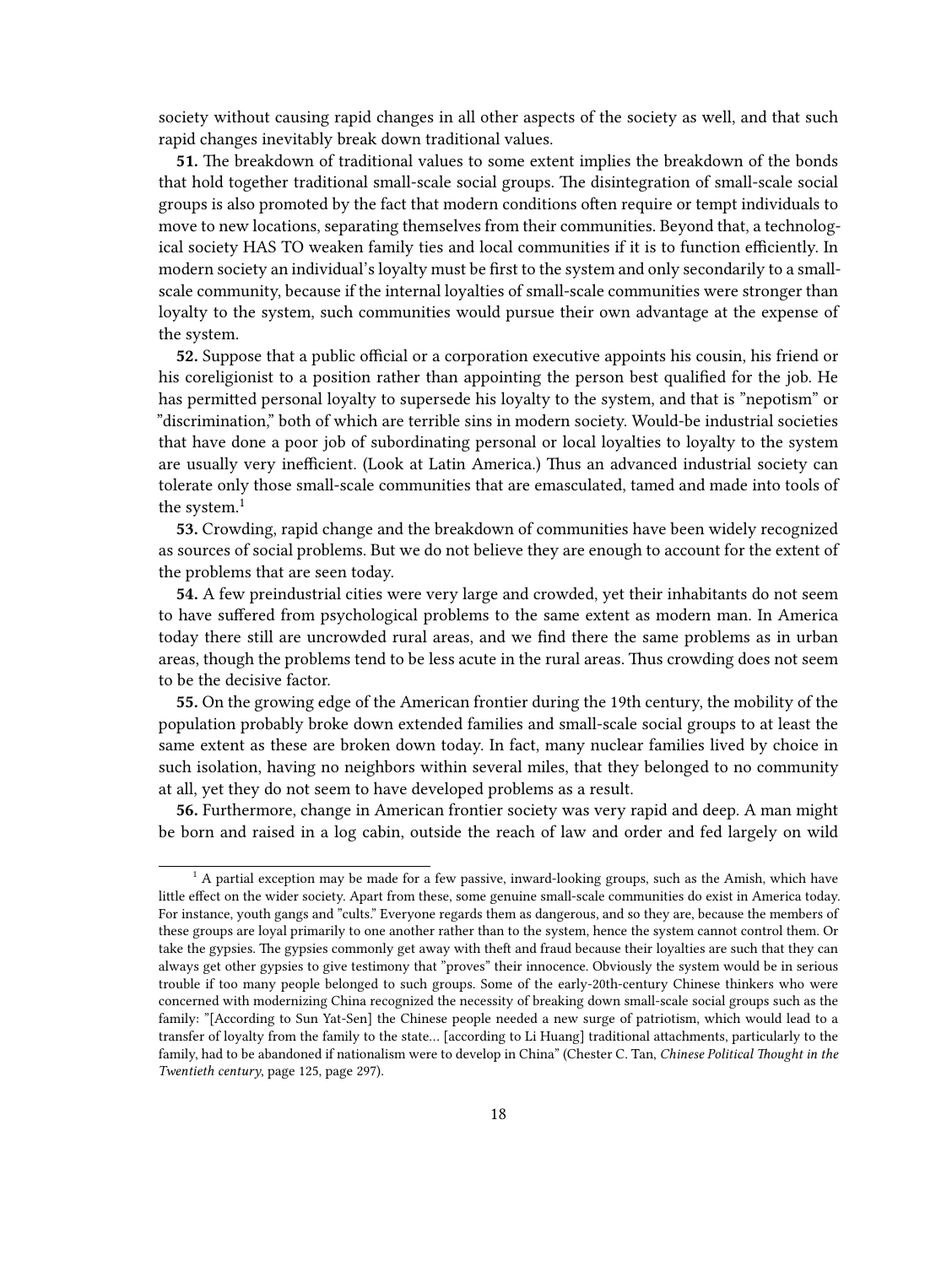meat; and by the time he arrived at old age he might be working at a regular job and living in an ordered community with effective law enforcement. This was a deeper change than that which typically occurs in the life of a modern individual, yet it does not seem to have led to psychological problems. In fact, 19th century American society had an optimistic and self-confident tone, quite unlike that of today's society.<sup>2</sup>

**57.** The difference, we argue, is that modern man has the sense (largely justified) that change is IMPOSED on him, whereas the 19th century frontiersman had the sense (also largely justified) that he created change himself, by his own choice. Thus a pioneer settled on a piece of land of his own choosing and made it into a farm through his own effort. In those days an entire country might have only a couple of hundred inhabitants and was a far more isolated and autonomous entity than a modern county is. Hence the pioneer farmer participated as a member of a relatively small group in the creation of a new, ordered community. One may well question whether the creation of this community was an improvement, but at any rate it satisfied the pioneer's need for the power process.

**58.** It would be possible to give other examples of societies in which there has been rapid change and/or lack of close community ties without the kind of massive behavioral aberration that is seen in today's industrial society. We contend that the most important cause of social and psychological problems in modern society is the fact that people have insufficient opportunity to go through the power process in a normal way. We don't mean to say that modern society is the only one in which the power process has been disrupted. Probably most if not all civilized societies have interfered with the power process to a greater or lesser extent. But in modern industrial society the problem has become particularly acute. Leftism, at least in its recent (midto late-20th century) form, is in part a symptom of deprivation with respect to the power process.

<sup>&</sup>lt;sup>2</sup> Yes, we know that 19th-century America had its problems, and serious ones, but for the sake of brevity we have to express ourselves in simplified terms.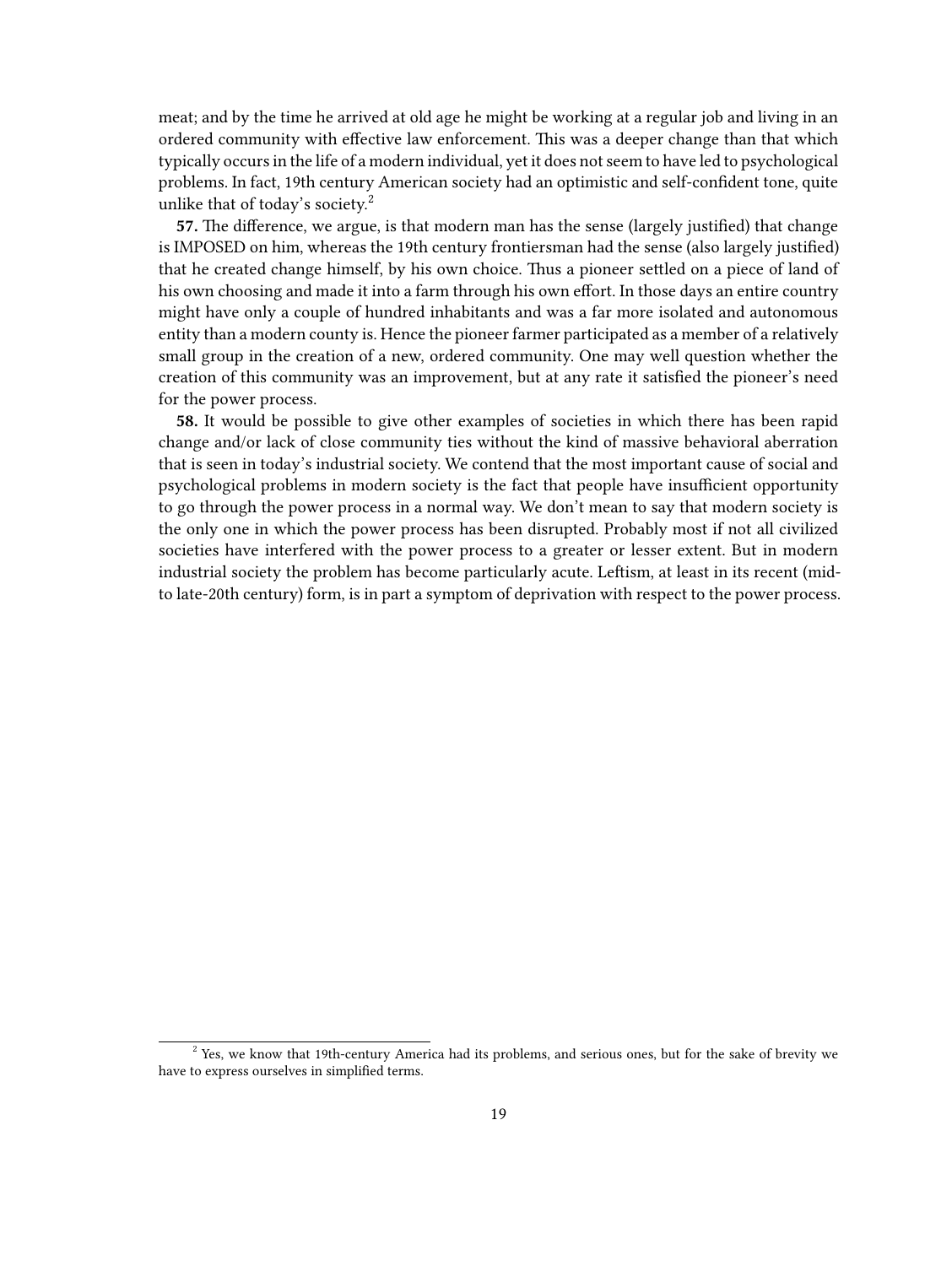# <span id="page-19-0"></span>**Disruption of the Power Process in Modern Society**

**59.** We divide human drives into three groups: (1) those drives that can be satisfied with minimal effort; (2) those that can be satisfied but only at the cost of serious effort; (3) those that cannot be adequately satisfied no matter how much effort one makes. The power process is the process of satistying the drives of the second group. The more drives there are in the third group, the more there is frustration, anger, eventually defeatism, depression, etc.

**60.** In modern industrial society natural human drives tend to be pushed into the first and third groups, and the second group tends to consist increasingly of artificially created drives.

**61.** In primitive societies, physical necessities generally fall into group 2: They can be obtained, but only at the cost of serious effort. But modern society tends to guarantee the physical necessities to everyone<sup>1</sup> in exchange for only minimal effort, hence physical needs are pushed into group 1. (There may be disagreement about whether the effort needed to hold a job is "minimal"; but usually, in lower- to middle-level jobs, whatever effort is required is merely that of OBEDI-ENCE. You sit or stand where you are told to sit or stand and do what you are told to do in the way you are told to do it. Seldom do you have to exert yourself seriously, and in any case you have hardly any autonomy in work, so that the need for the power process is not well served.)

**62.** Social needs, such as sex, love and status, often remain in group 2 in modern society, depending on the situation of the individual.<sup>2</sup> But, except for people who have a particularly strong drive for status, the effort required to fulfill the social drives is insufficient to satisfy adequately the need for the power process.

**63.** So certain artificial needs have been created that fall into group 2, hence serve the need for the power process. Advertising and marketing techniques have been developed that make many people feel they need things that their grandparents never desired or even dreamed of. It requires serious effort to earn enough money to satisfy these artificial needs, hence they fall into group 2. (But see paragraphs 80-82.) Modern man must satisfy his need for the power process largely

 $1$  We leave aside the "underclass." We are speaking of the mainstream.

<sup>&</sup>lt;sup>2</sup> Some social scientists, educators, "mental health" professionals and the like are doing their best to push the social drives into group 1 by trying to see to it that everyone has a satisfactory social life.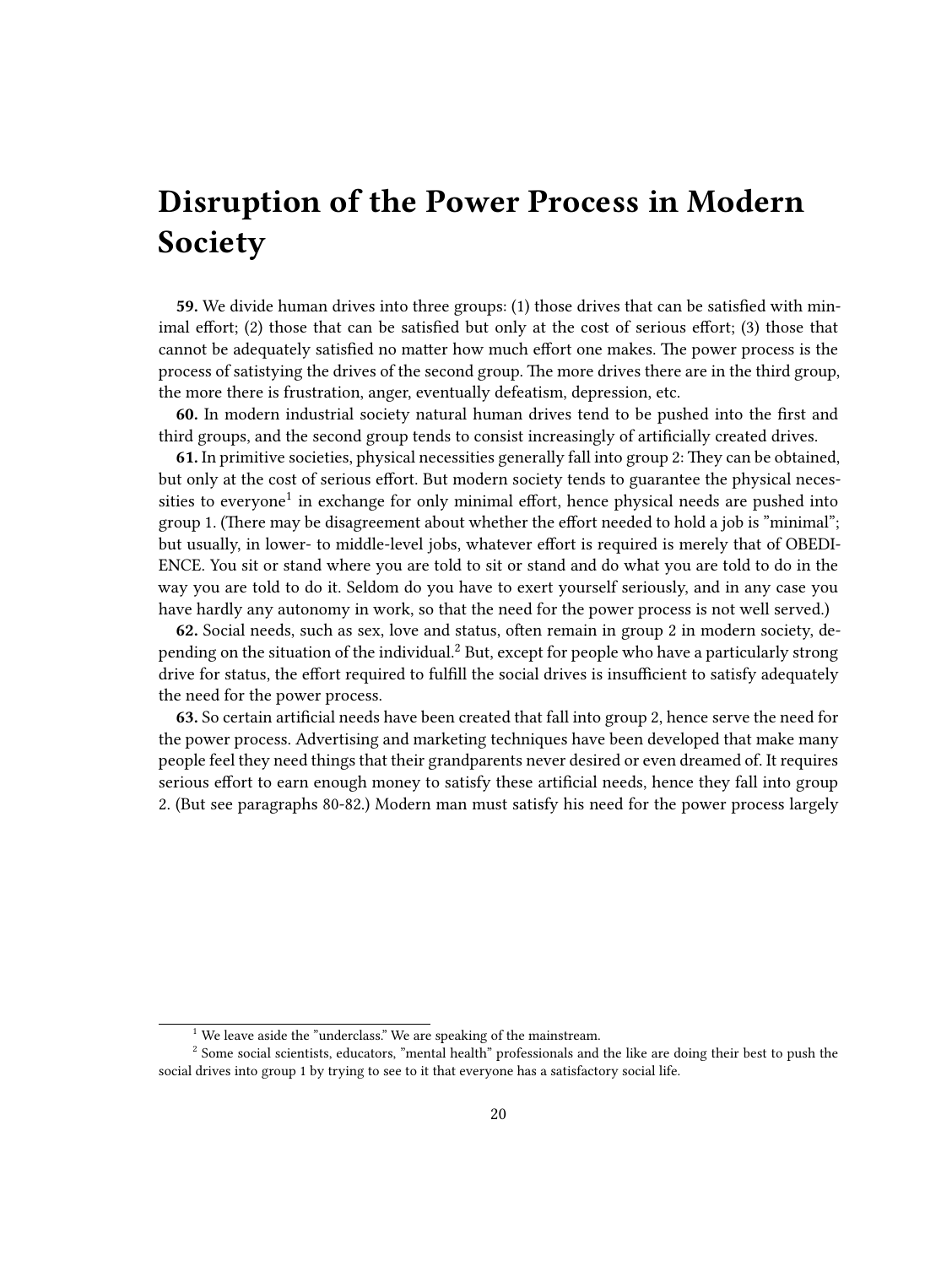through pursuit of the artificial needs created by the advertising and marketing industry, $^3$  and through surrogate activities.

**64.** It seems that for many people, maybe the majority, these artificial forms of the power process are insufficient. A theme that appears repeatedly in the writings of the social critics of the second half of the 20th century is the sense of purposelessness that afflicts many people in modern society. (This purposelessness is often called by other names such as "anomie" or "middleclass vacuity.") We suggest that the so-called "identity crisis" is actually a search for a sense of purpose, often for commitment to a suitable surrogate activity. It may be that existentialism is in large part a response to the purposelessness of modern life.<sup>4</sup> Very widespread in modern society is the search for "fulfillment." But we think that for the majority of people an activity whose main goal is fulfillment (that is, a surrogate activity) does not bring completely satisfactory fulfillment. In other words, it does not fully satisfy the need for the power process. (See paragraph 41.) That need can be fully satisfied only through activities that have some external goal, such as physical necessities, sex, love, status, revenge, etc.

**65.** Moreover, where goals are pursued through earning money, climbing the status ladder or functioning as part of the system in some other way, most people are not in a position to pursue their goals AUTONOMOUSLY. Most workers are someone else's employee and, as we pointed out in paragraph 61, must spend their days doing what they are told to do in the way they are told to do it. Even most people who are in business for themselves have only limited autonomy. It is a chronic complaint of small-business persons and entrepreneurs that their hands are tied by excessive government regulation. Some of these regulations are doubtless unnecessary, but for the most part government regulations are essential and inevitable parts of our extremely complex society. A large portion of small business today operates on the franchise system. It was reported in the Wall Street Journal a few years ago that many of the franchise-granting companies require applicants for franchises to take a personality test that is designed to EXCLUDE those who have creativity and initiative, because such persons are not sufficiently docile to go along obediently

 $3$  Is the drive for endless material acquisition really an artificial creation of the advertising and marketing industry? Certainly there is no innate human drive for material acquisition. There have been many cultures in which people have desired little material wealth beyond what was necessary to satisfy their basic physical needs (Australian aborigines, traditional Mexican peasant culture, some African cultures). On the other hand there have also been many preindustrial cultures in which material acquisition has played an important role. So we can't claim that today's acquisition-oriented culture is exclusively a creation of the advertising and marketing industry. But it IS clear that the advertising and marketing industry has had an important part in creating that culture. The big corporations that spend millions on advertising wouldn't be spending that kind of money without solid proof that they were getting it back in increased sales. One member of FC met a sales manager a couple of years ago who was frank enough to tell him, "Our job is to make people buy things they don't want and don't need." He then described how an untrained novice could present people with the facts about a product and make no sales at all, while a trained and experienced professional salesman would make lots of sales to the same people. This shows that people are manipulated into buying things they don't really want.

<sup>&</sup>lt;sup>4</sup> The problem of purposelessness seems to have become less serious during the last 15 years or so [this refers to the 15 years preceding 1995], because people now feel less secure physically and economically than they did earlier, and the need for security provides them with a goal. But purposelessness has been replaced by frustration over the difficulty of attaining security. We emphasize the problem of purposelessness because the liberals and leftists would wish to solve our social problems by having society guarantee everyone's security; but if that could be done it would only bring back the problem of purposelessness. The real issue is not whether society provides well or poorly for people's security; the trouble is that people are dependent on the system for their security rather than having it in their own hands. This, by the way, is part of the reason why some people get worked up about the right to bear arms; possession of a gun puts that aspect of their security in their own hands.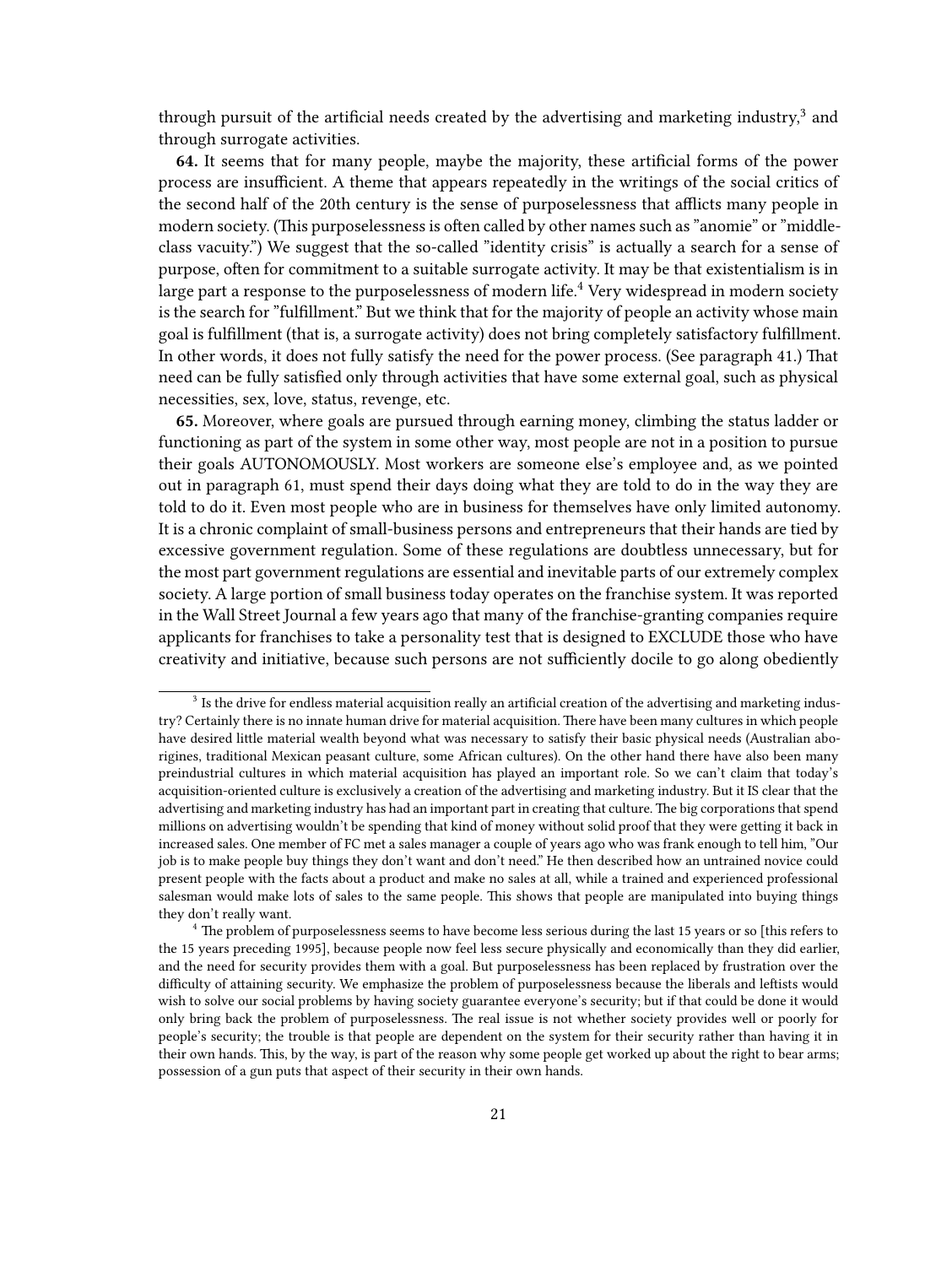with the franchise system. This excludes from small business many of the people who most need autonomy.

**66.** Today people live more by virtue of what the system does FOR them or TO them than by virtue of what they do for themselves. And what they do for themselves is done more and more along channels laid down by the system. Opportunities tend to be those that the system provides, the opportunities must be exploited in accord with the rules and regulations<sup>5</sup> and techniques prescribed by experts must be followed if there is to be a chance of success.

**67.** Thus the power process is disrupted in our society through a deficiency of real goals and a deficiency of autonomy in the pursuit of goals. But it is also disrupted because of those human drives that fall into group 3: the drives that one cannot adequately satisfy no matter how much effort one makes. One of these drives is the need for security. Our lives depend on decisions made by other people; we have no control over these decisions and usually we do not even know the people who make them. ("We live in a world in which relatively few people—maybe 500 or 1,000 make the important decisions," Philip B. Heymann of Harvard Law School, quoted by Anthony Lewis, New York Times, April 21, 1995.) Our lives depend on whether safety standards at a nuclear power plant are properly maintained; on how much pesticide is allowed to get into our food or how much pollution into our air; on how skillful (or incompetent) our doctor is; whether we lose or get a job may depend on decisions made by government economists or corporation executives; and so forth. Most individuals are not in a position to secure themselves against these threats to more than a very limited extent. The individual's search for security is therefore frustrated, which leads to a sense of powerlessness.

**68.** It may be objected that primitive man is physically less secure than modern man, as is shown by his shorter life expectancy; hence modern man suffers from less, not more than the amount of insecurity that is normal for human beings. But psychological security does not closely correspond with physical security. What makes us FEEL seeure is not so much objective security as a sense of confidence in our ability to take care of ourselves. Primitive man, threatened by a fierce animal or by hunger, can fight in self-defense or travel in search of food. He has no certainty of success in these efforts, but he is by no means helpless against the things that threaten him. The modern individual on the other hand is threatened by many things against which he is helpless; nuclear accidents, carcinogens in food, environmental pollution, war, increasing taxes, invasion of his privacy by large organizations, nationwide social or economic phenomena that may disrupt his way of life.

**69.** It is true that primitive man is powerless against some of the things that threaten him; disease for example. But he can accept the risk of disease stoically. It is part of the nature of things, it is no one's fault, unless it is the fault of some imaginary, impersonal demon. But threats to the modern individual tend to be MAN-MADE. They are not the results of chance but are IMPOSED on him by other persons whose decisions he, as an individual, is unable to influence. Consequently he feels frustrated, humiliated and angry.

<sup>5</sup> Conservatives' efforts to decrease the amount of government regulation are of little benefit to the average man. For one thing, only a fraction of the regulations can be eliminated because most regulations are necessary. For another thing, most of the deregulation affects business rather than the average individual, so that its main effect is to take power from the government and give it to private corporations. What this means for the average man is that government interference in his life is replaced by interference from big corporations, which may be permitted, for example, to dump more chemicals that get into his water supply and give him cancer. The conservatives are just taking the average man for a sucker, exploiting his resentment of Big Government to promote the power of Big Business.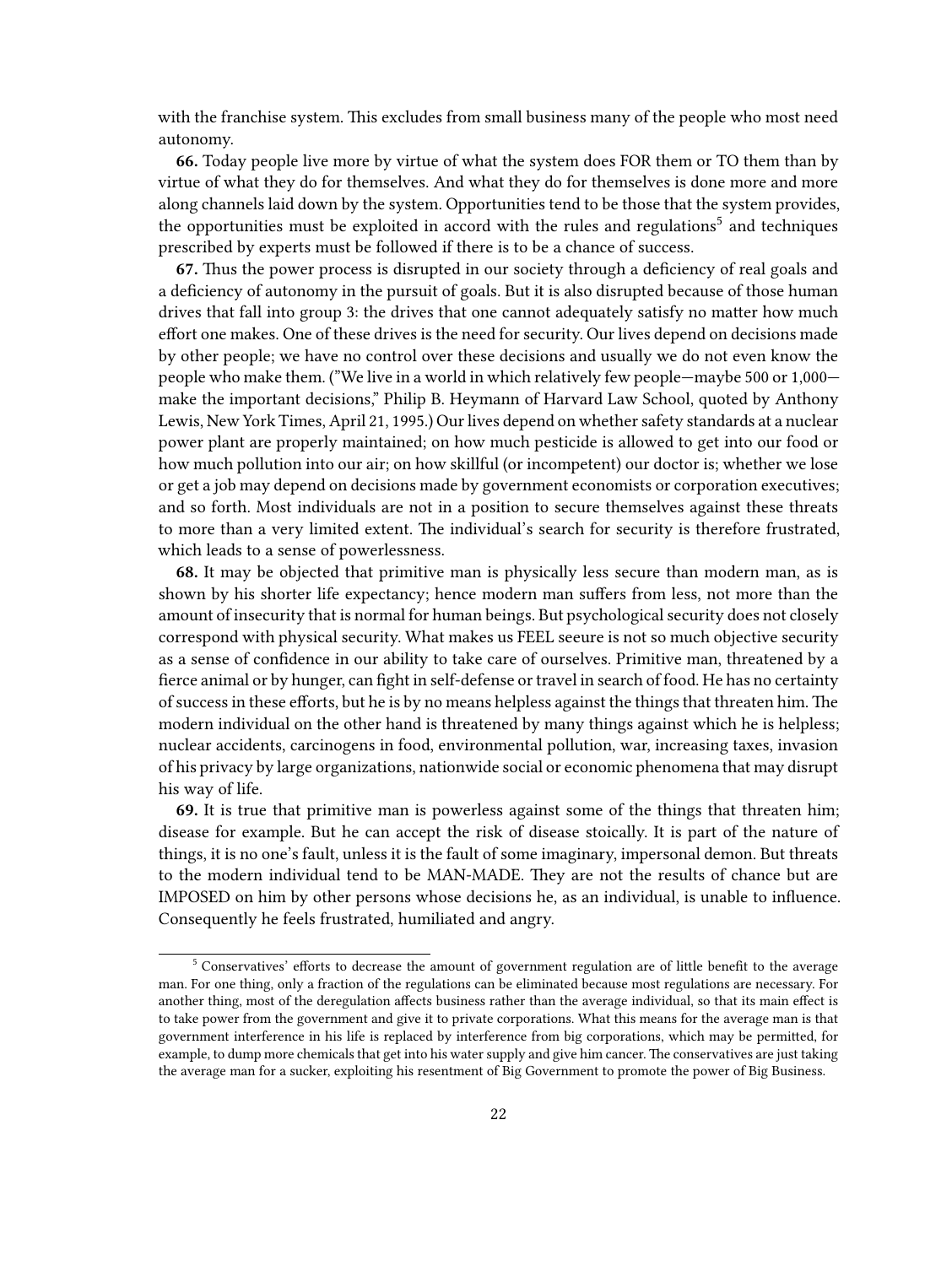**70.** Thus primitive man for the most part has his security in his own hands (either as an individual or as a member of a SMALL group), whereas the security of modern man is in the hands of persons or organizations that are too remote or too large for him to be able personally to influence them. So modern man's drive for security tends to fall into groups 1 and 3; in some areas (food, shelter, etc.) his security is assured at the cost of only trivial effort, whereas in other areas he CANNOT attain security. (The foregoing greatly simplifies the real situation, but it does indicate in a rough, general way how the condition of modern man differs from that of primitive man.)

**71.** People have many transitory drives or impulses that are necessarily frustrated in modern life, hence fall into group 3. One may become angry, but modern society cannot permit fighting. In many situations it does not even permit verbal aggression. When going somewhere one may be in a hurry, or one may be in a mood to travel slowly, but one generally has no choice but to move with the flow of traffic and obey the traffic signals. One may want to do one's work in a different way, but usually one can work only according to the rules laid down by one's employer. In many other ways as well, modern man is strapped down by a network of rules and regulations (explicit or implicit) that frustrate many of his impulses and thus interfere with the power process. Most of these regulations cannot be dispensed with, because they are necessary for the functioning of industrial society.

**72.** Modern society is in certain respects extremely permissive. In matters that are irrelevant to the functioning of the system we can generally do what we please. We can believe in any religion we like (as long as it does not encourage behavior that is dangerous to the system). We can go to bed with anyone we like (as long as we practice "safe sex"). We can do anything we like as long as it is UNIMPORTANT. But in all IMPORTANT matters the system tends increasingly to regulate our behavior.

**73.** Behavior is regulated not only through explicit rules and not only by the government. Control is often exercised through indirect coercion or through psychological pressure or manipulation, and by organizations other than the government, or by the system as a whole. Most large organizations use some form of propaganda $^6$  to manipulate public attitudes or behavior. Propaganda is not limited to "commercials" and advertisements, and sometimes it is not even consciously intended as propaganda by the people who make it. For instance, the content of entertainment programming is a powerful form of propaganda. An example of indirect coercion: There is no law that says we have to go to work every day and follow our employer's orders. Legally there is nothing to prevent us from going to live in the wild like primitive people or from going into business for ourselves. But in practice there is very little wild country left, and there is room in the economy for only a limited number of small business owners. Hence most of us can survive only as someone else's employee.

**74.** We suggest that modern man's obsession with longevity, and with maintaining physical vigor and sexual attractiveness to an advanced age, is a symptom of unfulfillment resulting from deprivation with respect to the power process. The "mid-life crisis" also is such a symptom. So is the lack of interest in having children that is fairly common in modern society but almost unheard-of in primitive societies.

<sup>6</sup> When someone approves of the purpose for which propaganda is being used in a given case, he generally calls it "education" or applies to it some similar euphemism. But propaganda is propaganda regardless of the purpose for which it is used.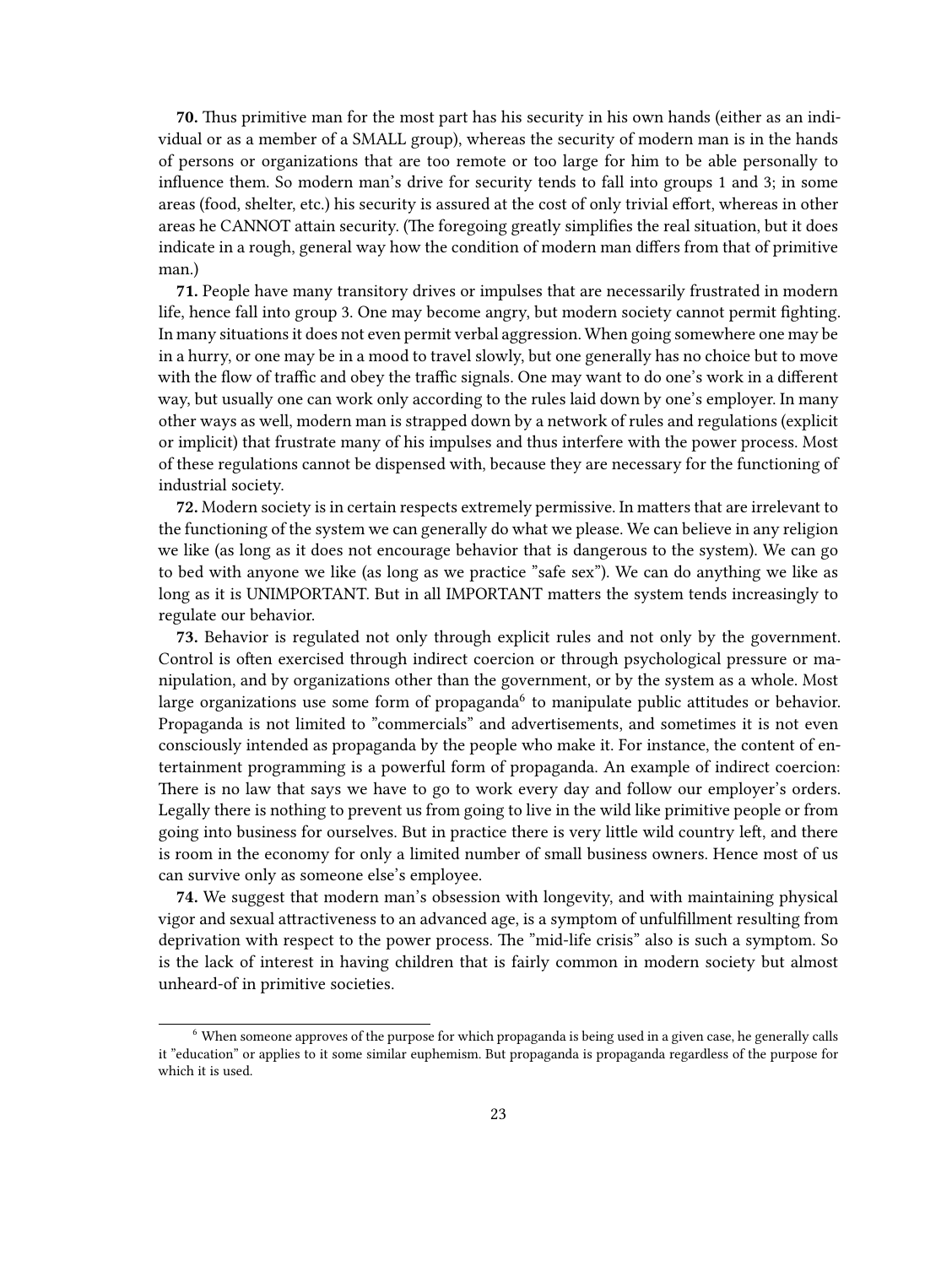**75.** In primitive societies life is a succession of stages. The needs and purposes of one stage having been fulfilled, there is no particular reluctance about passing on to the next stage. A young man goes through the power process by becoming a hunter, hunting not for sport or for fulfillment but to get meat that is necessary for food. (In young women the process is more complex, with greater emphasis on social power; we won't discuss that here.) This phase having been successfully passed through, the young man has no reluctance about settling down to the responsibilities of raising a family. (In contrast, some modern people indefinitely postpone having children because they are too busy seeking some kind of "fulfillment." We suggest that the fulfillment they need is adequate experience of the power process—with real goals instead of the artificial goals of surrogate activities.) Again, having successfully raised his children, going through the power process by providing them with the physical necessities, the primitive man feels that his work is done and he is prepared to accept old age (if he survives that long) and death. Many modern people, on the other hand, are disturbed by the prospect of physical deterioration and death, as is shown by the amount of effort they expend trying to maintain their physical condition, appearance and health. We argue that this is due to unfulfillment resulting from the fact that they have never put their physical powers to any practical use, have never gone through the power process using their bodies in a serious way. It is not the primitive man, who has used his body daily for practical purposes, who fears the deterioration of age, but the modern man, who has never had a practical use for his body beyond walking from his car to his house. It is the man whose need for the power process has been satisfied during his life who is best prepared to accept the end of that life.

**76.** In response to the arguments of this section someone will say, "Society must find a way to give people the opportunity to go through the power process." This won't work for those who need autonomy in the power process. For such people the value of the opportunity is destroyed by the very fact that society gives it to them. What they need is to find or make their own opportunities. As long as the system GIVES them their opportunities it still has them on a leash. To attain autonomy they must get off that leash.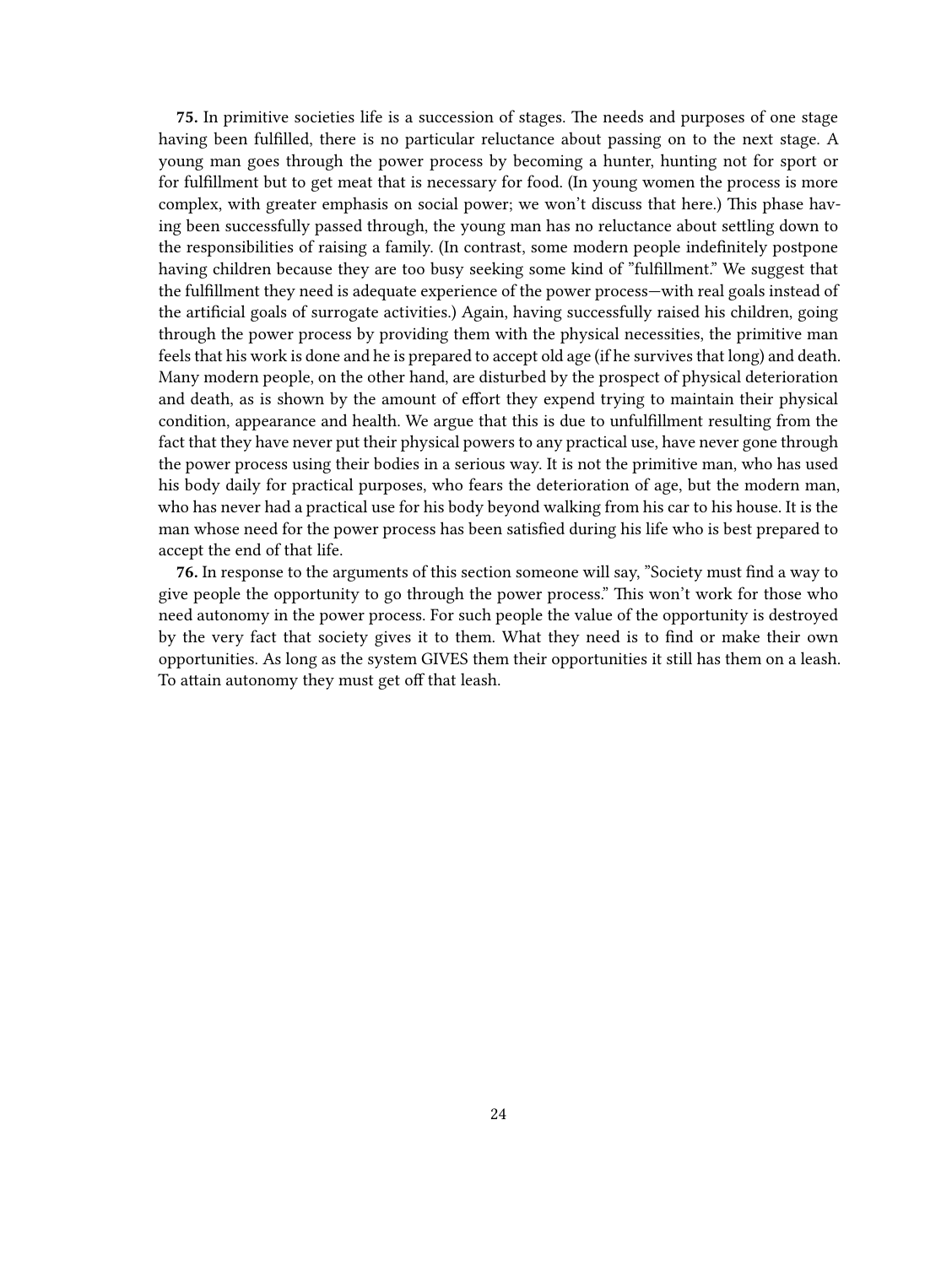### <span id="page-24-0"></span>**How Some People Adjust**

**77.** Not everyone in industrial-technological society suffers from psychological problems. Some people even profess to be quite satisfied with society as it is. We now discuss some of the reasons why people differ so greatly in their response to modern society.

**78.** First, there doubtless are innate differences in the strength of the drive for power. Individuals with a weak drive for power may have relatively little need to go through the power process, or at least relatively little need for autonomy in the power process. These are docile types who would have been happy as plantation darkies in the Old South. (We don't mean to sneer at the "plantation darkies" of the Old South. To their credit, most of the slaves were NOT content with their servitude. We do sneer at people who ARE content with servitude.)

**79.** Some people may have some exceptional drive, in pursuing which they satisfy their need for the power process. For example, those who have an unusually strong drive for social status may spend their whole lives climbing the status ladder without ever getting bored with that game.

**80.** People vary in their susceptibility to advertising and marketing techniques. Some people are so susceptible that, even if they make a great deal of money, they cannot satisfy their constant craving for the shiny new toys that the marketing industry dangles before their eyes. So they always feel hard-pressed financially even if their income is large, and their cravings are frustrated.

**81.** Some people have low susceptibility to advertising and marketing techniques. These are the people who aren't interested in money. Material acquisition does not serve their need for the power process.

**82.** People who have medium susceptibility to advertising and marketing techniques are able to earn enough money to satisfy their craving for goods and services, but only at the cost of serious effort (putting in overtime, taking a second job, earning promotions, etc.). Thus material acquisition serves their need for the power process. But it does not necessarily follow that their need is fully satisfied. They may have insufficient autonomy in the power process (their work may consist of following orders) and some of their drives may be frustrated (e.g., security, aggression). (We are guilty of oversimplification in paragraphs  $80-82$ .)<sup>1</sup>

<sup>&</sup>lt;sup>1</sup> Is the drive for endless material acquisition really an artificial creation of the advertising and marketing industry? Certainly there is no innate human drive for material acquisition. There have been many cultures in which people have desired little material wealth beyond what was necessary to satisfy their basic physical needs (Australian aborigines, traditional Mexican peasant culture, some African cultures). On the other hand there have also been many preindustrial cultures in which material acquisition has played an important role. So we can't claim that today's acquisition-oriented culture is exclusively a creation of the advertising and marketing industry. But it IS clear that the advertising and marketing industry has had an important part in creating that culture. The big corporations that spend millions on advertising wouldn't be spending that kind of money without solid proof that they were getting it back in increased sales. One member of FC met a sales manager a couple of years ago who was frank enough to tell him, "Our job is to make people buy things they don't want and don't need." He then described how an untrained novice could present people with the facts about a product and make no sales at all, while a trained and experienced professional salesman would make lots of sales to the same people. This shows that people are manipulated into buying things they don't really want.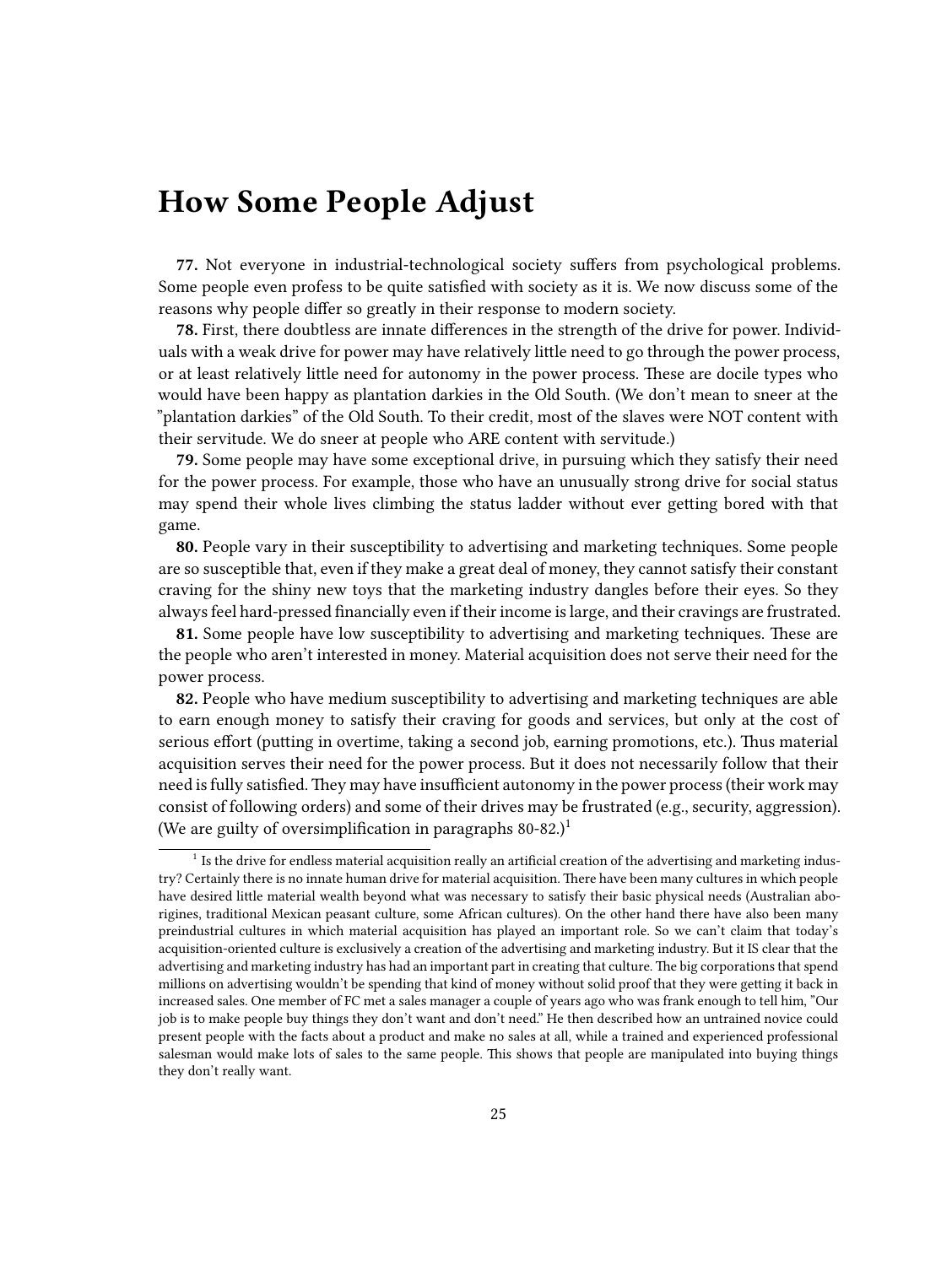**83.** Some people partly satisfy their need for power by identifying themselves with a powerful organization or mass movement. An individual lacking goals or power joins a movement or an organization, adopts its goals as his own, then works toward these goals. When some of the goals are attained, the individual, even though his personal efforts have played only an insignificant part in the attainment of the goals, feels (through his identification with the movement or organization) as if he had gone through the power process. This phenomenon was exploited by the Fascists, Nazis and Communists. Our society uses it too, though less crudely. Example: Manuel Noriega was an irritant to the U.S. (goal: punish Noriega). The U.S. invaded Panama (effort) and punished Noriega (attainment of goal). The U.S. went through the power process and many Americans, because of their identification with the U.S., experienced the power process vicariously. Hence the widespread public approval of the Panama invasion; it gave people a sense of power.<sup>2</sup> We see the same phenomenon in armies, corporations, political parties, humanitarian organizations, religious or ideological movements. In particular, leftist movements tend to attract people who are seeking to satisfy their need for power. But for most people identification with a large organization or a mass movement does not fully satisfy the need for power.

**84.** Another way in which people satisfy their need for the power process is through surrogate activities. As we explained in paragraphs 38-40, a surrogate activity is an activity that is directed toward an artificial goal that the individual pursues for the sake of the "fulfillment" that he gets from pursuing the goal, not because he needs to attain the goal itself. For instance, there is no practical motive for building enormous muscles, hitting a little white ball into a hole or acquiring a complete series of postage stamps. Yet many people in our society devote themselves with passion to bodybuilding, golf or stamp-collecting. Some people are more "other-directed" than others, and therefore will more readily attach importance to a surrogate activity simply because the people around them treat it as important or because society tells them it is important. That is why some people get very serious about essentially trivial activities such as sports, or bridge, or chess, or arcane scholarly pursuits, whereas others who are more clear-sighted never see these things as anything but the surrogate activities that they are, and consequently never attach enough importance to them to satisfy their need for the power process in that way. It only remains to point out that in many cases a person's way of earning a living is also a surrogate activity. Not a PURE surrogate activity, since part of the motive for the activity is to gain the physical necessities and (for some people) social status and the luxuries that advertising makes them want. But many people put into their work far more effort than is necessary to earn whatever money and status they require,

**85.** In this section we have explained how many people in modern society do satisfy their need for the power process to a greater or lesser extent. But we think that for the majority of people the need for the power process is not fully satisfied. In the first place, those who have an insatiable drive for status, or who get firmly "hooked" on a surrogate activity, or who identify strongly enough with a movement or organization to satisfy their need for power in that way, are exceptional personalities. Others are not fully satisfied with surrogate activities or by identification with an organization. (See paragraphs 41.) In the second place, too much control is imposed by the system through explicit regulation or through socialization, which results in a deficiency of autonomy, and in frustration due to the impossibility of attaining certain goals and the necessity of restraining too many impulses.

<sup>&</sup>lt;sup>2</sup> We are not expressing approval or disapproval of the Panama invasion. We only use it to illustrate a point.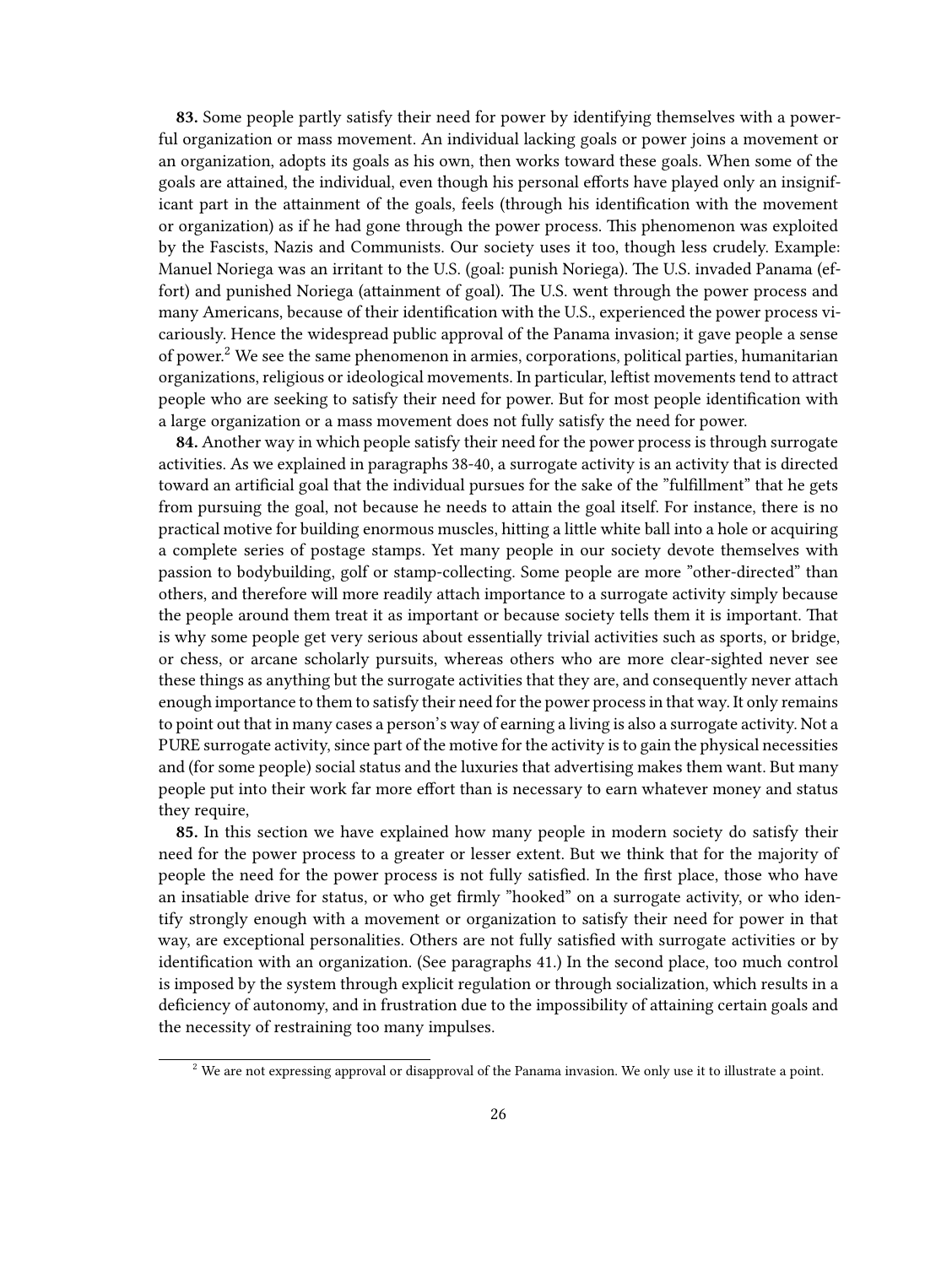**86.** But even if most people in industrial-technological society were well satisfied, we (FC) would still be opposed to that form of society, because (among other reasons) we consider it demeaning to fulfill one's need for the power process through surrogate activities or through identification with an organization, rather than through pursuit of real goals.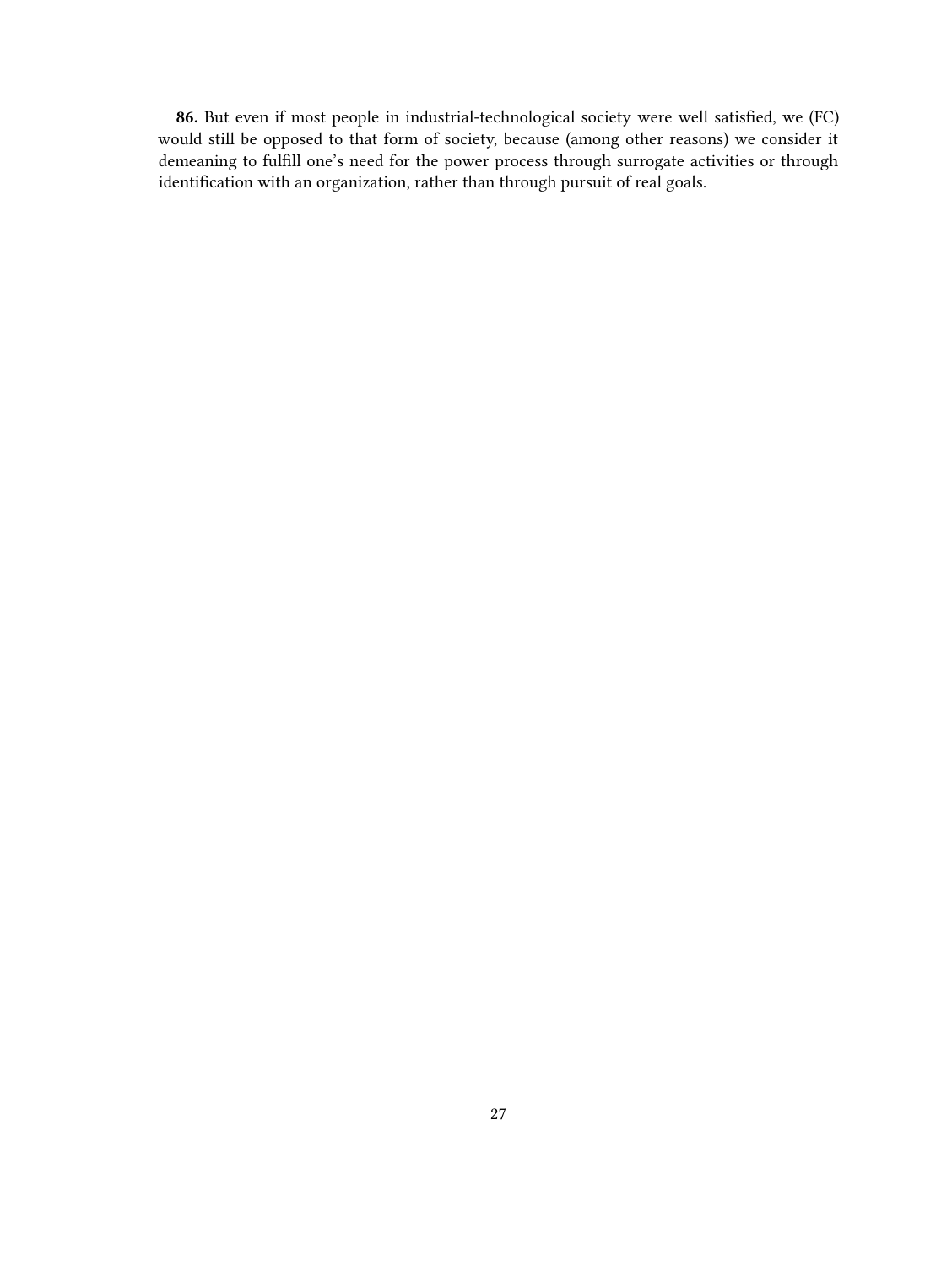### <span id="page-27-0"></span>**The Motives of Scientists**

**87.** Science and technology provide the most important examples of surrogate activities. Some scientists claim that they are motivated by "curiosity" or by a desire to "benefit humanity." But it is easy to see that neither of these can be the principal motive of most scientists. As for "curiosity," that notion is simply absurd. Most scientists work on highly specialized problems that are not the object of any normal curiosity. For example, is an astronomer, a mathematician or an entomologist curious about the properties of isopropyltrimethylmethane? Of course not. Only a chemist is curious about such a thing, and he is curious about it only because chemistry is his surrogate activity. Is the chemist curious about the appropriate classification of a new species of beetle? No. That question is of interest only to the entomologist, and he is interested in it only because entomology is his surrogate activity. If the chemist and the entomologist had to exert themselves seriously to obtain the physical necessities, and if that effort exercised their abilities in an interesting way but in some nonscientific pursuit, then they wouldn't give a damn about isopropyltrimethylmethane or the classification of beetles. Suppose that lack of funds for postgraduate education had led the chemist to become an insurance broker instead of a chemist. In that case he would have been very interested in insurance matters but would have cared nothing about isopropyltrimcthylmethane. In any case it is not normal to put into the satisfaction of mere curiosity the amount of time and effort that scientists put into their work. The "curiosity" explanation for the scientists' motive just doesn't stand up.

**88.** The "benefit of humanity" explanation doesn't work any better. Some scientific work has no conceivable relation to the welfare of the human race—most of archaeology or comparative linguistics for example. Some other areas of science present obviously dangerous possibilities. Yet scientists in these areas are just as enthusiastic about their work as those who develop vaccines or study air pollution. Consider the case of Dr. Edward Teller, who had an obvious emotional involvement in promoting nuclear power plants. Did this involvement stem from a desire to benefit humanity? If so, then why didn't Dr. Teller get emotional about other "humanitarian" causes? If he was such a humanitarian then why did he help to develop the H-bomb? As with many other scientific achievements, it is very much open to question whether nuclear power plants actually do benefit humanity. Does the cheap electricity outweigh the accumulating waste and the risk of accidents? Dr. Teller saw only one side of the question. Clearly his emotional involvement with nuclear power arose not from a desire to "benefit humanity" but from the personal fulfillment he got from his work and from seeing it put to practical use.

**89.** The same is true of scientists generally. With possible rare exceptions, their motive is neither curiosity nor a desire to benefit humanity but the need to go through the power process: to have a goal (a scientific problem to solve), to make an effort (research) and to attain the goal (solution of the problem). Science is a surrogate activity because scientists work mainly for the fulfillment they get out of the work itself.

**90.** Of course, it's not that simple. Other motives do play a role for many scientists. Money and status for example. Some scientists may be persons of the type who have an insatiable drive for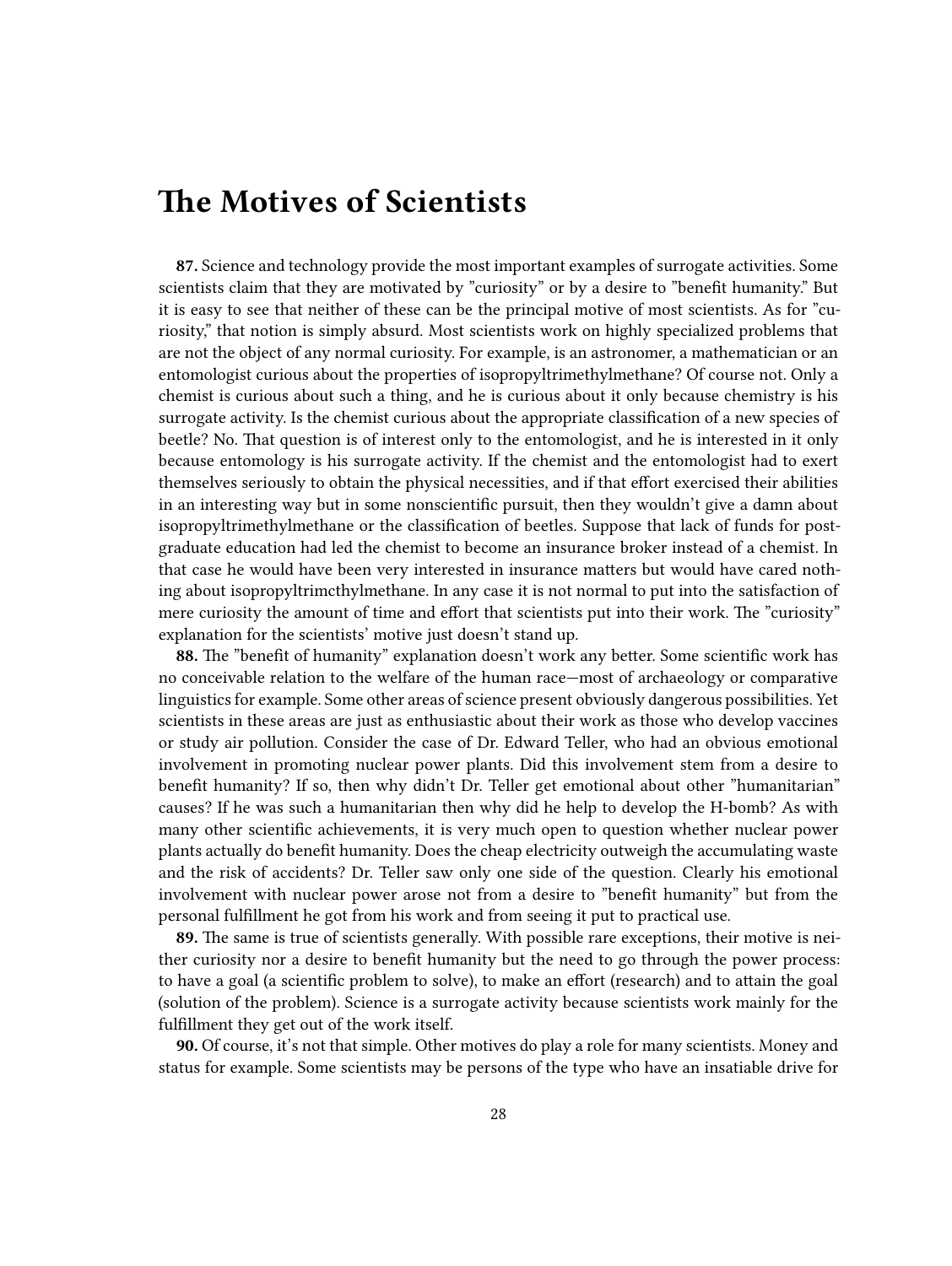status (see paragraph 79) and this may provide much of the motivation for their work. No doubt the majority of scientists, like the majority of the general population, are more or less susceptible to advertising and marketing techniques and need money to satisfy their craving for goods and services. Thus science is not a PURE surrogate activity. But it is in large part a surrogate activity.

**91.** Also, science and technology constitute a powerful mass movement, and many scientists gratify their need for power through identification with this mass movement. (See paragraph 83.)

**92.** Thus science marches on blindly, without regard to the real welfare of the human race or to any other standard, obedient only to the psychological needs of the scientists and of the government officials and corporation executives who provide the funds for research.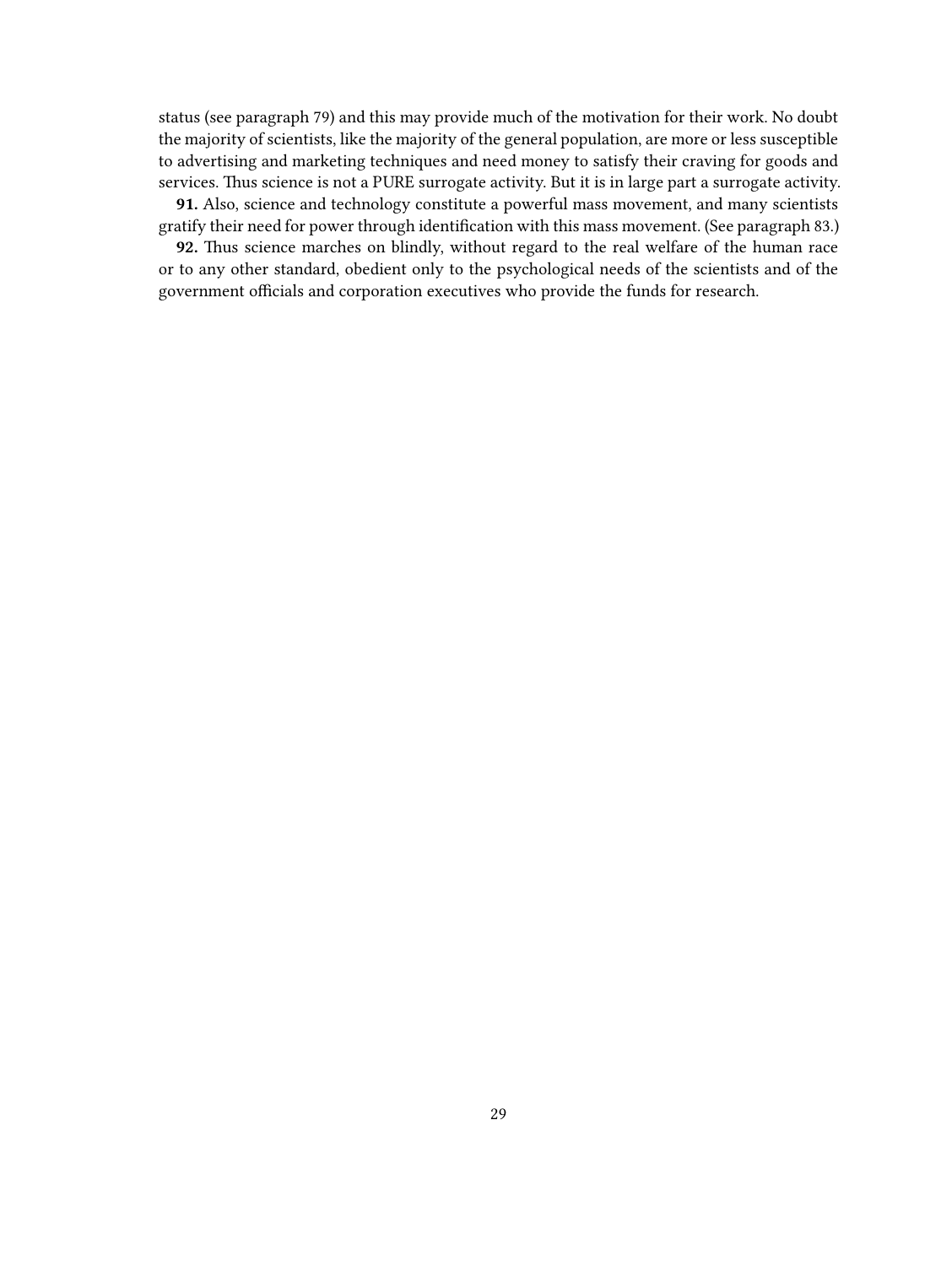### <span id="page-29-0"></span>**The Nature of Freedom**

**93.** We are going to argue that industrial-technological society cannot be reformed in such a way as to prevent it from progressively narrowing the sphere of human freedom. But because "freedom" is a word that can be interpreted in many ways, we must first make clear what kind of freedom we are concerned with.

**94.** By "freedom" we mean the opportunity to go through the power process, with real goals not the artificial goals of surrogate activities, and without interference, manipulation or supervision from anyone, especially from any large organization. Freedom means being in control (either as an individual or as a member of a SMALL group) of the life-and-death issues of one's existence: food, clothing, shelter and defense against whatever threats there may be in one's environment. Freedom means having power; not the power to control other people but the power to control the circumstances of one's own life. One does not have freedom if anyone else (especially a large organization) has power over one, no matter how benevolently, tolerantly and permissively that power may be exercised. It is important not to confuse freedom with mere permissiveness (see paragraph 72).

**95.** It is said that we live in a free society because we have a certain number of constitutionally guaranteed rights. But these are not as important as they seem. The degree of personal freedom that exists in a society is determined more by the economic and technological structure of the society than by its laws or its form of government.<sup>1</sup> Most of the Indian nations of New England were monarchies, and many of the cities of the Italian Renaissance were controlled by dictators.

 $1$  When the American colonies were under British rule there were fewer and less effective legal guarantees of freedom than there were after the American Constitution went into effect, yet there was more personal freedom in preindustrial America, both before and after the War of Independence, than there was after the Industrial Revolution took hold in this country. We quote from *Violence in America: Historical and Comparative Perspectives*, edited by Hugh Davis Graham and Ted Robert Gurr, chapter 12 by Roger Lane, pages 476-478: "The progressive heightening of standards of propriety, and with it the increasing reliance on official law enforcement [in 19th-century America]…were common to the whole society… [T]he change in social behavior is so long term and so wide-spread as to suggest a connection with the most fundamental of contemporary social processes; that of industrial urbanization itself. …Massachusetts in 1835 had a populacion of some 660,940, 81 percent rural, overwhelmingly preindustrial and native born. Its citizens were used to considerable personal freedom. Whether teamsters, farmers or artisans, they were all accustomed to setting their own schedules, and the nature of their work made them physically independent of each other. …Individual problems, sins or even crimes, were not generally cause for wider social concern . …But the impact of the twin movements to the city and to the factory, both just gathering force in 1835, had a progressive effect on personal behavior throughout the 19th century and into the 20th. The factory demanded regularity of behavior, a life governed by obedience to the rhythms of clock and calendar, the demands of foreman and supervisor. In the city or town, the needs of living in closely packed neighborhoods inhibited many actions previously unobjectionable. Both blue- and white-collar employees in larger establishments were mutually dependent on their fellows; as one man's work fit into another's, so one man's business was no longer his own. The results of the new organization of life and work were apparent by 1900, when some 76 percent of the 2,805,346 inhabitants of Massachusetts were classified as urbanites. Much violent or irregular behavior which had been tolerable in a casual, independent society was no longer acceptable in the more formalized, cooperative atmosphere of the later period. …The move to the cities had, in short, produced a more tractable, more socialized, more 'civilized' generation than its predecessors."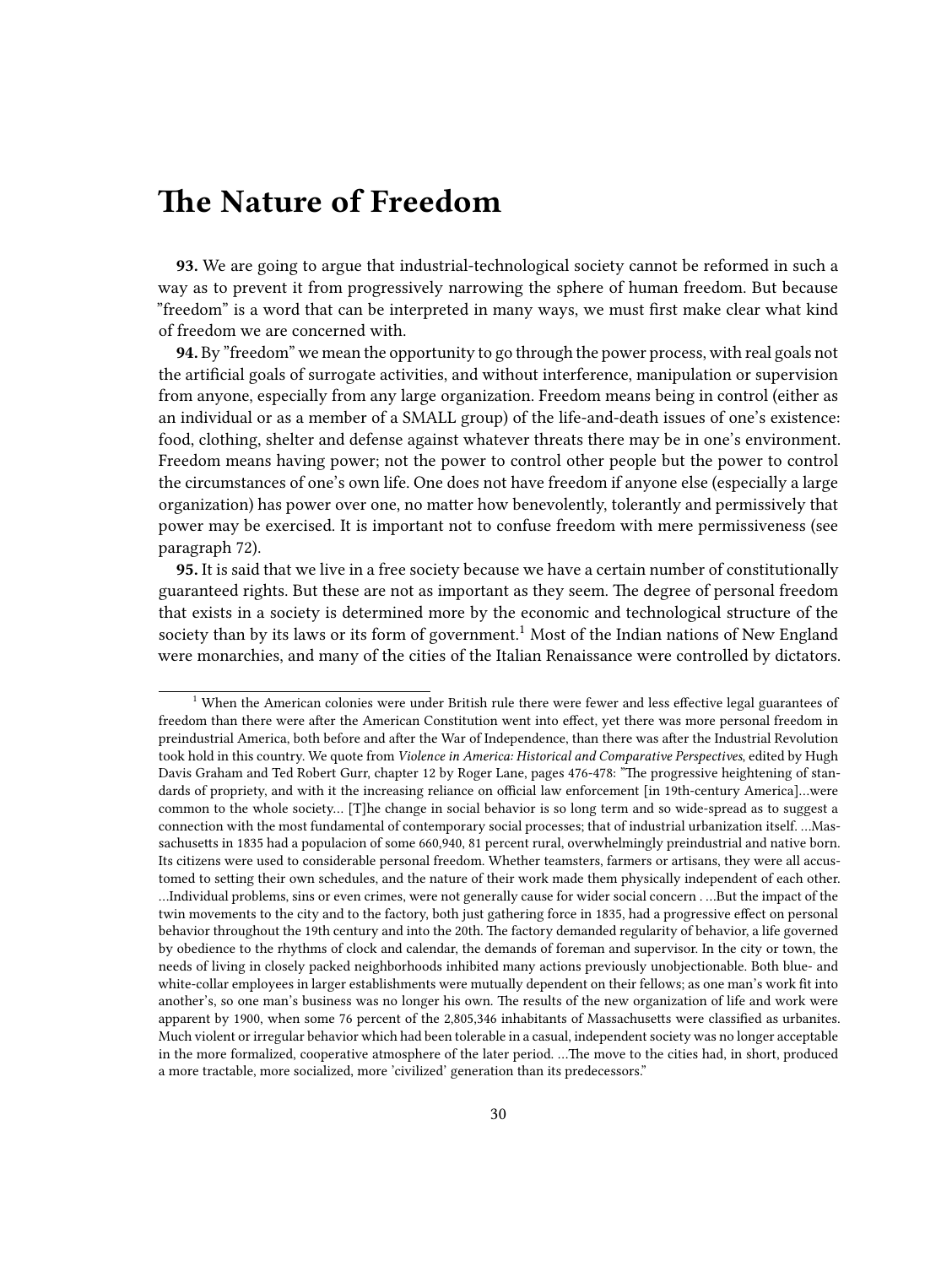But in reading about these societies one gets the impression that they allowed far more personal freedom than our society does. In part this was because they lacked efficient mechanisms for enforcing the ruler's will: There were no modern, well-organized police forces, no rapid longdistance communications, no surveillance cameras, no dossiers of information about the lives of average citizens. Hence it was relatively easy to evade control.

**96.** As for our constitutional rights, consider for example that of freedom of the press. We certainly don't mean to knock that right; it is a very important tool for limiting concentration of political power and for keeping those who do have political power in line by publicly exposing any misbehavior on their part. But freedom of the press is of very little use to the average citizen as an individual. The mass media are mostly under the control of large organizations that are integrated into the system. Anyone who has a little money can have something printed, or can distribute it on the Internet or in some such way, but what he has to say will be swamped by the vast volume of material put out by the media, hence it will have no practical effect. To make an impression on society with words is therefore almost impossible for most individuals and small groups. Take us (FC) for example. If we had never done anything violent and had submitted the present writings to a publisher, they probably would not have been accepted. If they had been accepted and published, they probably would not have attracted many readers, because it's more fun to watch the entertainment put out by the media than to read a sober essay. Even if these writings had had many readers, most of these readers would soon have forgotten what they had read as their minds were flooded by the mass of material to which the media expose them. In order to get our message before the public with some chance of making a lasting impression, we've had to kill people.

**97.** Constitutional rights are useful up to a point, but they do not serve to guarantee much more than what might be called the bourgeois conception of freedom. According to the bourgeois conception, a "free" man is essentially an element of a social machine and has only a certain set of prescribed and delimited freedoms; freedoms that are designed to serve the needs of the social machine more than those of the individual. Thus the bourgeois's "free" man has economic freedom because that promotes growth and progress; he has freedom of the press because public criticism restrains misbehavior by political leaders; he has a right to a fair trial because imprisonment at the whim of the powerful would be bad for the system. This was clearly the attitude of Simón Bolívar. To him, people deserved liberty only if they used it to promote progress (progress as conceived by the bourgeois). Other bourgeois thinkers have taken a similar view of freedom as a mere means to collective ends. Chester C. Tan, *Chinese Political Thought in the Twentieth Century*, page 202, explains the philosophy of the Kuomintang leader Hu Han-Min: "An individual is granted rights because he is a member of society and his community life requires such rights. By community Hu meant the whole society or the nation." And on page 259 Tan states that according to Carsun Chang (Chang Chun-Mai, head of the State Socialist Party in China) freedom had to be used in the interest of the state and of the people as a whole. But what kind of freedom does one have if one can use it only as someone else prescribes? FC's conception of freedom is not that of Bolivar, Hu, Chang or other bourgeois theorists. The trouble with such theorists is that they have made the development and application of social theories their surrogate activity. Consequently the theories are designed to serve the needs of the theorists more than the needs of any people who may be unlucky enough to live in a society on which the theories are imposed.

**98.** One more point to be made in this section: It should not be assumed that a person has enough freedom just because he SAYS he has enough. Freedom is restricted in part by psycho-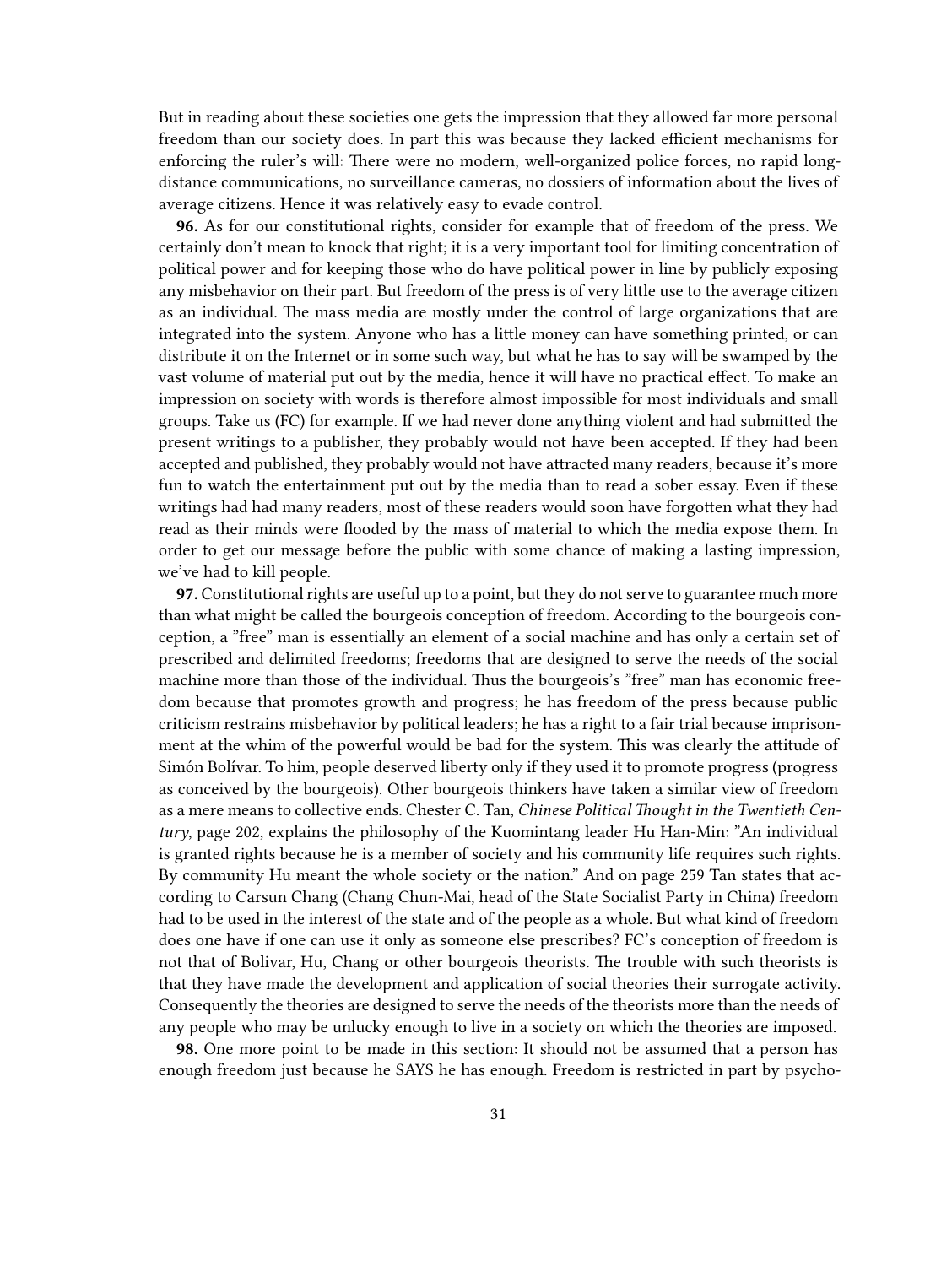logical controls of which people are unconscious, and moreover many people's ideas of what constitutes freedom are governed more by social convention than by their real needs. For example, it's likely that many leftists of the oversocialized type would say that most people, including themselves, are socialized too little rather than too much, yet the oversocialized leftist pays a heavy psychological price for his high level of socialization.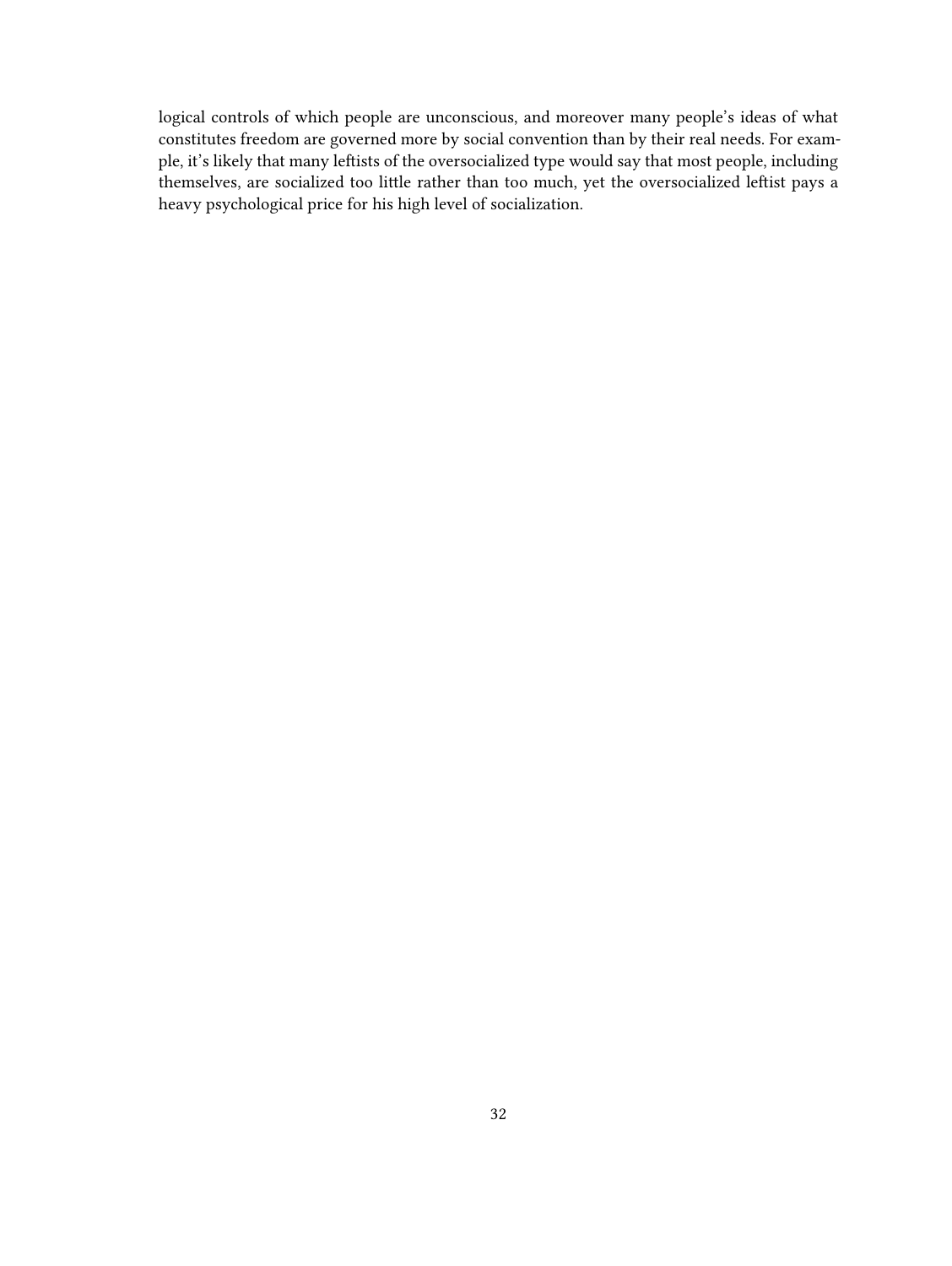### <span id="page-32-0"></span>**Some Principles of History**

**99.** Think of history as being the sum of two components: an erratic component that consists of unpredictable events that follow no discernible pattern, and a regular component that consists of long-term historical trends. Here we are concerned with the long-term trends.

**100.** FIRST PRINCIPLE. If a SMALL change is made that affects a long-term historical trend, then the effect of that change will almost always be transitory—the trend will soon revert to its original state. (Example: A reform movement designed to clean up political corruption in a society rarely has more than a short-term effect; sooner or later the reformers relax and corruption creeps back in. The level of political corruption in a given society tends to remain constant, or to change only slowly with the evolution of the society. Normally, a political cleanup will be permanent only if accompanied by widespread social changes; a SMALL change in the society won't be enough.) If a small change in a long-term historical trend appears to be permanent, it is only because the change acts in the direction in which the trend is already moving, so that the trend is not altered but only pushed a step ahead.

**101.** The first principle is almost a tautology. If a trend were not stable with respect to small changes, it would wander at random rather than following a definite direction; in other words it would not be a long-term trend at all.

**102.** SECOND PRINCIPLE. If a change is made that is sufficiently large to alter permanently a long-term historical trend, then it will alter the society as a whole. In other words, a society is a system in which all parts are interrelated, and you can't permanently change any important part without changing all other parts as well.

**103.** THIRD PRINCIPLE. If a change is made that is large enough to alter permanently a longterm trend, then the consequences for the society as a whole cannot be predicted in advance. (Unless various other societies have passed through the same change and have all experienced the same consequences, in which case one can predict on empirical grounds that another society that passes through the same change will be likely to experience similar consequences.)

**104.** FOURTH PRINCIPLE. A new kind of society cannot be designed on paper. That is, you cannot plan out a new form of society in advance, then set it up and expect it to function as it was designed to do.

**105.** The third and fourth principles result from the complexity of human societies. A change in human behavior will affect the economy of a society and its physical environment; the economy will affect the environment and vice versa, and the changes in the economy and the environment will affect human behavior in complex, unpredictable ways; and so forth. The network of causes and effects is far too complex to be untangled and understood.

**106.** FIFTH PRINCIPLE. People do not consciously and rationally choose the form of their society. Societies develop through processes of social evolution that are not under rational human control.

**107.** The fifth principle is a consequence of the other four.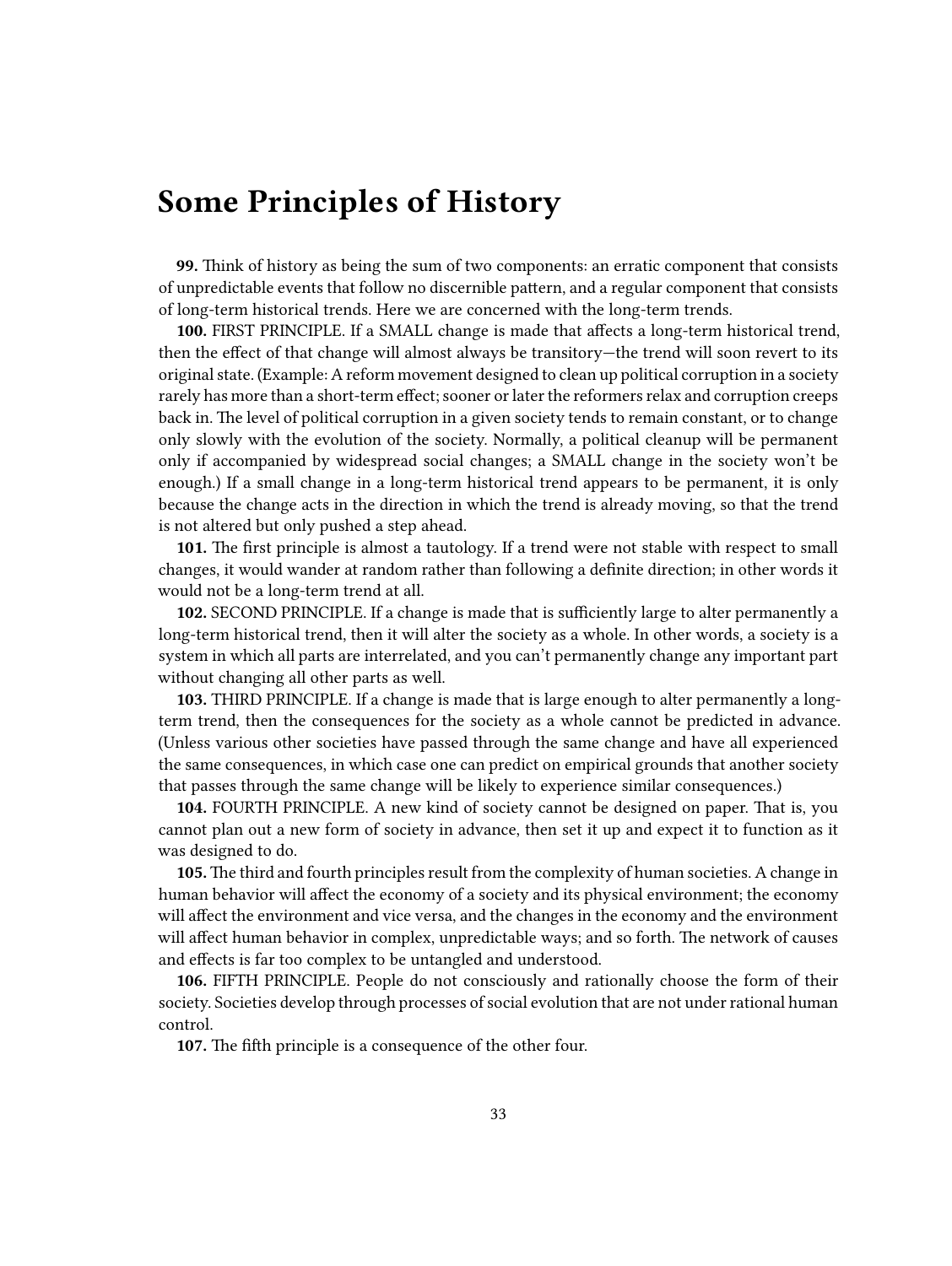**108.** To illustrate: By the first principle, generally speaking an attempt at social reform either acts in the direction in which the society is developing anyway (so that it merely accelerates a change that would have occurred in any case) or else it has only a transitory effect, so that the society soon slips back into its old groove. To make a lasting change in the direction of development of any important aspect of a society, reform is insufficient and revolution is required. (A revolution does not necessarily involve an armed uprising or the overthrow of a government.) By the second principle, a revolution never changes only one aspect of a society, it changes the whole society; and by the third principle changes occur that were never expected or desired by the revolutionaries. By the fourth principle, when revolutionaries or utopians set up a new kind of society, it never works out as planned.

**109.** The American Revolution does not provide a counterexample. The American "Revolution" was not a revolution in our sense of the word, but a war of independence followed by a rather far-reaching political reform. The Founding Fathers did not change the direction of development of American society, nor did they aspire to do so. They only freed the development of American society from the retarding effect of British rule. Their political reform did not change any basic trend, but only pushed American political culture along its natural direction of development. British society, of which American society was an offshoot, had been moving for a long time in the direction of representative democracy. And prior to the War of Independence the Americans were already practicing a significant degree of representative democracy in the colonial assemblies. The political system established by the Constitution was modeled on the British system and on the colonial assemblies. With major alterations, to be sure—there is no doubt that the Founding Fathers took a very important step. But it was a step along the road that the English-speaking world was already traveling. The proof is that Britain and all of its colonies that were populated predominantly by people of British descent ended up with systems of representative democracy essentially similar to that of the United States. If the Founding Fathers had lost their nerve and declined to sign the Declaration of Independence, our way of life today would not have been significantly different. Maybe we would have had somewhat closer ties to Britain, and would have had a Parliament and Prime Minister instead of a Congress and President. No big deal. Thus the American Revolution provides not a counterexample to our principles but a good illustration of them.

**110.** Still, one has to use common sense in applying the principles. They are expressed in imprecise language that allows latitude for interpretation, and exceptions to them can be found. So we present these principles not as inviolable laws but as rules of thumb, or guides to thinking, that may provide a partial antidote to naive ideas about the future of society. The principles should be borne constantly in mind, and whenever one reaches a conclusion that conflicts with them one should carefully reexamine one's thinking and retain the conclusion only if one has good, solid reasons for doing so.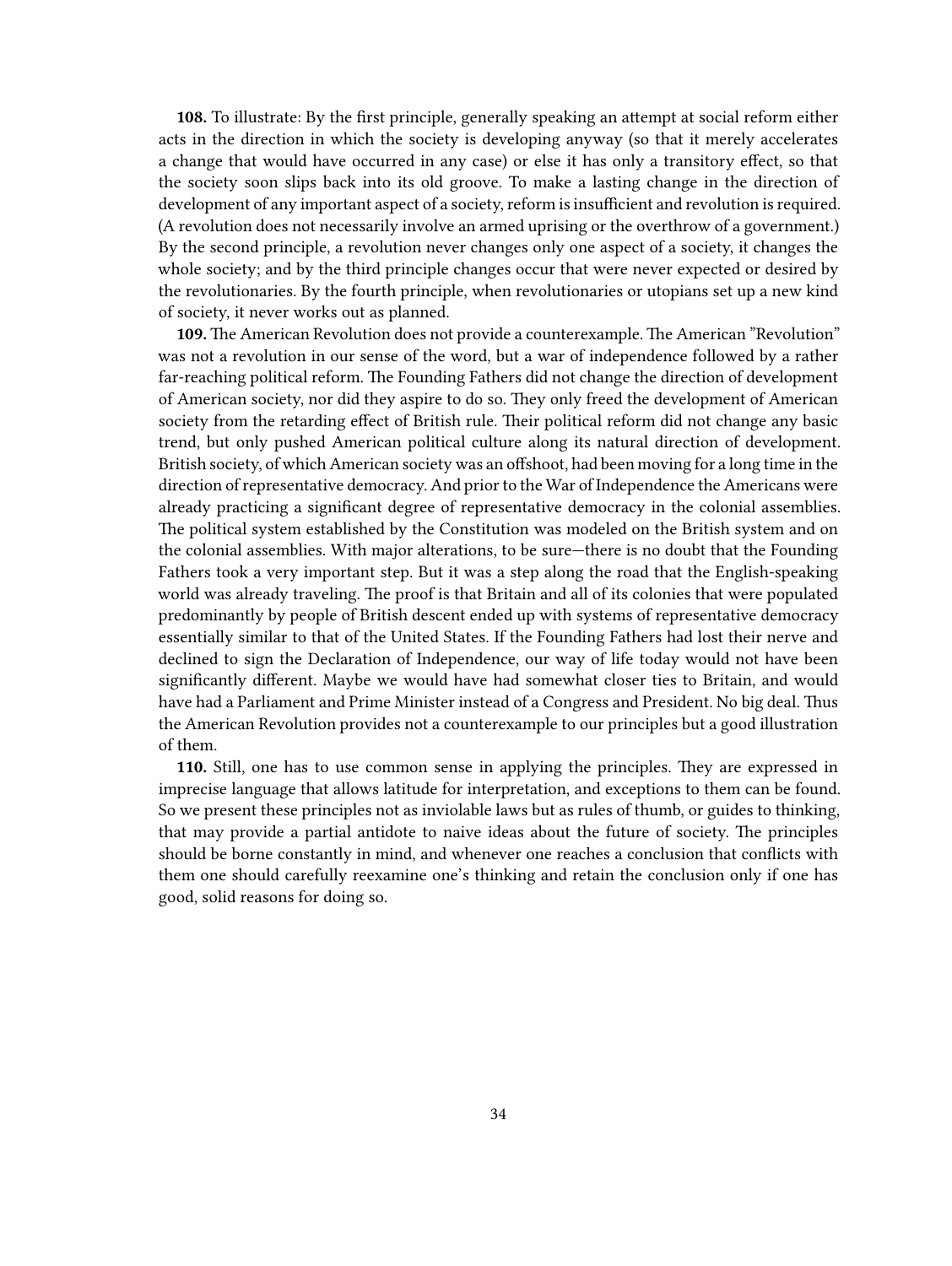# <span id="page-34-0"></span>**Industrial-Technological Society Cannot Be Reformed**

**111.** The foregoing principles help to show how hopelessly difficult it would be to reform the industrial system in such a way as to prevent it from progressively narrowing our sphere of freedom. There has been a consistent tendency, going back at least to the Industrial Revolution, for technology to strengthen the system at a high cost in individual freedom and local autonomy. Hence any change designed to protect freedom from technology would be contrary to a fundamental trend in the development of our society. Consequently, such a change either would be a transitory one—soon swamped by the tide of history—or, if large enough to be permanent, would alter the nature of our whole society. This by the first and second principles. Moreover, since society would be altered in a way that could not be predicted in advance (third principle) there would be great risk. Changes large enough to make a lasting difference in favor of freedom would not be initiated because it would be realized that they would gravely disrupt the system. So any attempts at reform would be too timid to be effective. Even if changes large enough to make a lasting difference were initiated, they would be retracted when their disruptive effects became apparent. Thus, permanent changes in favor of freedom could be brought about only by persons prepared to accept radical, dangerous and unpredictable alteration of the entire system. In other words by revolutionaries, not reformers.

**112.** People anxious to rescue freedom without sacrificing the supposed benefits of technology will suggest naive schemes for some new form of society that would reconcile freedom with technology. Apart from the fact that people who make such suggestions seldom propose any practical means by which the new form of society could be set up in the first place, it follows from the fourth principle that even if the new form of society could be once established, it either would collapse or would give results very different from those expected.

**113.** So even on very general grounds it seems highly improbable that any way of changing society could be found that would reconcile freedom with modern technology. In the next few sections we will give more specific reasons for concluding that freedom and technological progress are incompatible.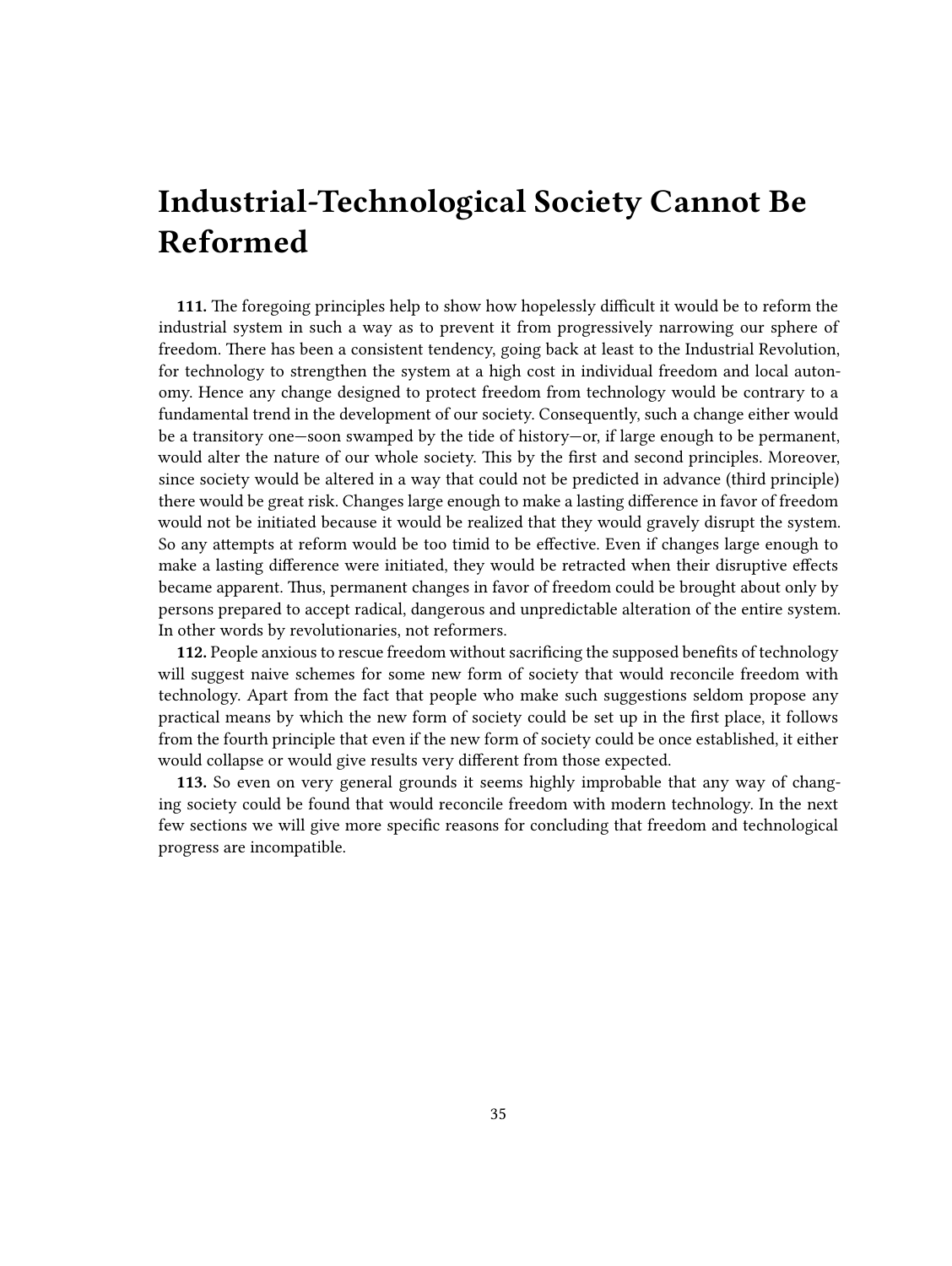# <span id="page-35-0"></span>**Restriction of Freedom is Unavoidable in Industrial Society**

**114.** As explained in paragraphs 65-67, 70-73, modern man is strapped down by a network of rules and regulations, and his fate depends on the actions of persons remote from him whose decisions he cannot influence. This is not accidental or a result of the arbitrariness of arrogant bureaucrats. It is necessary and inevitable in any technologically advanced society. The system HAS TO regulate human behavior closely in order to function. At work, people have to do what they are told to do, when they are told to do it and in the way they are told to do it, otherwise production would be thrown into chaos. Bureaucracies HAVE TO be run according to rigid rules. To allow any substantial personal discretion to lower-level bureaucrats would disrupt the system and lead to charges of unfairness due to differences in the way individual bureaucrats exercised their discretion. It is true that some restrictions on our freedom could be eliminated. but GENERALLY SPEAKING the regulation of our lives by large organizations is necessary for the functioning of industrial-technological society. The result is a sense of powerlessness on the part of the average person. It may be. however. that formal regulations will tend increasingly to be replaced by psychological tools that make us want to do what the system requires of us. (Propaganda,<sup>1</sup> educational techniques, "mental health" programs, etc.)

**115.** The system HAS TO force people to behave in ways that are increasingly remote from the natural pattern of human behavior. For example, the system needs scientists. mathematicians and engineers. It can't function without them. So heavy pressure is put on children to excel in these fields. It isn't natural for an adolescent human being to spend the bulk of his time sitting at a desk absorbed in study. A normal adolescent wants to spend his time in active contact with the real world. Among primitive peoples the things that children are trained to do tend to be in reasonable harmony with natural human impulses. Among the American Indians, for example, boys were trained in active outdoor pursuits—just the sort of things that boys like. But in our society children are pushed into studying technical subjects, which most do grudgingly.

**116.** Because of the constant pressure that the system exerts to modify human behavior, there is a gradual increase in the number of people who cannot or will not adjust to society's requirements: welfare leeches, youth-gang members, cultists, anti-government rebels, radical environmentalist saboteurs, dropouts and resisters of various kinds.

**117.** In any technologically advanced society the individual's fate MUST depend on decisions that he personally cannot influence to any great extent. A technological society cannot be broken down into small, autonomous communities, because production depends on the cooperation of very large numbers of people and machines. Such a society MUST be highly organized and decisions HAVE TO be made that affect very large numbers of people. When a decision affects, say,

 $1$  When someone approves of the purpose for which propaganda is being used in a given case, he generally calls it "education" or applies to it some similar euphemism. But propaganda is propaganda regardless of the purpose for which it is used.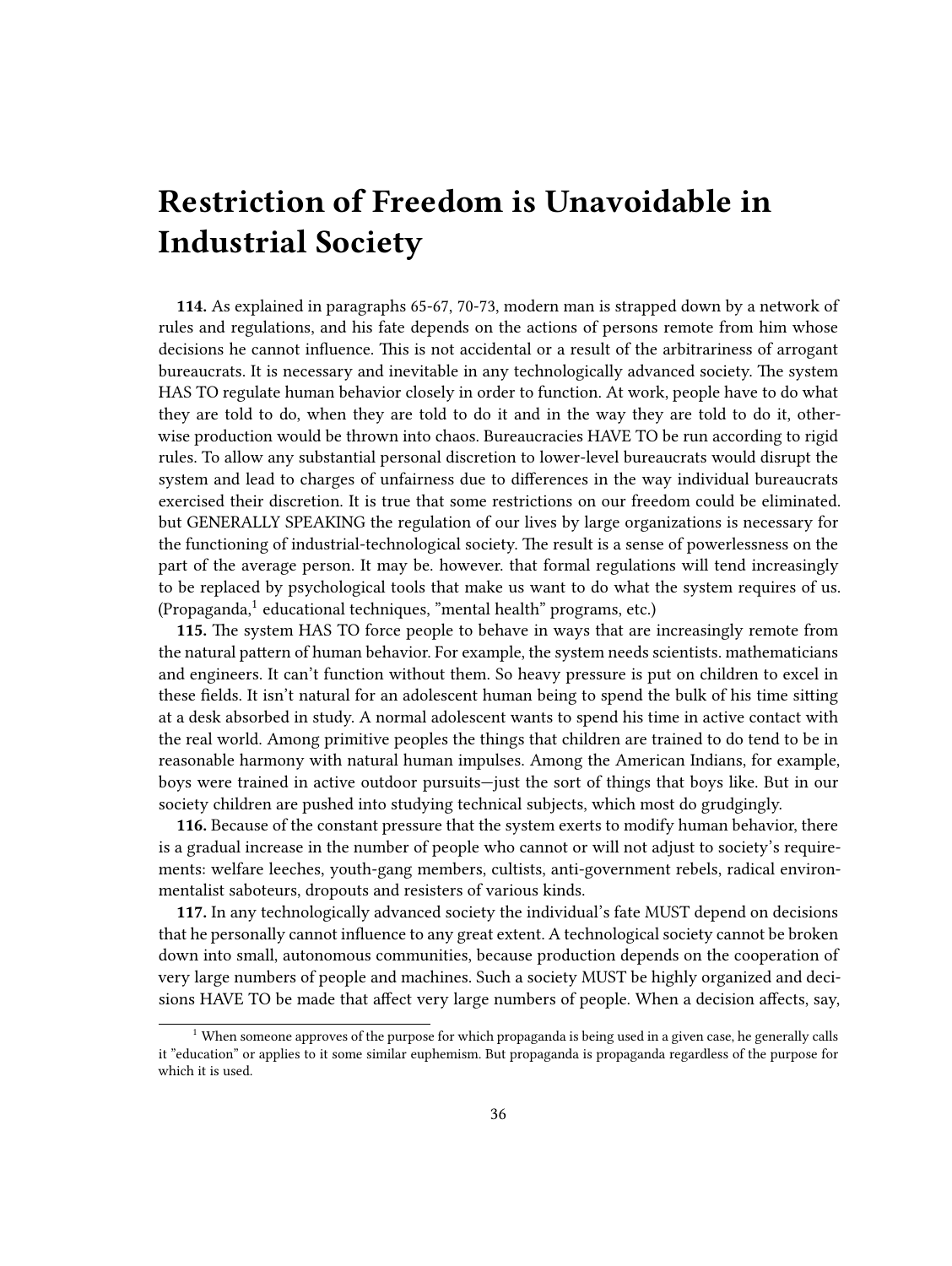a million people, then each of the affected individuals has, on the average, only a one-millionth share in making the decision. What usually happens in practice is that decisions are made by public officials or corporation executives, or by technical specialists, but even when the public votes on a decision the number of voters ordinarily is too large for the vote of anyone individual to be significant.<sup>2</sup> Thus most individuals are unable to influence measurably the major decisions that affect their lives. There is no conceivable way to remedy this in a technologically advanced society. The system tries to "solve" this problem by using propaganda to make people WANT the decisions that have been made for them, but even if this "solution" were completely successful in making people feel better, it would be demeaning.

**118.** Conservatives and some others advocate more "local autonomy." Local communities once did have autonomy, but such autonomy becomes less and less possible as local communities become more enmeshed with and dependent on large-scale systems like public utilities, computer networks, highway systems, the mass communications media and the modern health-care system. Also operating against autonomy is the fact that technology applied in one location often affects people at other locations far away. Thus pesticide or chemical use near a creek may contaminate the water supply hundreds of miles downstream, and the greenhouse effect affects the whole world.

**119.**The system does not and cannot exist to satisfy human needs. Instead, it is human behavior that has to be modified to fit the needs of the system. This has nothing to do with the political or social ideology that may pretend to guide the technological system. It is not the fault of capitalism and it is not the fault of socialism. It is the fault of technology, because the system is guided not by ideology but by technical necessity.<sup>3</sup> Of course the system does satisfy many human needs, but generally speaking it does this only to the extent that it is to the advantage of the system to do it. It is the needs of the system that are paramount, not those of the human being. For example, the system provides people with food because the system couldn't function if everyone starved; it attends to people's psychological needs whenever it can CONVENIENTLY do so, because it couldn't function if too many people became depressed or rebellious. But the system, for good, solid, practical reasons, must exert constant pressure on people to mold their behavior to the needs of the system. Too much waste accumulating? The government, the media, the educational system, environmentalists, everyone inundates us with a mass of propaganda about recycling. Need more technical personnel? A chorus of voices exhorts kids to study science. No one stops to ask whether it is inhumane to force adolescents to spend the bulk of their time studying subjects that most of them hate. When skilled workers are put out of a job by technical advances and have to undergo "retraining," no one asks whether it is humiliating for them to be pushed around in this way. It is simply taken for granted that everyone must bow to technical necessity. And for good reason: If human needs were put before technical necessity there would be economic problems, unemployment, shortages or worse. The concept of "mental health" in our society is

<sup>&</sup>lt;sup>2</sup> Apologists for the system are fond of citing cases in which elections have been decided by one or two votes, but such cases are rare.

<sup>&</sup>lt;sup>3</sup> "Today, in technologically advanced lands, men live very similar lives in spite of geographical, religious, and political differences. The daily lives of a Christian bank clerk in Chicago, a Buddhist bank clerk in Tokyo, and a Communist bank clerk in Moscow are far more alike than the life any one of them is like that of any single man who lived a thousand years ago. These similarities are the result of a common technology…" L. Sprague de Camp, The Ancient Engineers, Ballantine edition, page 17. The lives of the three bank clerks are not IDENTICAL. Ideology does have SOME effect. But all technological societies, in order to survive, must evolve along APPROXIMATELY the same trajectory.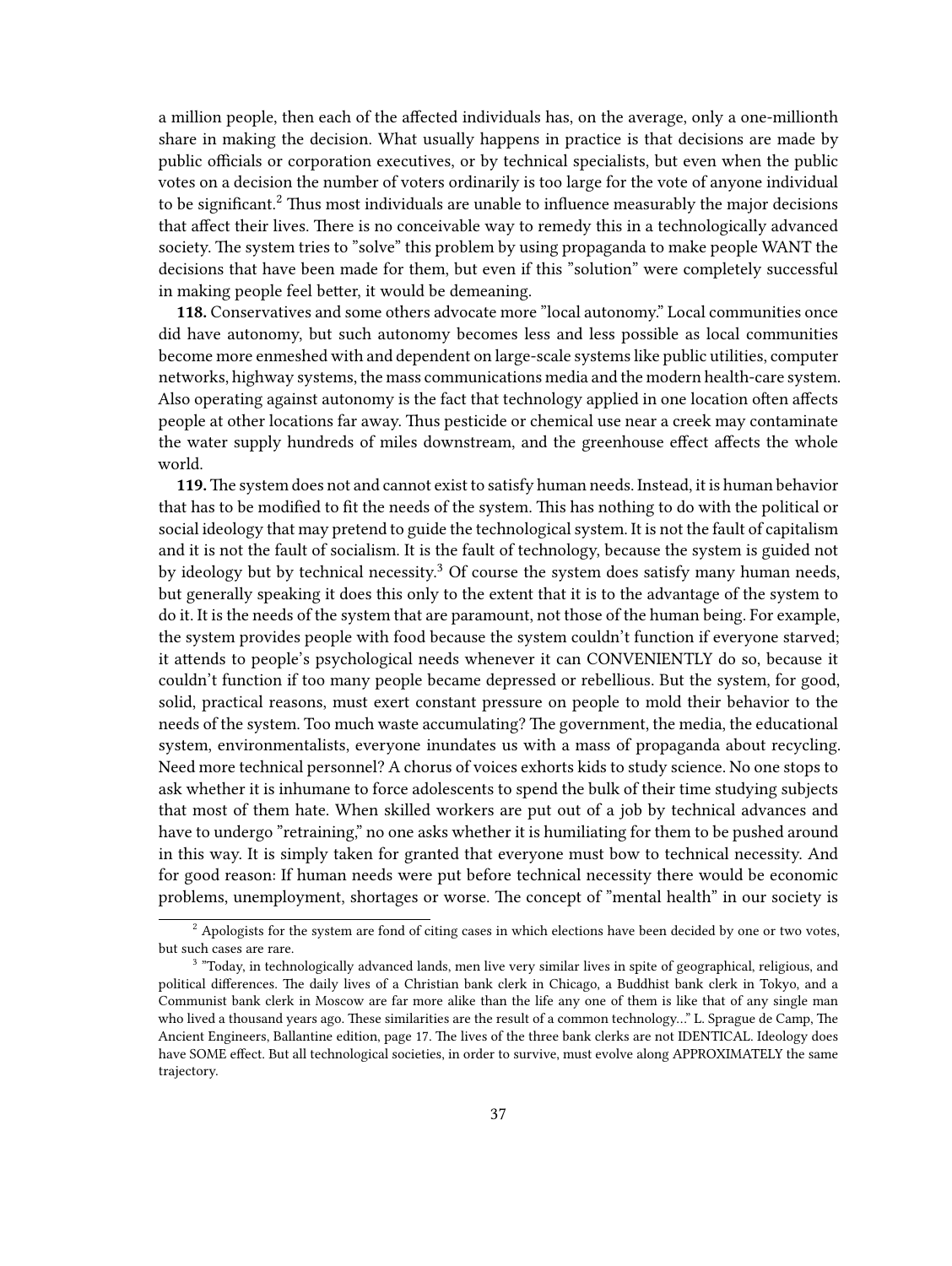defined largely by the extent to which an individual behaves in accord with the needs of the system and does so without showing signs of stress.

**120.** Efforts to make room for a sense of purpose and for autonomy within the system are no better than a joke. For example, one company, instead of having each of its employees assemble only one section of a catalogue, had each assemble a whole catalogue, and this was supposed to give them a sense of purpose and achievement. Some companies have tried to give their employees more autonomy in their work, but for practical reasons this usually can be done only to a very limited extent, and in any case employees are never given autonomy as to ultimate goals—their "autonomous" efforts can never be directed toward goals that they select personally, but only toward their employer's goals, such as the survival and growth of the company. Any company would soon go out of business if it permitted its employees to act otherwise. Similarly, in any enterprise within a socialist system, workers must direct their efforts toward the goals of the enterprise, otherwise the enterprise will not serve its purpose as part of the system. Once again, for purely technical reasons it is not possible for most individuals or small groups to have much autonomy in industrial society. Even the small-business owner commonly has only limited autonomy. Apart from the necessity of government regulation, he is restricted by the fact that he must fit into the economic system and conform to its requirements. For instance, when someone develops a new technology, the small-business person often has to use that technology whether he wants to or not, in order to remain competitive.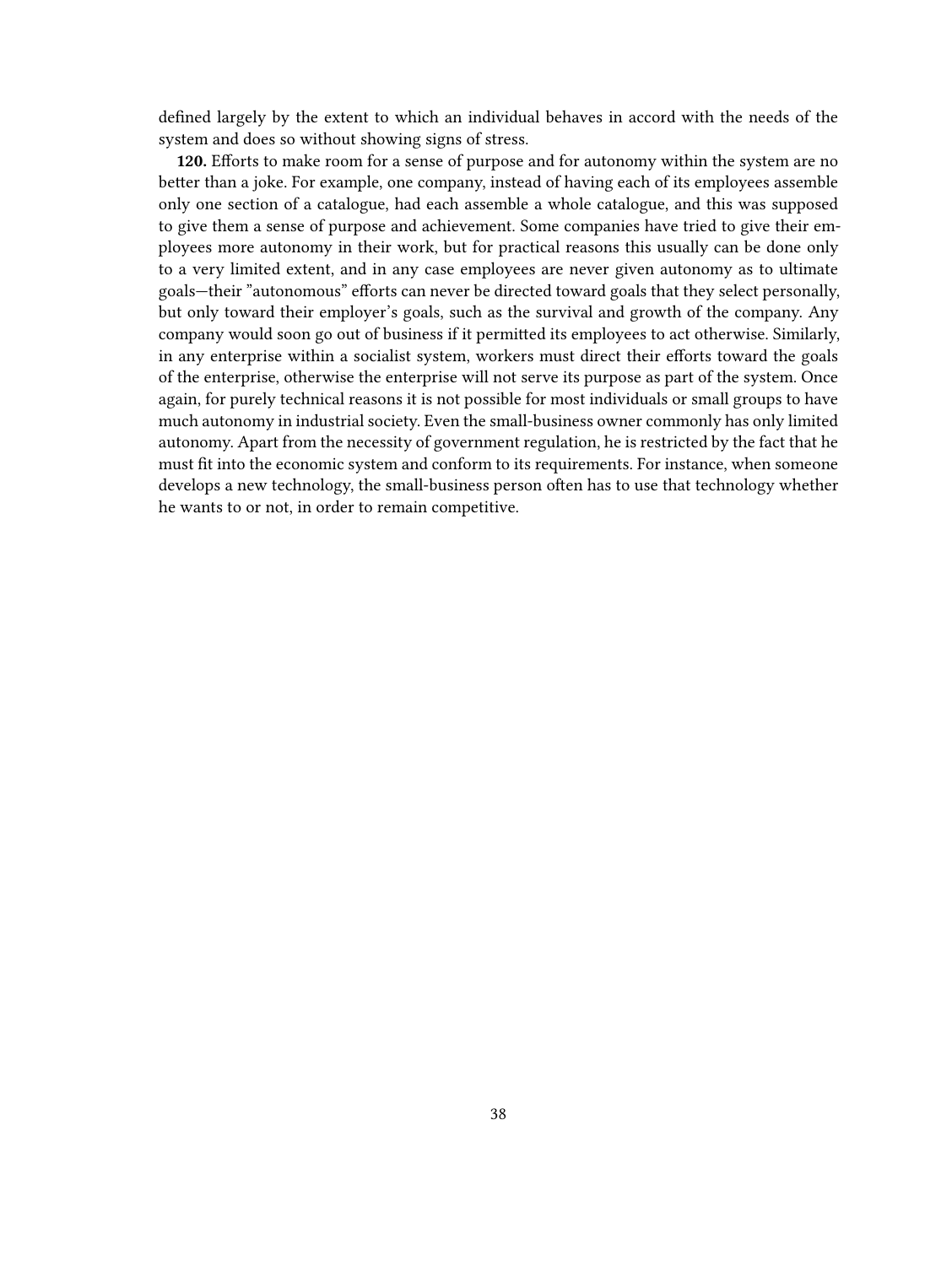# **The "Bad" Parts of Technology Cannot Be Separated from the "Good" Parts**

**121.** A further reason why industrial society cannot be reformed in favor of freedom is that modern technology is a unified system in which all parts are dependent on one another. You can't get rid of the "bad" parts of technology and retain only the "good" parts. Take modern medicine, for example. Progress in medical science depends on progress in chemistry, physics, biology, computer science and other fields. Advanced medical treatments require expensive, hightech equipment that can be made available only by a technologically progressive, economically rich society. Clearly you can't have much progress in medicine without the whole technological system and everything that goes with it.

**122.** Even if medical progress could be maintained without the rest of the technological system, it would by itself bring certain evils. Suppose for example that a cure for diabetes is discovered. People with a genetic tendency to diabetes will then be able to survive and reproduce as well as anyone else. Natural selection against genes for diabetes will cease and such genes will spread throughout the population. (This may be occurring to some extent already, since diabetes, while not curable, can be controlled through the use of insulin.) The same thing will happen with many other diseases susceptibility to which is affected by genetic factors (e.g., childhood cancer), resulting in massive genetic degradation of the population. The only solution will be some sort of eugenics program or extensive genetic engineering of human beings, so that man in the future will no longer be a creation of nature, or of chance, or of God (depending on your religious or philosophical opinions), but a manufactured product.

**123.** If you think that big government interferes in your life too much NOW, just wait till the government starts regulating the genetic constitution of your children. Such regulation will inevitably follow the introduction of genetic engineering of human beings, because the consequences of unregulated genetic engineering would be disastrous.<sup>1</sup>

**124.** The usual response to such concerns is to talk about "medical ethics." But a code of ethics would not serve to protect freedom in the face of medical progress; it would only make matters worse. A code of ethics applicable to genetic engineering would be in effect a means of regulating the genetic constitution of human beings. Somebody (probably the upper middle class, mostly) would decide that such and such applications of genetic engineering were "ethical" and others were not, so that in effect they would be imposing their own values on the genetic constitution of the population at large. Even if a code of ethics were chosen on a completely democratic basis, the majority would be imposing their own values on any minorities who might have a different idea of what constituted an "ethical" use of genetic engineering. The only code of ethics that would truly protect freedom would be one that prohibited ANY genetic engineering of human beings, and you can be sure that no such code will ever be applied in a technological society. No code that reduced genetic engineering to a minor role could stand up for long, because the temptation

 $<sup>1</sup>$  Just think, an irresponsible genetic engineer might create a lot of terrorists.</sup>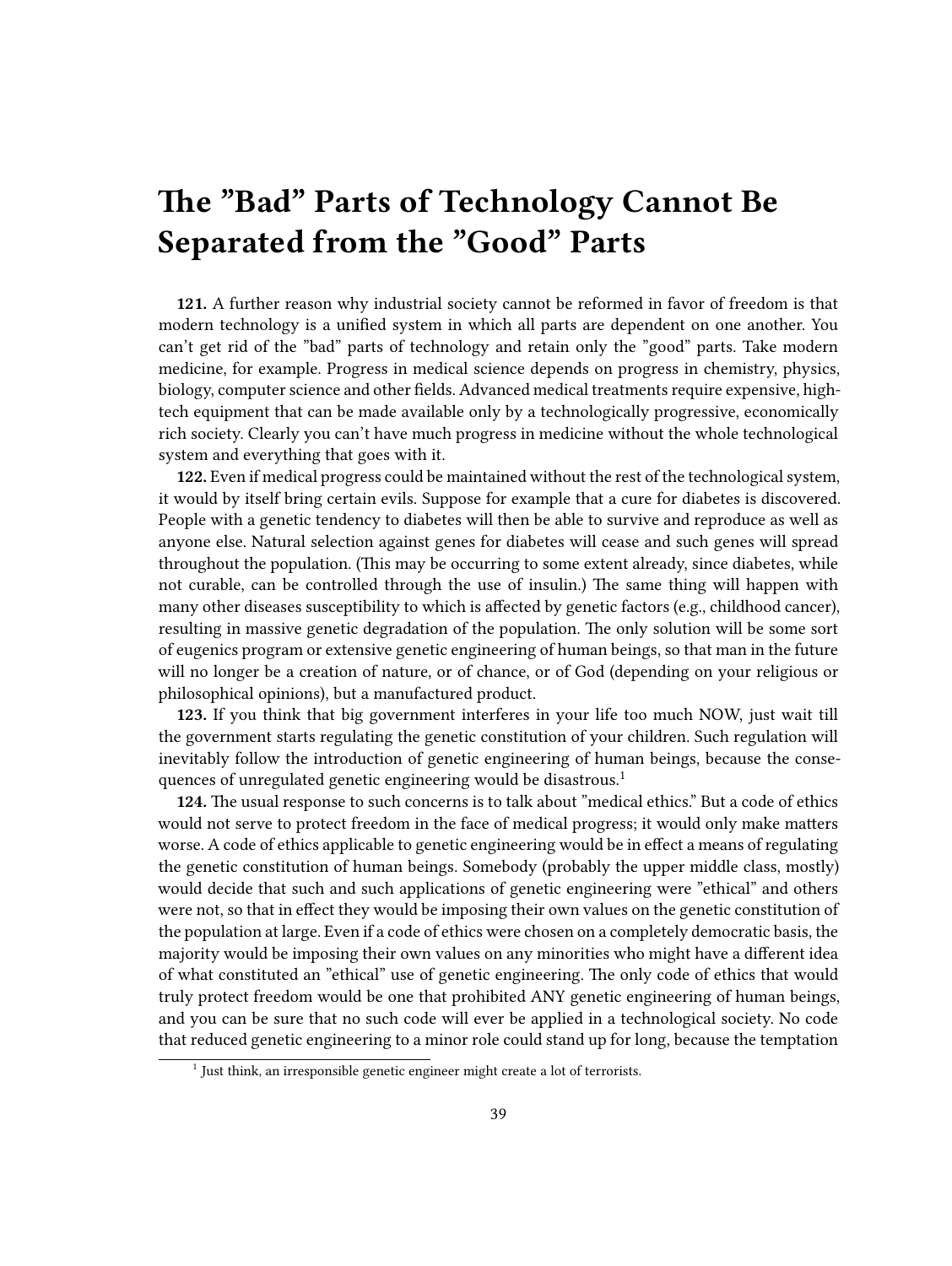presented by the immense power of biotechnology would be irresistible, especially since to the majority of people many of its applications will seem obviously and unequivocally good (eliminating physical and mental diseases, giving people the abilities they need to get along in today's world). Inevitably, genetic engineering will be used extensively, but only in ways consistent with the needs of the industrial-technological system.<sup>2</sup>

<sup>&</sup>lt;sup>2</sup> For a further example of undesirable consequences of medical progress, suppose a reliable cure for cancer is discovered. Even if the treatment is too expensive to be available to any bur the elite, it will greatly reduce their incentive to stop the escape of carcinogens into the environment.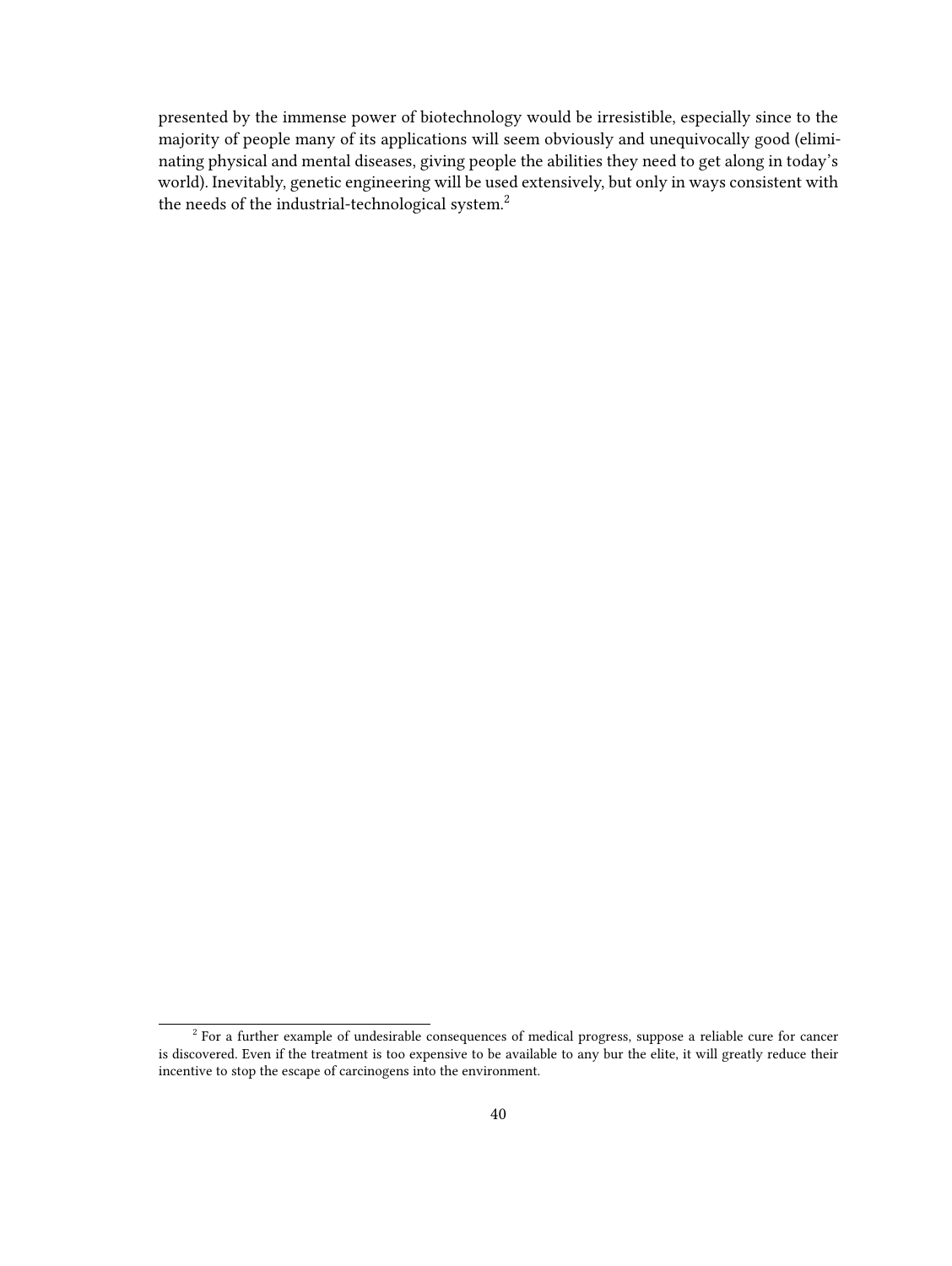# **Technology is a More Powerful Social Force than the Aspiration for Freedom**

**125.** It is not possible to make a LASTING compromise between technology and freedom, because technology is by far the more powerful social force and continually encroaches on freedom through REPEATED compromises. Imagine the case of two neighbors, each of whom at the outset owns the same amount of land, but one of whom is more powerful than the other. The powerful one demands a piece of the other's land. The weak one refuses. The powerful one says, "Okay, let's compromise. Give me half of what I asked." The weak one has little choice but to give in. Some time later the powerful neighbor demands another piece of land, again there is a compromise, and so forth. By forcing a long series of compromises on the weaker man, the powerful one eventually gets all of his land. So it goes in the conflict between technology and freedom.

**126.** Let us explain why technology is a more powerful social force than the aspiration for freedom.

**127.** A technological advance that appears not to threaten freedom often turns out to threaten it very seriously later on. For example, consider motorized transport. A walking man formerly could go where he pleased, go at his own pace without observing any traffic regulations, and was independent of technological support systems. When motor vehicles were introduced they appeared to increase man's freedom. They took no freedom away from the walking man, no one had to have an automobile if he didn't want one, and anyone who did choose to buy an automobile could travel much faster and farther than a walking man. But the introduction of motorized transport soon changed society in such a way as to restrict greatly man's freedom of locomotion. When automobiles became numerous, it became necessary to regulate their use extensively. In a car, especially in densely populated areas, one cannot just go where one likes at one's own pace; one's movement is governed by the flow of traffic and by various traffic laws. One is tied down by various obligations: license requirements, driver test, renewing registration, insurance, maintenance required for safety, monthly payments on purchase price. Moreover, the use of motorized transport is no longer optional. Since the introduction of motorized transport the arrangement of our cities has changed in such a way that the majority of people no longer live within walking distance of their place of employment, shopping areas and recreational opportunities, so that they HAVE TO depend on the automobile for transportation. Or else they must use public transportation, in which case they have even less control over their own movement than when driving a car. Even the walker's freedom is now greatly restricted. In the city he continually has to stop to wait for traffic lights that are designed mainly to serve auto traffic. In the country, motor traffic makes it dangerous and unpleasant to walk along the highway. (Note this important point that we have just illustrated with the case of motorized transport: When a new item of technology is introduced as an option that an individual can accept or not as he chooses, it does not necessarily REMAIN optional. In many cases the new technology changes society in such a way that people eventually find themselves FORCED to use it.)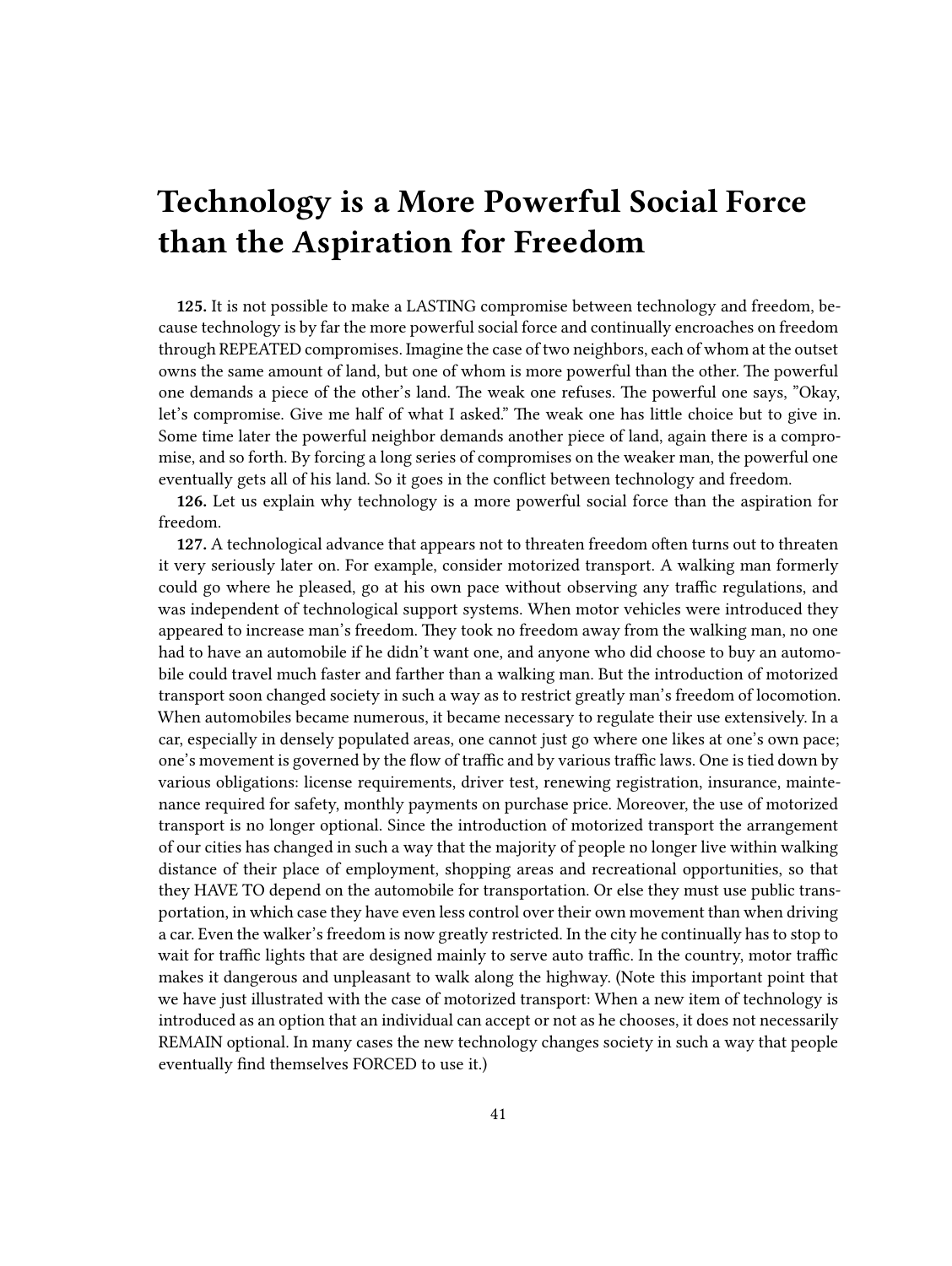**128.** While technological progress AS A WHOLE continually narrows our sphere of freedom, each new technical advance CONSIDERED BY ITSELF appears to be desirable. Electricity, indoor plumbing, rapid long- distance communications…how could one argue against any of these things, or against any other of the innumerable technical advances that have made modern society? It would have been absurd to resist the introduction of the telephone, for example. It offered many advantages and no disadvantages. Yet, as we explained in paragraphs 59-76, all these technical advances taken together have created a world in which the average man's fate is no longer in his own hands or in the hands of his neighbors and friends, but in those of politicians, corporation executives and remote, anonymous technicians and bureaucrats whom he as an individual has no power to influence.<sup>1</sup> The same process will continue in the future. Take genetic engineering, for example. Few people will resist the introduction of a genetic technique that eliminates a hereditary disease. It does no apparent harm and prevents much suffering. Yet a large number of genetic improvements taken together will make the human being into an engineered product rather than a free creation of chance (or of God, or whatever, depending on your religious beliefs).

**129.** Another reason why technology is such a powerful social force is that, within the context of a given society, technological progress marches in only one direction; it can never be reversed. Once a technical innovation has been introduced, people usually become dependent on it, so that they can never again do without it, unless it is replaced by some still more advanced innovation. Not only do people become dependent as individuals on a new item of technology, but, even more, the system as a whole becomes dependent on it. (Imagine what would happen to the system today if computers, for example, were eliminated.) Thus the system can move in only one direction, toward greater technologization. Technology repeatedly forces freedom to take a step back but technology can never take a step back—short of the overthrow of the whole technological system.

**130.** Technology advances with great rapidity and threatens freedom at many different points at the same time (crowding, rules and regulations, increasing dependence of individuals on large organizations, propaganda and other psychological techniques, genetic engineering, invasion of privacy through surveillance devices and computers, etc.). To hold back any ONE of the threats to freedom would require a long and difficult social struggle. Those who want to protect freedom are overwhelmed by the sheer number of new attacks and the rapidity with which they develop, hence they become apathetic and no longer resist. To fight each of the threats separately would be futile. Success can be hoped for only by fighting the technological system as a whole; but that is revolution, not reform.

**131.** Technicians (we use this term in its broad sense to describe all those who perform a specialized task that requires training) tend to be so involved in their work (their surrogate activity) that when a conflict arises between their technical work and freedom, they almost always decide in favor of their technical work. This is obvious in the case of scientists, but it also appears

<sup>&</sup>lt;sup>1</sup> Since many people may find paradoxical the notion that a large number of good things can add up to a bad thing, we illustrate with an analogy. Suppose Mr. A is playing chess with Mr. B. Mr. C, a grand master, is looking over Mr. A's shoulder. Mr. A of course wants to win his game, so if Mr. C points out a good move for him to make, he is doing Mr. A a favor. But suppose now that Mr. C tells Mr. A how to make ALL of his moves. In each particular instance he does Mr. A a favor by showing him his best move, but by making ALL of his moves for him he spoils his game, since there is no point in Mr. A's playing the game at all if someone else makes all his moves. The situation of modern man is analogous to that of Mr. A. The system makes an individual's life easier for him in innumerable ways, but in doing so it deprives him of control over his own fate.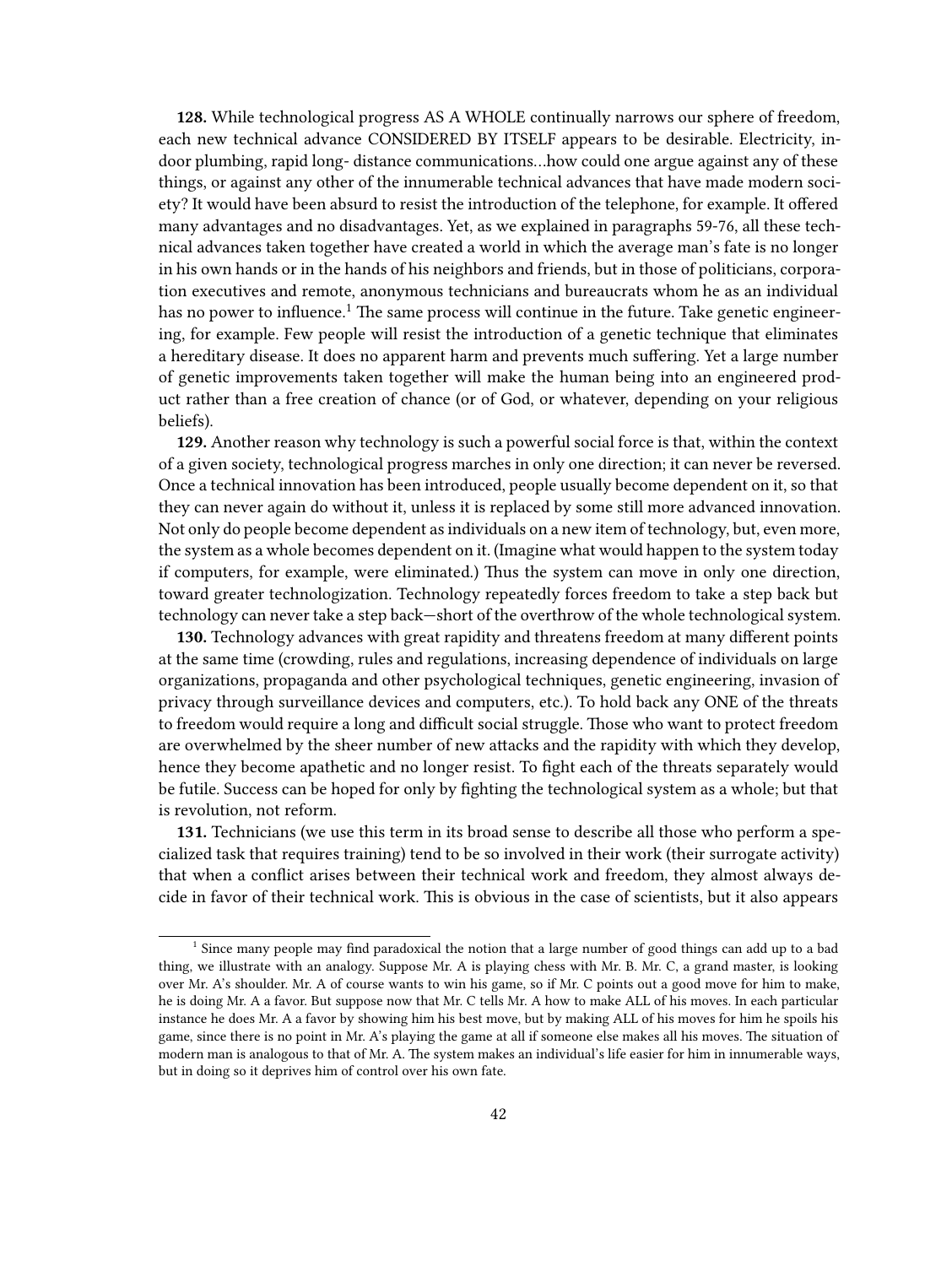elsewhere: Educators, humanitarian groups, conservation organizations do not hesitate to use propaganda<sup>2</sup> or other psychological techniques to help them achieve their laudable ends. Corporations and government agencies, when they find it useful, do not hesitate to collect information about individuals without regard to their privacy. Law enforcement agencies are frequently inconvenienced by the constitutional rights of suspects and often of completely innocent persons, and they do whatever they can do legally (or sometimes illegally) to restrict or circumvent those rights. Most of these educators, government officials and law officers believe in freedom, privacy and constitutional rights, but when these conflict with their work, they usually feel that their work is more important.

**132.** It is well known that people generally work better and more persistently when striving for a reward than when attempting to avoid a punishment or negative outcome. Scientists and other technicians are motivated mainly by the rewards they get through their work. But those who oppose technological invasions of freedom are working to avoid a negative outcome, consequently there are few who work persistently and well at this discouraging task. If reformers ever achieved a signal victory that seemed to set up a solid barrier against further erosion of freedom through technical progress, most would tend to relax and turn their attention to more agreeable pursuits. But the scientists would remain busy in their laboratories, and technology as it progressed would find ways, in spite of any barriers, to exert more and more control over individuals and make them always more dependent on the system.

**133.** No social arrangements, whether laws, institutions, customs or ethical codes, can provide permanent protection against technology. History shows that all social arrangements are transitory; they all change or break down eventually. But technological advances are permanent within the context of a given civilization. Suppose for example that it were possible to arrive at some social arrangement that would prevent genetic engineering from being applied to human beings, or prevent it from being applied in such a way as to threaten freedom and dignity. Still, the technology would remain, waiting. Sooner or later the social arrangement would break down. Probably sooner, given the pace of change in our society. Then genetic engineering would begin to invade our sphere of freedom, and this invasion would be irreversible (short of a breakdown of technological civilization itself). Any illusions about achieving anything permanent through social arrangements should be dispelled by what is currently happening with environmental legislation. A few years ago it seemed that there were secure legal barriers preventing at least SOME of the worst forms of environmental degradation. A change in the political wind, and those barriers begin to crumble.

**134.** For all of the foregoing reasons, technology is a more powerful social force than the aspiration for freedom. But this statement requires an important qualification. It appears that during the next several decades the industrial-technological system will be undergoing severe stresses due to economic and environmental problems, and especially due to problems of human behavior (alienation, rebellion, hostility, a variety of social and psychological difficulties). We hope that the stresses through which the system is likely to pass will cause it to break down, or at least will weaken it sufficiently so that a revolution against it becomes possible. If such a

<sup>&</sup>lt;sup>2</sup> When someone approves of the purpose for which propaganda is being used in a given case, he generally calls it "education" or applies to it some similar euphemism. But propaganda is propaganda regardless of the purpose for which it is used.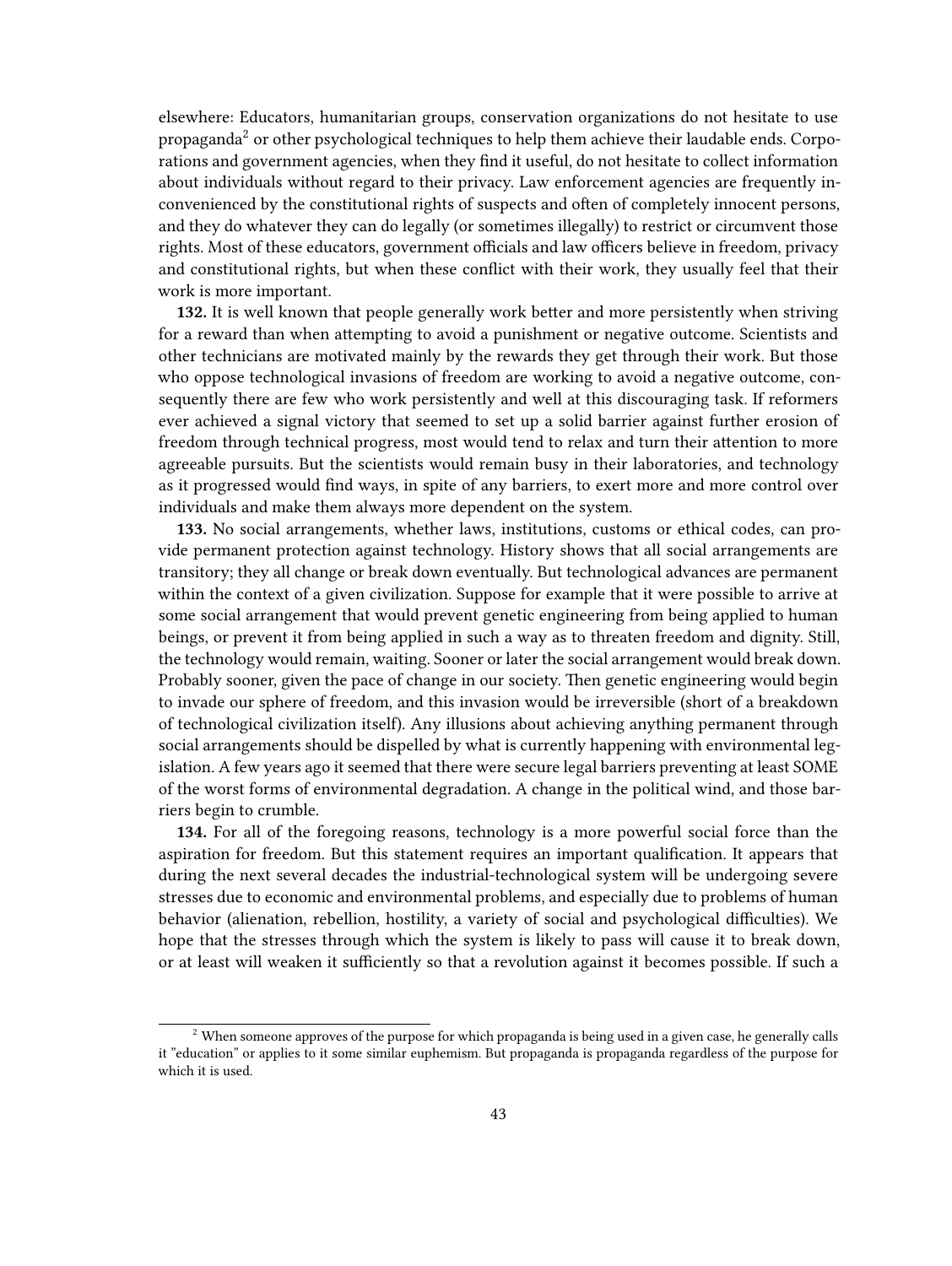revolution occurs and is successful, then at that particular moment the aspiration for freedom will have proved more powerful than technology.

**135.** In paragraph 125 we used an analogy of a weak neighbor who is left destitute by a strong neighbor who takes all his land by forcing on him a series of compromises. But suppose now that the strong neighbor gets sick, so that he is unable to defend himself. The weak neighbor can force the strong one to give him his land back, or he can kill him. If he lets the strong man survive and only forces him to give the land back, he is a fool, because when the strong man gets well he will again take all the land for himself. The only sensible alternative for the weaker man is to kill the strong one while he has the chance. In the same way, while the industrial system is sick we must destroy it. If we compromise with it and let it recover from its sickness, it will eventually wipe out all of our freedom.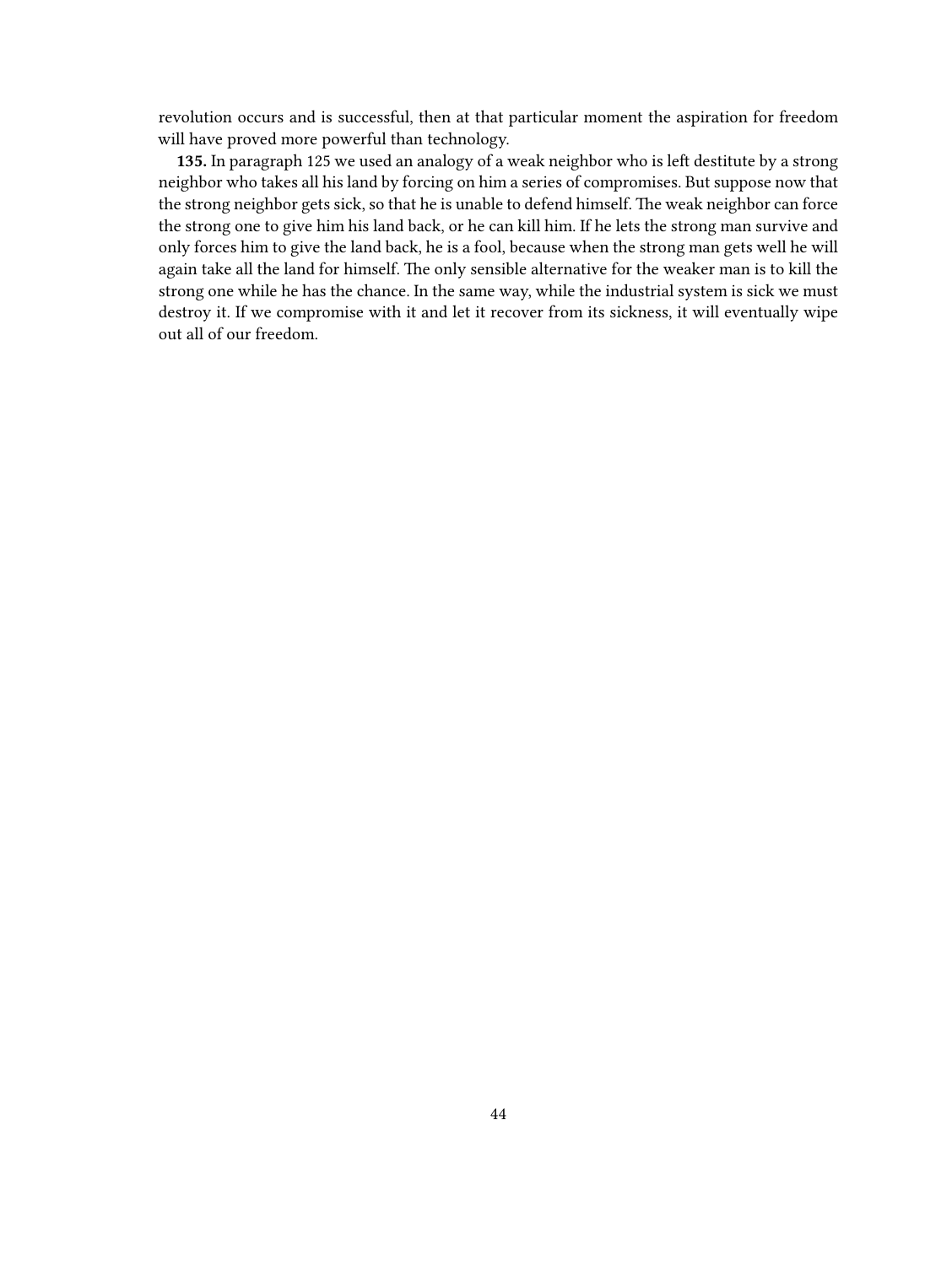# **Simpler Social Problems Have Proved Intractable**

**136.** If anyone still imagines that it would be possible to reform the system in such a way as to protect freedom from technology, let him consider how clumsily and for the most part unsuccessfully our society has dealt with other social problems that are far more simple and straightforward. Among other things, the system has failed to stop environmental degradation, political corruption, drug trafficking or domestic abuse.

**137.** Take our environmental problems, for example. Here the conflict of values is straightforward: economic expedience now versus saving some of our natural resources for our grandchil- $\gamma$  dren.<sup>1</sup> But on this subject we get only a lot of blather and obfuscation from the people who have power, and nothing like a clear, consistent line of action, and we keep on piling up environmental problems that our grandchildren will have to live with. Attempts to resolve the environmental issue consist of struggles and compromises between different factions, some of which are ascendant at one moment, others at another moment. The line of struggle changes with the shifting currents of public opinion. This is not a rational process, nor is it one that is likely to lead to a timely and successful solution to the problem. Major social problems, if they get "solved" at all, are rarely or never solved through any rational, comprehensive plan. They just work themselves out through a process in which various competing groups pursuing their own (usually shortterm) self-interest $^2$  arrive (mainly by luck) at some more or less stable modus vivendi. In fact, the principles we formulated in paragraphs 100-106 make it seem doubtful that rational, long-term social planning can EVER be successful.

**138.** Thus it is clear that the human race has at best a very limited capacity for solving even relatively straightforward social problems. How then is it going to solve the far more difficult and subtle problem of reconciling freedom with technology? Technology presents clear-cut material advantages, whereas freedom is an abstraction that means different things to different people, and its loss is easily obscured by propaganda and fancy talk.

**139.** And note this important difference: It is conceivable that our environmental problems (for example) may some day be settled through a rational, comprehensive plan, but if this happens it will be only because it is in the long-term interest of the system to solve these problems. But it is NOT in the interest of the system to preserve freedom or small-group autonomy. On the contrary, it is in the interest of the system to bring human behavior under control to the greatest possible extent.<sup>3</sup> Thus, while practical considerations may eventually force the system to take a rational, prudent approach to environmental problems, equally practical considerations will force

 $<sup>1</sup>$  Here we are considering only the conflict of values within the mainstream. For the sake of simplicity we leave</sup> out of the picture "outsider" values like the idea that wild nature is more important than human economic welfare.

<sup>&</sup>lt;sup>2</sup> Self-interest is not necessarily MATERIAL self-interest. It can consist in fulfillment of some psychological need, for example, by promoting one's own ideology or religion.

 $3$  A qualification: It is in the interest of the system to permit a certain prescribed degree of freedom in some areas. For example, economic freedom (with suitable limitations and restraints) has proved effective in promoting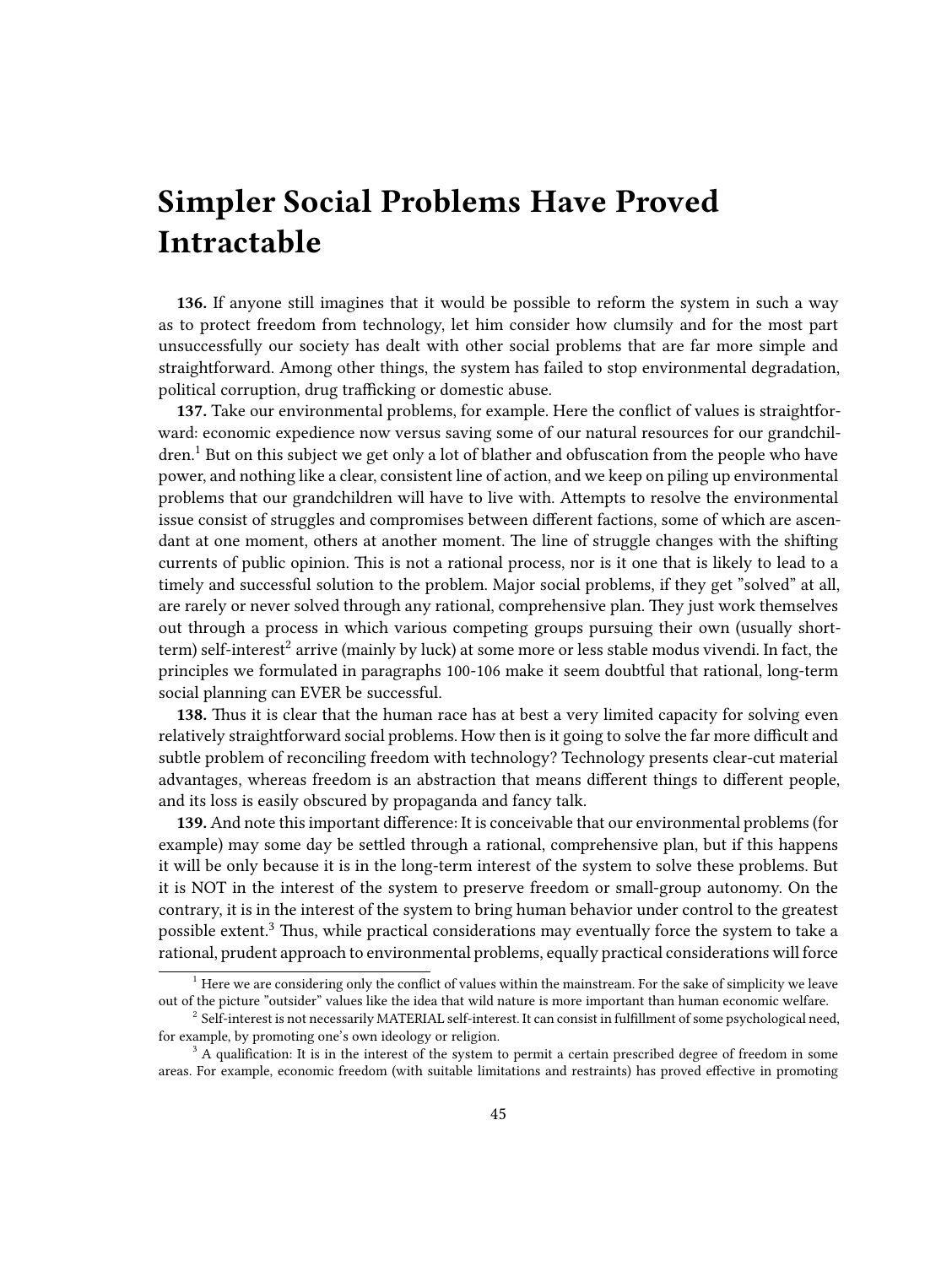the system to regulate human behavior ever more closely (preferably by indirect means that will disguise the encroachment on freedom). This isn't just our opinion. Eminent social scientists (e.g., James Q. Wilson) have stressed the importance of "socializing" people more effectively.

economic growth. but only planned, circumscribed, limited freedom is in the interest of the system. The individual must always be kept on a leash, even if the leash is sometimes long. (See paragraphs 94, 97.)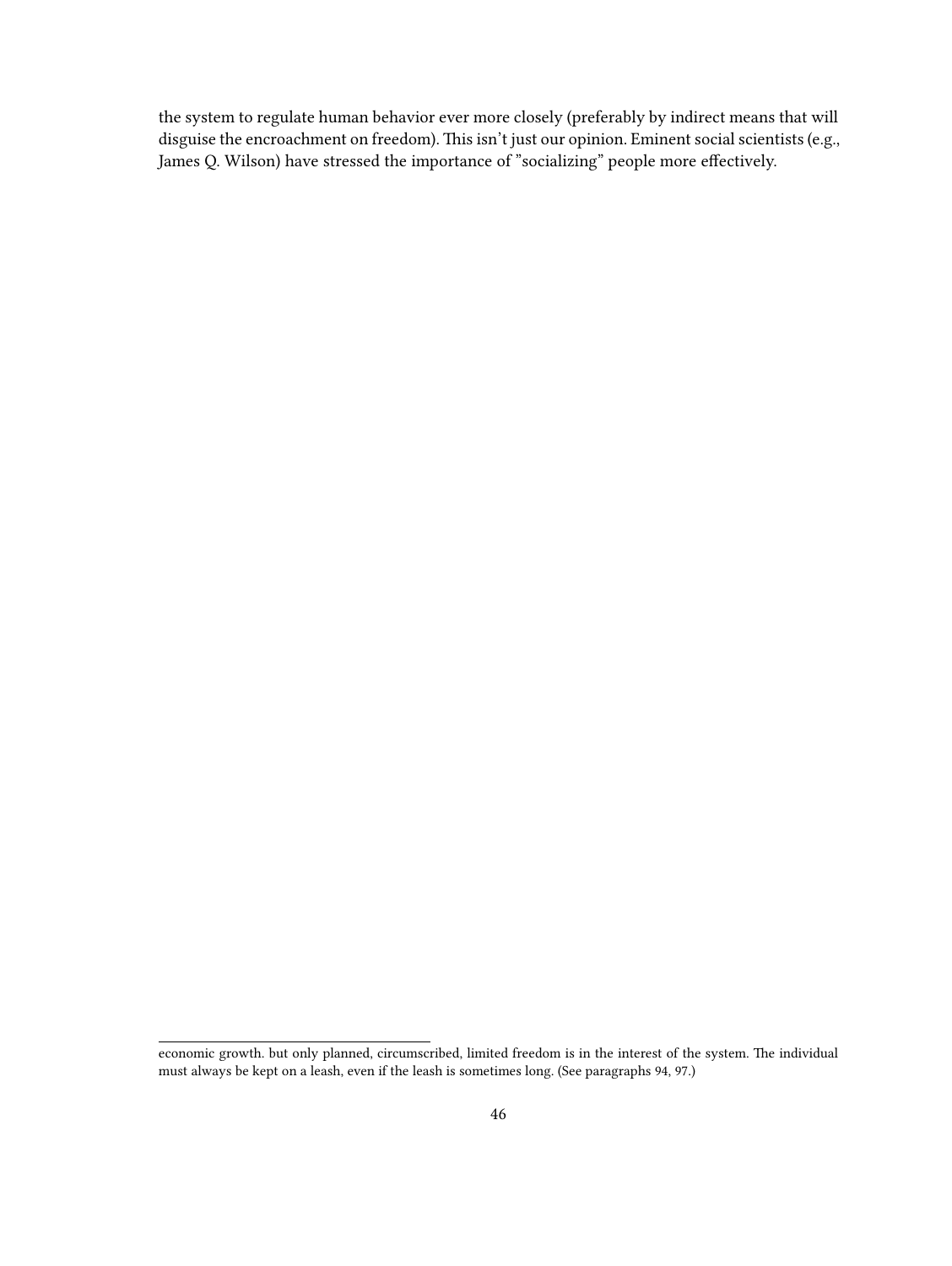#### **Revolution is Easier than Reform**

**140.** We hope we have convinced the reader that the system cannot be reformed in such a way as to reconcile freedom with technology. The only way out is to dispense with the industrialtechnological system altogether. This implies revolution, not necessarily an armed uprising, but certainly a radical and fundamental change in the nature of society.

**141.** People tend to assume that because a revolution involves a much greater change than reform does, it is more difficult to bring about than reform is. Actually, under certain circumstances revolution is much easier than reform. The reason is that a revolutionary movement can inspire an intensity of commitment that a reform movement cannot inspire. A reform movement merely offers to solve a particular social problem. A revolutionary movement offers to solve all problems at one stroke and create a whole new world; it provides the kind of ideal for which people will take great risks and make great sacrifices. For this reason it would be much easier to overthrow the whole technological system than to put effective, permanent restraints on the development or application of anyone segment of technology, such as genetic engineering, for example. Not many people will devote themselves with single-minded passion to imposing and maintaining restraints on genetic engineering, but under suitable conditions large numbers of people may devote themselves passionately to a revolution against the industrial-technological system. As we noted in paragraph 132, reformers seeking to limit certain aspects of technology would be working to avoid a negative outcome. But revolutionaries work to gain a powerful reward-fulfillment of their revolutionary vision-and therefore work harder and more persistently than reformers do.

**142.** Reform is always restrained by the fear of painful consequences if changes go too far. But once a revolutionary fever has taken hold of a society, people are willing to undergo unlimited hardships for the sake of their revolution. This was clearly shown in the French and Russian Revolutions. It may be that in such cases only a minoriry of the population is really committed to the revolution, but this minority is sufficiently large and active so that it becomes the dominant force in society. We will have more to say about revolution in paragraphs 180-205).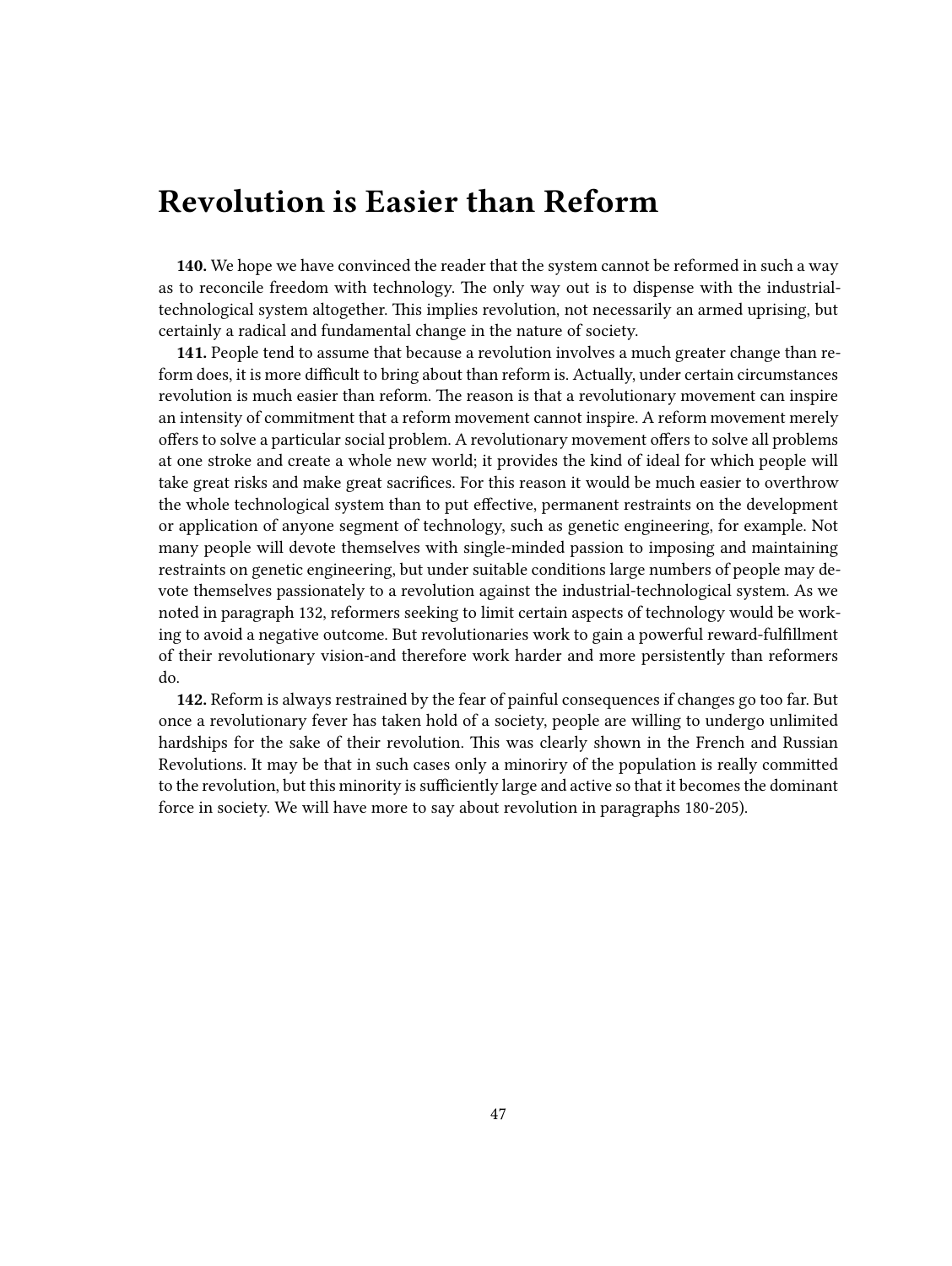### **Control of Human Behavior**

**143.** Since the beginning of civilization, organized societies have had to put pressures on human beings for the sake of the functioning of the social organism. The kinds of pressures vary greatly from one society to another. Some of the pressures are physical (poor diet, excessive labor, environmental pollution), some are psychological (noise, crowding, forcing human behavior into the mold that society requires). In the past, human nature has been approximately constant, or at any rate has varied only within certain bounds. Consequently, societies have been able to push people only up to certain limits. When the limit of human endurance has been passed, things start going wrong: rebellion, or crime, or corruption, or evasion of work, or depression and other mental problems, or an elevated death rate, or a declining birth rate or something else, so that either the society breaks down, or its functioning becomes too inefficient and it is (quickly or gradually, through conquest, attrition or evolution) replaced by some more efficient form of society.<sup>1</sup>

**144.** Thus human nature has in the past put certain limits on the development of societies. People could be pushed only so far and no farther. But today this may be changing, because modern technology is developing ways of modifying human beings.

**145.** Imagine a society that subjects people to conditions that make them terribly unhappy, then gives them drugs to take away their unhappiness. Science fiction? It is already happening to some extent in our own society. It is well known that the rate of clinical depression has been greatly increasing in recent decades. We believe that this is due to disruption of the power process, as explained in paragraphs 59-76.)

**146.** Drugs that affect the mind are only one example of the methods of controlling human behavior that modern society is developing. Let us look at some of the other methods.

**147.** To start with, there are the techniques of surveillance. Hidden video cameras are now used in most stores and in many other places, computers are used to collect and process vast amounts of information about individuals. Information so obtained greatly increases the effectiveness of physical coercion (i.e., law enforcement).<sup>2</sup> Then there are the methods of propaganda,

 $1$  We don't mean 10 suggest that the efficiency or the potential for survival of a society has always been inversely proportional to the amount of pressure or discomfort to which the society subjects people. That certainly is not the case. There is good reason to believe that many primitive societies subjected people to less pressure than European society did, but European society proved far more efficient than any primitive society and always won out in conflicts with such societies because of the advantages conferred by technology.

<sup>&</sup>lt;sup>2</sup> If you think that more effective law enforcement is unequivocally good because it suppresses crime, then remember that crime as defined by the system is not necessarily what YOU would call crime. Today, smoking marijuana is a "crime," and, in some places in the U.S., so is possession of an unregistered handgun. Tomorrow, possession of ANY firearm, registered or not, may be made a crime, and the same thing may happen with disapproved methods of child-rearing, such as spanking. In some countries, expression of dissident political opinions is a crime, and there is no certainty that this will never happen in the U.S., since no constitution or political system lasts forever. If a society needs a large, powerful law enforcement establishment, then there is something gravely wrong with that society; it must be subjecting people to severe pressures if so many refuse to follow the rules, or follow them only because forced. Many societies in the past have gotten by with little or no formal law-enforcement.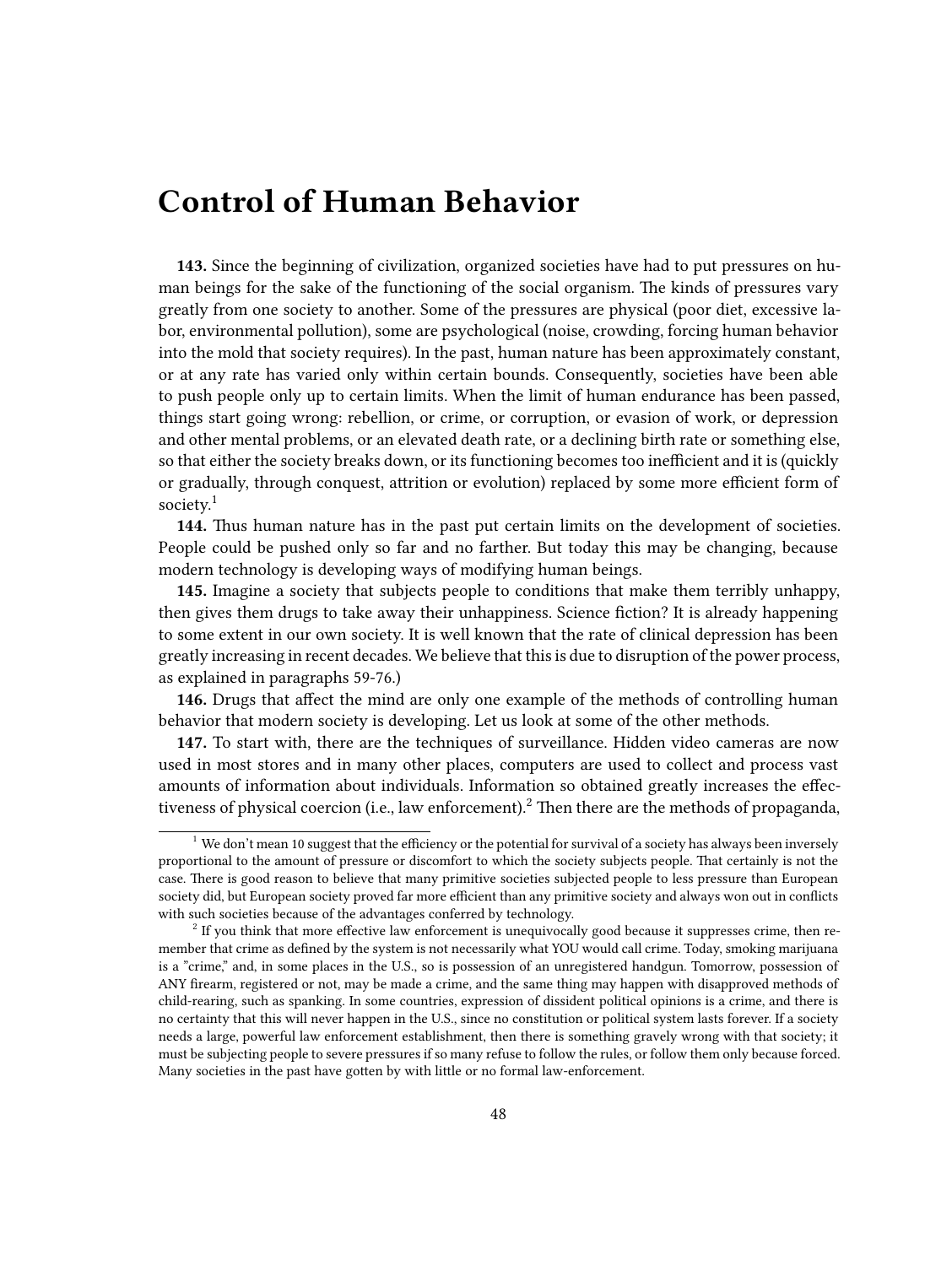for which the mass communications media provide effective vehicles. Efficient techniques have been developed for winning elections, selling products, influencing public opinion. The entertainment industry serves as an important psychological tool of the system, possibly even when it is dishing out large amounts of sex and violence. Entertainment provides modern man with an essential means of escape. While absorbed in television, videos, etc., he can forget stress, anxiety, frustration, dissatisfaction. Many primitive peoples, when they don't have any work to do, are quite content to sit for hours at a time doing nothing at all, because they are at peace with themselves and their world. But most modern people must be constantly occupied or entertained, otherwise they get "bored," i.e., they get fidgety, uneasy, irritable.

**148.** Other techniques strike deeper that the foregoing. Education is no longer a simple affair of paddling a kid's behind when he doesn't know his lessons and patting him on the head when he does know them. It is becoming a scientific technique for controlling the child's development. Sylvan Learning Centers, for example, have had great success in motivating children to study, and psychological techniques are also used with more or less success in many conventional schools. "Parenting" techniques that are taught to parents are designed to make children accept the fundamental values of the system and behave in ways that the system finds desirable. "Mental health" programs, "intervention" techniques, psychotherapy and so forth are ostensibly designed to benefit individuals, but in practice they usually serve as methods for inducing individuals to think and behave as the system requires. (There is no contradiction here; an individual whose attitudes or behavior bring him into conflict with the system is up against a force that is too powerful for him to conquer or escape from, hence he is likely to suffer from stress, frustration, defeat. His path will be much easier if he thinks and behaves as the system requires. In that sense the system is acting for the benefit of the individual when it brainwashes him into conformity.) Child abuse in its gross and obvious forms is disapproved in most if not all cultures. Tormenting a child for a trivial reason or no reason at all is something that appalls almost everyone. But many psychologists interpret the concept of abuse much more broadly. Is spanking, when used as part of a rational and consistent system of discipline, a form of abuse? The question will ultimately be decided by whether or not spanking tends to produce behavior that makes a person fit in well with the existing system of society. In practice, the word "abuse" tends to be interpreted to include any method of child-rearing that produces behavior inconvenient for the system. Thus, when they go beyond the prevention of obvious, senseless cruelty, programs for preventing "child abuse" are directed toward the control of human behavior on behalf of the system.

**149.** Presumably, research will continue to increase the effectiveness of psychological techniques for controlling human behavior. But we think it is unlikely that psychological techniques alone will be sufficient to adjust human beings to the kind of society that technology is creating. Biological methods probably will have to be used. We have already mentioned the use of drugs in this connection. Neurology may provide other avenues for modifying the human mind, Genetic engineering of human beings is already beginning to occur in the form of "gene therapy," and there is no reason to assume that such methods will not eventually be used to modify those aspects of the body that affect mental functioning,

**150.** As we mentioned in paragraph 134, industrial society seems likely to be entering a period of severe stress, due in part to problems of human behavior and in part to economic and environmental problems, And a considerable proportion of the system's economic and environmental problems result from the way human beings behave. Alienation, low self-esteem, depression, hostility, rebellion; children who won't study, youth gangs, illegal drug use, rape, child abuse,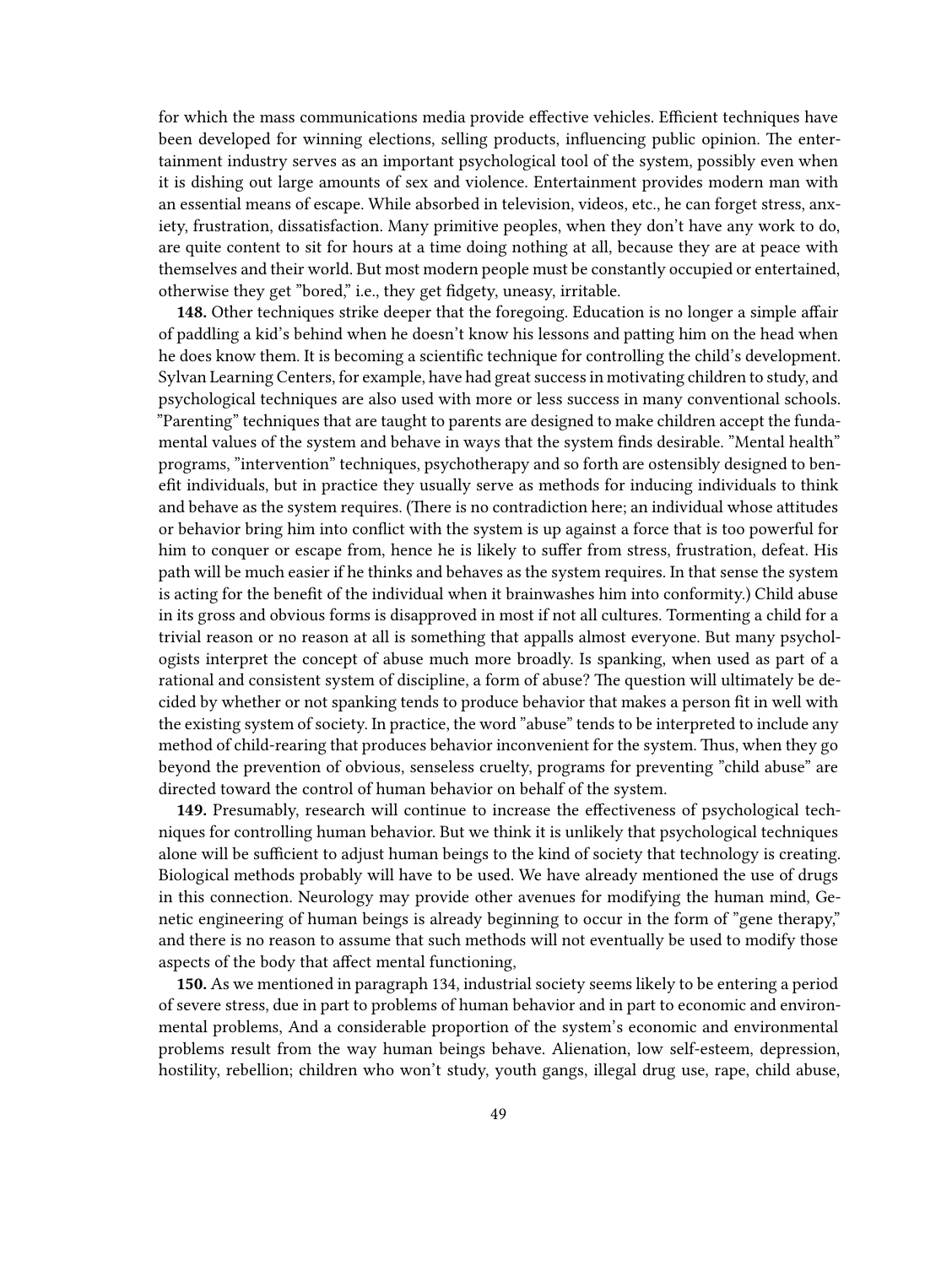other crimes, unsafe sex, teen pregnancy, population growth, political corruption, race hatred, ethnic rivalry, bitter ideological conflict (e.g., pro-choice vs. pro-life), political extremism, terrorism, sabotage, anti-government groups, hate groups. All these threaten the very survival of the system. The system will therefore be FORCED to use every practical means of controlling human behavior.

**151.** The social disruption that we see today is certainly not the result of mere chance. It can only be a result of the conditions of life that the system imposes on people. (We have argued that the most important of these conditions is disruption of the power process.) If the systems succeeds in imposing sufficient control over human behavior to assure its own survival, a new watershed in human history will have been passed. Whereas formerly the limits of human endurance have imposed limits on the development of societies (as we explained in paragraphs 143, 144), industrial-technological society will be able to pass those limits by modifying human beings, whether by psychological methods or biological methods or both. In the future, social systems will not be adjusted to suit the needs of human beings. Instead, human beings will be adjusted to suit the needs of the system.<sup>3</sup>

**152.** Generally speaking, technological control over human behavior will probably not be introduced with a totalitarian intention or even through a conscious desire to restrict human freedom.<sup>4</sup> Each new step in the assertion of control over the human mind will be taken as a rational response to a problem that faces society, such as curing alcoholism, reducing the crime rate or inducing young people to study science and engineering. In many cases, there will be a humanitarian justification. For example, when a psychiatrist prescribes an antidepressant for a depressed patient, he is clearly doing that individual a favor. It would be inhumane to withhold the drug from someone who needs it. When parents send their children to Sylvan Learning Centers to have them manipulated into becoming enthusiastic about their studies, they do so from concern for their children's welfare. It may be that some of these parents wish that one didn't have to have specialized training to get a job and that their kid didn't have to be brainwashed into becoming a computer nerd. But what can they do? They can't change society, and their child may be unemployable if he doesn't have certain skills. So they send him to Sylvan.

**153.** Thus control over human behavior will be introduced not by a calculated decision of the authorities but through a process of social evolution (RAPID evolution, however). The process will be impossible to resist, because each advance, considered by itself, will appear to be beneficial, or at least the evil involved in making the advance will seem to be less than that which would result from not making it. (See paragraph 127.) Propaganda for example is used for many good purposes, such as discouraging child abuse or race hatred.<sup>5</sup> Sex education is obviously useful, yet the effect of sex education (to the extent that it is successful) is to take the shaping of sexual attitudes away from the family and put it into the hands of the state as represented by the public school system.

<sup>&</sup>lt;sup>3</sup> To be sure past societies have had means of influencing human behavior, but these have been primitive and of low effectiveness compared with the technological means that are now being developed.

<sup>4</sup> However, some psychologists have publicly expressed opinions indicating their contempt for human freedom. And the mathematician Claude Shannon was quoted in *Omni* (August 1987) as saying, "I visualize a time when we will be to robots what dogs are to humans, and I'm rooting for the machines."

<sup>&</sup>lt;sup>5</sup> When someone approves of the purpose for which propaganda is being used in a given case, he generally calls it "education" or applies to it some similar euphemism. But propaganda is propaganda regardless of the purpose for which it is used.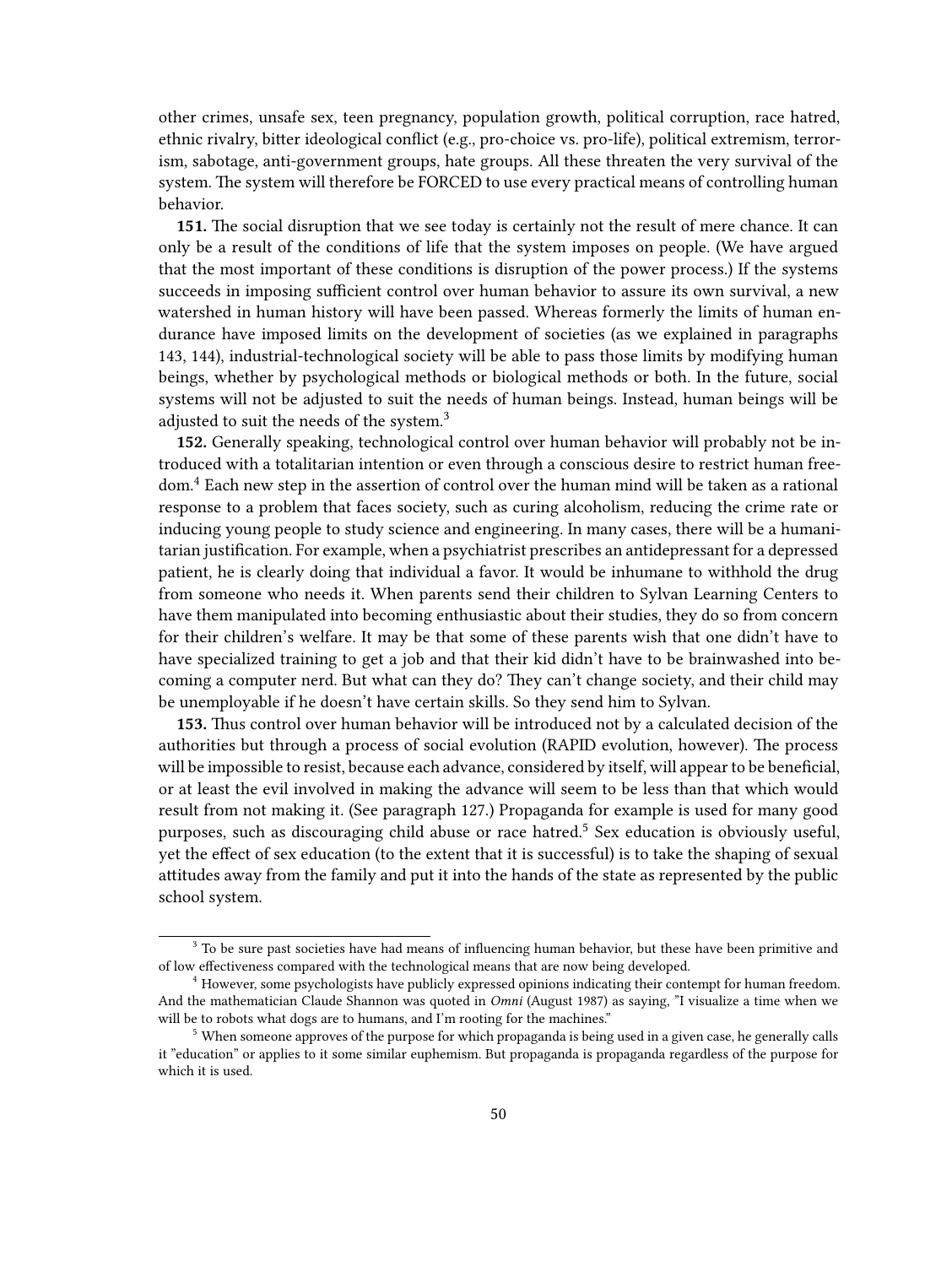**154.** Suppose a biological trait is discovered that increases the likelihood that a child will grow up to be a criminal, and suppose some sort of gene therapy can remove this trait.<sup>6</sup> Of course most parents whose children possess the trait will have them undergo the therapy. It would be inhumane to do otherwise, since the child would probably have a miserable life if he grew up to be a criminal. But many or most primitive societies have a low crime rate in comparison with that of our society, even though they have neither high-tech methods of child-rearing nor harsh systems of punishment. Since there is no reason to suppose that more modern men than primitive men have innate predatory tendencies, the high crime rate of our society must be due to the pressures that modern conditions put on people, to which many cannot or will not adjust. Thus a treatment designed to remove potential criminal tendencies is at least in part a way of re-engineering people so that they suit the requirements of the system.

**155.** Our society tends to regard as a "sickness" any mode of thought or behavior that is inconvenient for the system, and this is plausible, because when an individual doesn't fit into the system it causes pain to the individual as well as problems for the system. Thus the manipulation of an individual to adjust him to the system is seen as a "cure" for a "sickness" and therefore as good.

**156.** In paragraph 127 we pointed out that if the use of a new item of technology is INITIALLY optional, it does not necessarily REMAIN optional, because the new technology tends to change society in such a way that it becomes difficult or impossible for an individual to function without using that technology. This applies also to the technology of human behavior. In a world in which most children are put through a program to make them enthusiastic about studying, a parent will almost be forced to put his kid through such a program, because if he does not, then the kid will grow up to be, comparatively speaking, an ignoramus and therefore unemployable. Or suppose a biological treatment is discovered that, without undesirable side-effects, will greatly reduce the psychological stress from which so many people suffer in our society. If large numbers of people choose to undergo the treatment, then the general level of stress in society will be reduced, so that it will be possible for the system to increase the stress-producing pressures. This will lead more people to undergo the treatment; and so forth, so that eventually the pressures may become so heavy that few people will be able to survive without undergoing the stress-reducing treatment. In fact, something like this seems to have happened already with one of our society's most important psychological tools for enabling people to reduce (or at least temporarily escape from) stress, namely, mass entertainment (see paragraph 147). Our use of mass entertainment is "optional": No law requires us to watch television, listen to the radio, read magazines. Yet mass entertainment is a means of escape and stress-reduction on which most of us have become dependent. Everyone complains about the trashiness of television, but almost everyone watches it. A few have kicked the TV habit, but it would be a rare person who could get along today without using ANY form of mass entertainment. (Yet until quite recently in human history most

 $^6$  This is no science fiction! After writing paragraph 154 we came across an article in Scientific American according to which scientists are actively developing techniques for identifying possible future criminals and for treating them by a combination of biological and psychological means. Some scientists advocate compulsory application of the treatment, which may be available in the near future. (See "Seeking the Criminal Element," by W. Wayt Gibbs, *Scientific American*, March 1995.) Maybe you think this is okay because the treatment would be applied to those who might become violent criminals. But of course it won't stop there. Next, a treatment will be applied to those who might become drunk drivers (they endanger human life too), then perhaps to people who spank their children, then to environmentalists who sabotage logging equipment, eventually to anyone whose behavior is inconvenient for the system.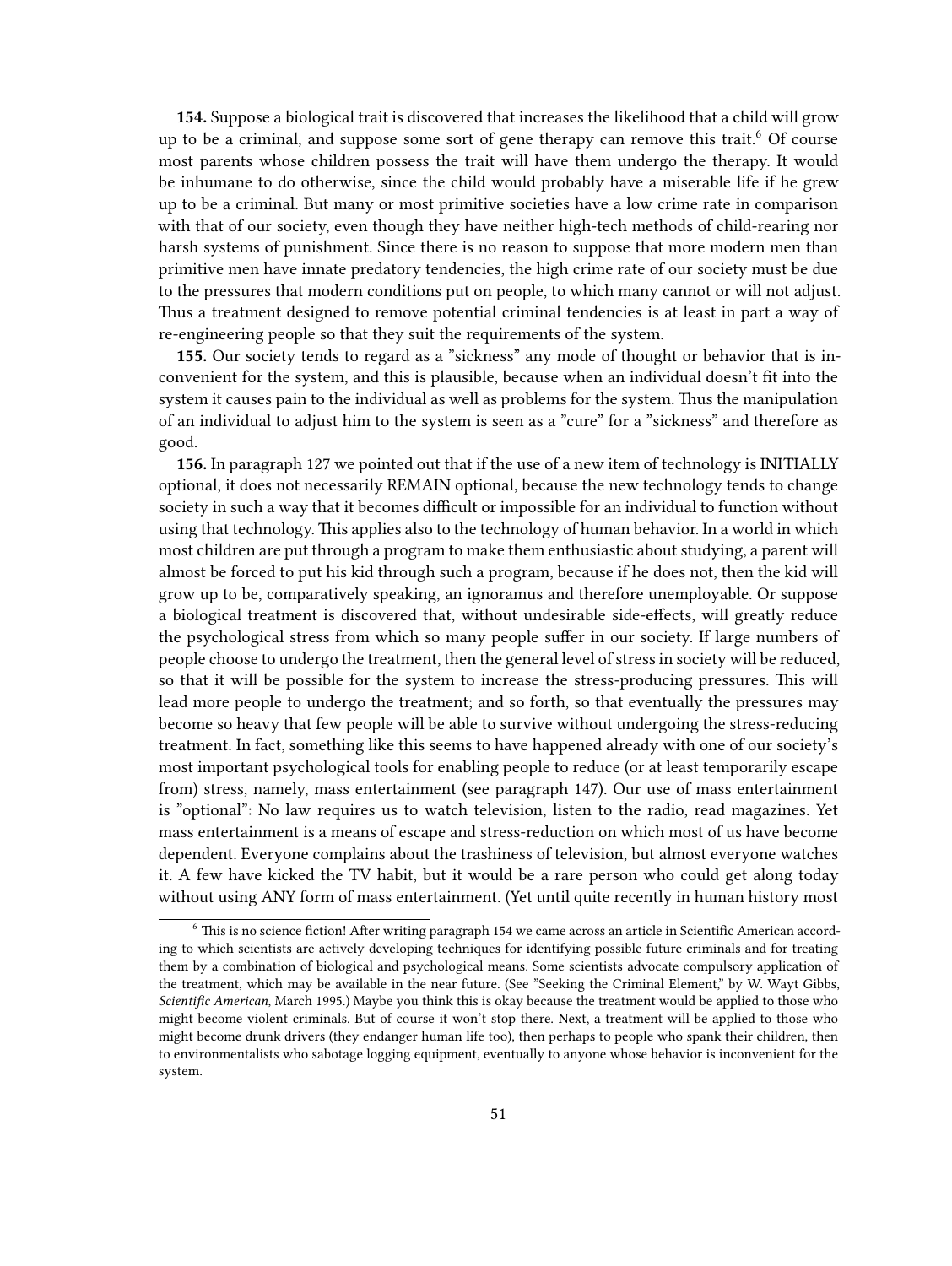people got along very nicely with no other entertainment than that which each local community created for itself.) Without the entertainment industry the system probably would not have been able to get away with putting as much stress-producing pressure on us as it does.

**157.** Assuming that industrial society survives, it is likely that technology will eventually acquire something approaching complete control over human behavior. It has been established beyond any rational doubt that human thought and behavior have a largely biological basis. As experimenters have demonstrated, feelings such as hunger, pleasure, anger and fear can be turned on and off by electrical stimulation of appropriate parts of the brain. Memories can be destroyed by damaging parts of the brain or they can be brought to the surface by electrical stimulation. Hallucinations can be induced or moods changed by drugs. There may or may not be an immaterial human soul, but if there is one it clearly is less powerful than the biological mechanisms of human behavior. For if that were not the case then researchers would not be able so easily to manipulate human feelings and behavior with drugs and electrical currents.

**158.** It presumably would be impractical for all people to have electrodes inserted in their heads so that they could be controlled by the authorities. But the fact that human thoughts and feelings are so open to biological intervention shows that the problem of controlling human behavior is mainly a technical problem; a problem of neurons, hormones and complex molecules; the kind of problem that is accessible to scientific attack. Given the outstanding record of our society in solving technical problems, it is overwhelmingly probable that great advances will be made in the control of human behavior.

**159.** Will public resistance prevent the introduction of technological control of human behavior? It certainly would if an attempt were made to introduce such control all at once. But since technological control will be introduced through a long sequence of small advances, there will be no rational and effective public resistance. (See paragraphs 127.)

**160.** To those who think that all this sounds like science fiction, we point out that yesterday's science fiction is today's fact. The Industrial Revolution has radically altered man's environment and way of life, and it is only to be expected that as technology is increasingly applied to the human body and mind, man himself will be altered as radically as his environment and way of life have been.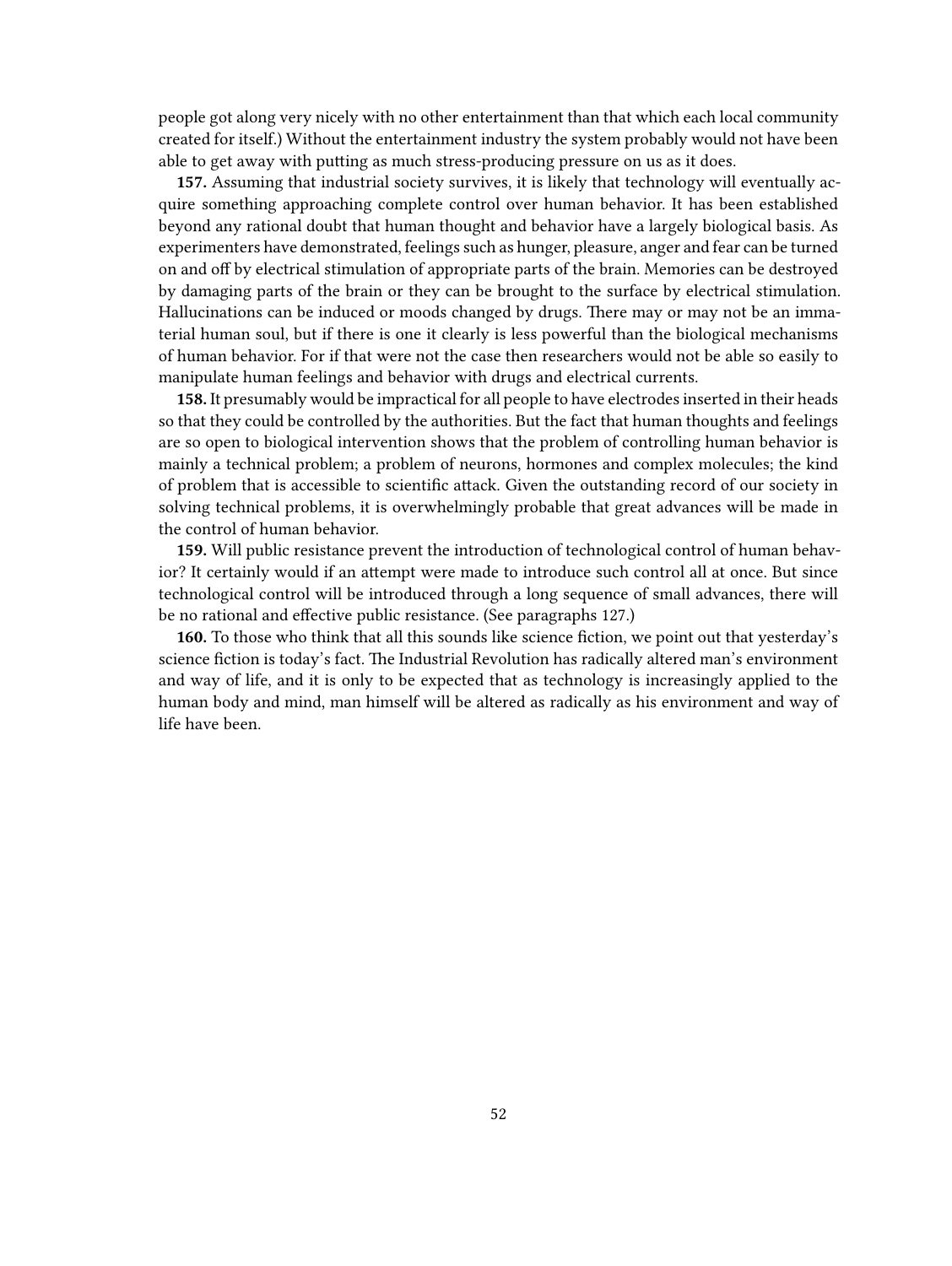#### **Human Race at a Crossroads**

**161.** But we have gotten ahead of our story. It is one thing to develop in the laboratory a series of psychological or biological techniques for manipulating human behavior and quite another to integrate these techniques into a functioning social system. The latter problem is the more difficult of the two. For example, while the techniques of educational psychology doubtless work quite well in the "lab schools" where they are developed, it is not necessarily easy to apply them effectively throughout our educational system. We all know what many of our schools are like. The teachers are too busy taking knives and guns away from the kids to subject them to the latest techniques for making them into computer nerds. Thus, in spite of all its technical advances relating to human behavior, the system to date has not been impressively successful in controlling human beings. The people whose behavior is fairly well under the control of the system are those of the type that might be called "bourgeois." But there are growing numbers of people who in one way or another are rebels against the system: welfare leeches, youth gangs, cultists, satanists, Nazis, radical environmentalists, militia-men, etc.

**162.** The system is currently engaged in a desperate struggle to overcome certain problems that threaten its survival, among which the problems of human behavior are the most important. If the system succeeds in acquiring sufficient control over human behavior quickly enough, it will probably survive. Otherwise it will break down. We think the issue will most likely be resolved within the next several decades, say 40 to 100 years.

**163.** Suppose the system survives the crisis of the next several decades. By that time it will have to have solved, or at least brought under control, the principal problems that confront it, in particular that of "socializing" human beings; that is, making people sufficiently docile so that their behavior no longer threatens the system. That being accomplished, it does not appear that there would be any further obstacle to the development of technology, and it would presumably advance toward its logical conclusion, which is complete control over everything on Earth, including human beings and all other important organisms. The system may become a unitary, monolithic organization, or it may be more or less fragmented and consist of a number of organizations coexisting in a relationship that includes elements of both cooperation and competition, just as today the government, the corporations and other large organizations both cooperate and compete with one another. Human freedom mostly will have vanished, because individuals and small groups will be impotent vis-à-vis large organizations armed with supertechnology and an arsenal of advanced psychological and biological tools for manipulating human beings, besides instruments of surveillance and physical coercion. Only a small number of people will have any real power, and even these probably will have only very limited freedom, because their behavior too will be regulated; just as today our politicians and corporation executives can retain their positions of power only as long as their behavior remains within certain fairly narrow limits.

**164.** Don't imagine that the system will stop developing further techniques for controlling human beings and nature once the crisis of the next few decades is over and increasing control is no longer necessary for the system's survival. On the contrary, once the hard times are over the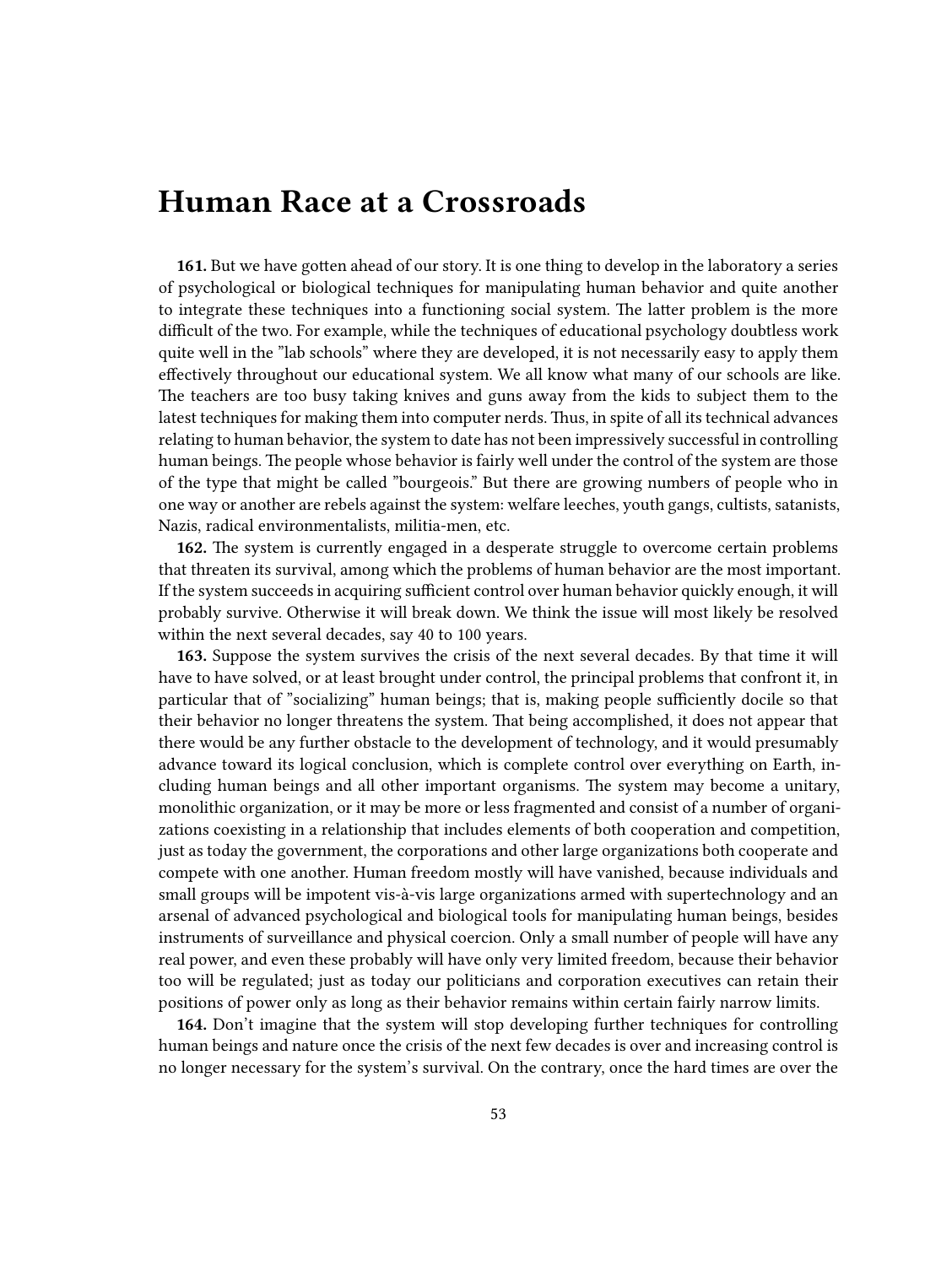system will increase its control over people and nature more rapidly, because it will no longer be hampered by difficulties of the kind that it is currently experiencing. Survival is not the principal motive for extending control. As we explained in paragraphs 87-90, technicians and scientists carry on their work largely as a surrogate activity; that is, they satisfy their need for power by solving technical problems. They will continue to do this with unabated enthusiasm, and among the most interesting and challenging problems for them to solve will be those of understanding the human body and mind and intervening in their development. For the "good of humanity," of course.

**165.** But suppose on the other hand that the stresses of the coming decades prove to be too much for the system. If the system breaks down there may be a period of chaos, a "time of troubles" such as those that history has recorded at various epochs in the past. It is impossible to predict what would emerge from such a time of troubles, but at any rate the human race would be given a new chance. The greatest danger is that industrial society may begin to reconstitute itself within the first few years after the breakdown. Certainly there will be many people (powerhungry types especially) who will be anxious to get the factories running again.

**166.** Therefore two tasks confront those who hate the servitude to which the industrial system is reducing the human race. First, we must work to heighten the social stresses within the system so as to increase the likelihood that it will break down or be weakened sufficiently so that a revolution against it becomes possible. Second, it is necessary to develop and propagate an ideology that opposes technology and the industrial system. Such an ideology can become the basis for a revolution against industrial society if and when the system becomes sufficiently weakened. And such an ideology will help to assure that, if and when industrial society breaks down, its remnants will be smashed beyond repair, so that the system cannot be reconstituted. The factories should be destroyed, technical books burned, etc.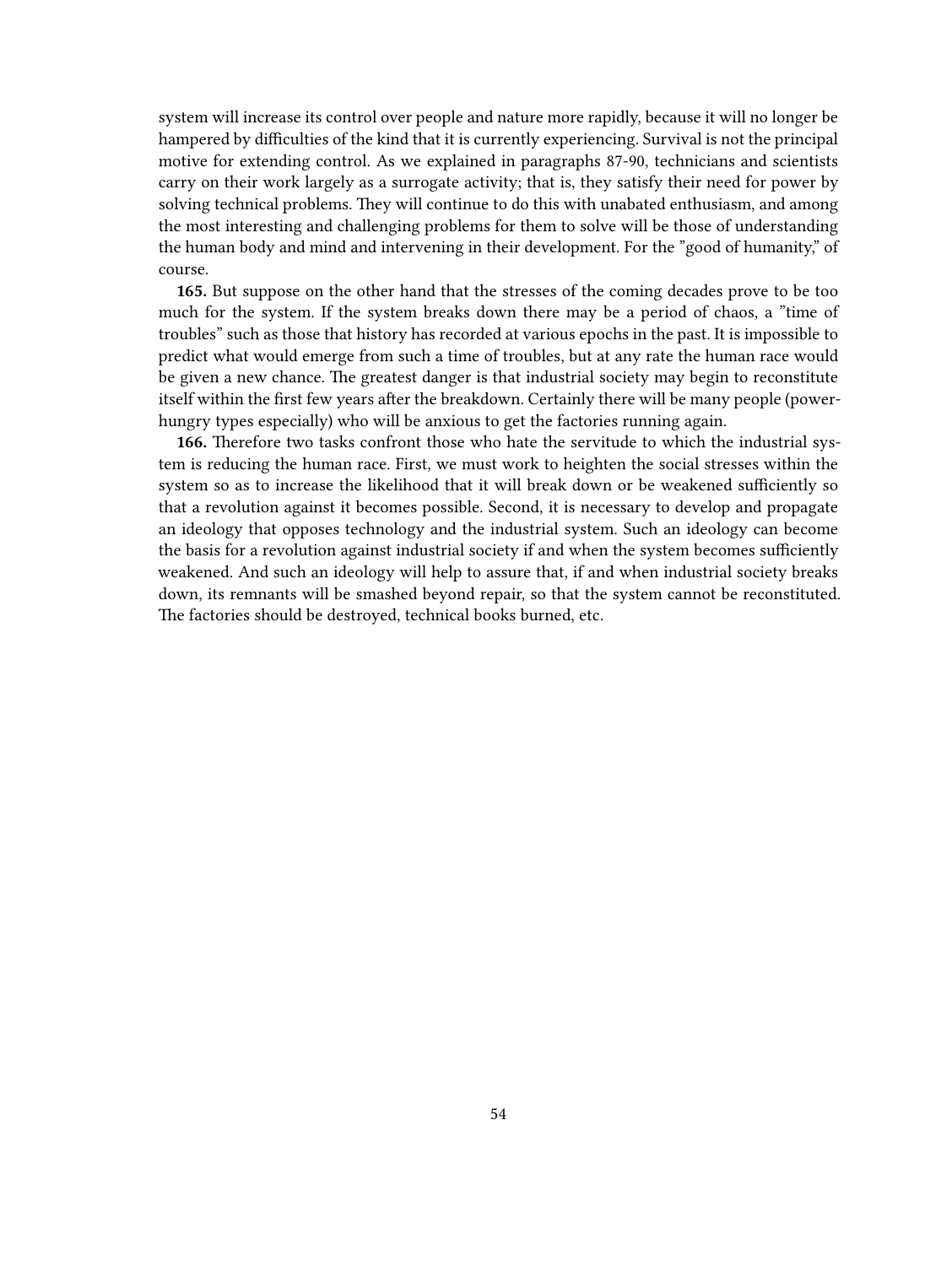### **Human Suffering**

**167.** The industrial system will not break down purely as a result of revolutionary action. It will not be vulnerable to revolutionary attack unless its own internal problems of development lead it into very serious difficulties. So if the system breaks down it will do so either spontaneously, or through a process that is in part spontaneous but helped along by revolutionaries. If the breakdown is sudden, many people will die, since the world's population has become so overblown that it cannot even feed itself any longer without advanced technology. Even if the breakdown is gradual enough so that reduction of the population can occur more through lowering of the birth rate than through elevation of the death rate, the process of de-industrialization probably will be very chaotic and involve much suffering. It is naive to think it likely that technology can be phased out in a smoothly managed, orderly way, especially since the technophiles will fight stubbornly at every step. Is it therefore cruel to work for the breakdown of the system? Maybe, but maybe not. In the first place, revolutionaries will not be able to break the system down unless it is already in enough trouble so that there would be a good chance of its eventually breaking down by itself anyway; and the bigger the system grows, the more disastrous the consequences of its breakdown will be; so it may be that revolutionaries, by hastening the onset of the breakdown, will be reducing the extent of the disaster.

**168.** In the second place, one has to balance struggle and death against the loss of freedom and dignity. To many of us, freedom and dignity are more important than a long life or avoidance of physical pain. Besides, we all have to die sometime, and it may be better to die fighting for survival, or for a cause, than to live a long but empty and purposeless life.

**169.** In the third place, it is not at all certain that survival of the system will lead to less suffering than the breakdown of the system would. The system has already caused, and is continuing to cause, immense suffering all over the world. Ancient cultures, that for hundreds or thousands of years gave people a satisfactory relationship with each other and with their environment, have been shattered by contact with industrial society, and the result has been a whole catalog of economic, environmental, social and psychological problems. One of the effects of the intrusion of industrial society has been that over much of the world traditional controls on population have been thrown out of balance. Hence the population explosion, with all that that implies. Then there is the psychological suffering that is widespread throughout the supposedly fortunate countries of the West (see paragraphs 44, 45). No one knows what will happen as a result of ozone depletion, the greenhouse effect and other environmental problems that cannot yet be foreseen. And, as nuclear proliferation has shown, new technology cannot be kept out of the hands of dictators and irresponsible Third World nations. Would you like to speculate about what Iraq or North Korea will do with genetic engineering?

**170.** "Oh!" say the technophiles, "Science is going to fix all that! We will conquer famine, eliminate psychological suffering, make everybody healthy and happy!" Yeah, sure. That's what they said 200 years ago. The Industrial Revolution was supposed to eliminate poverty, make everybody happy, etc. The actual result has been quite different. The technophiles are hopelessly naive (or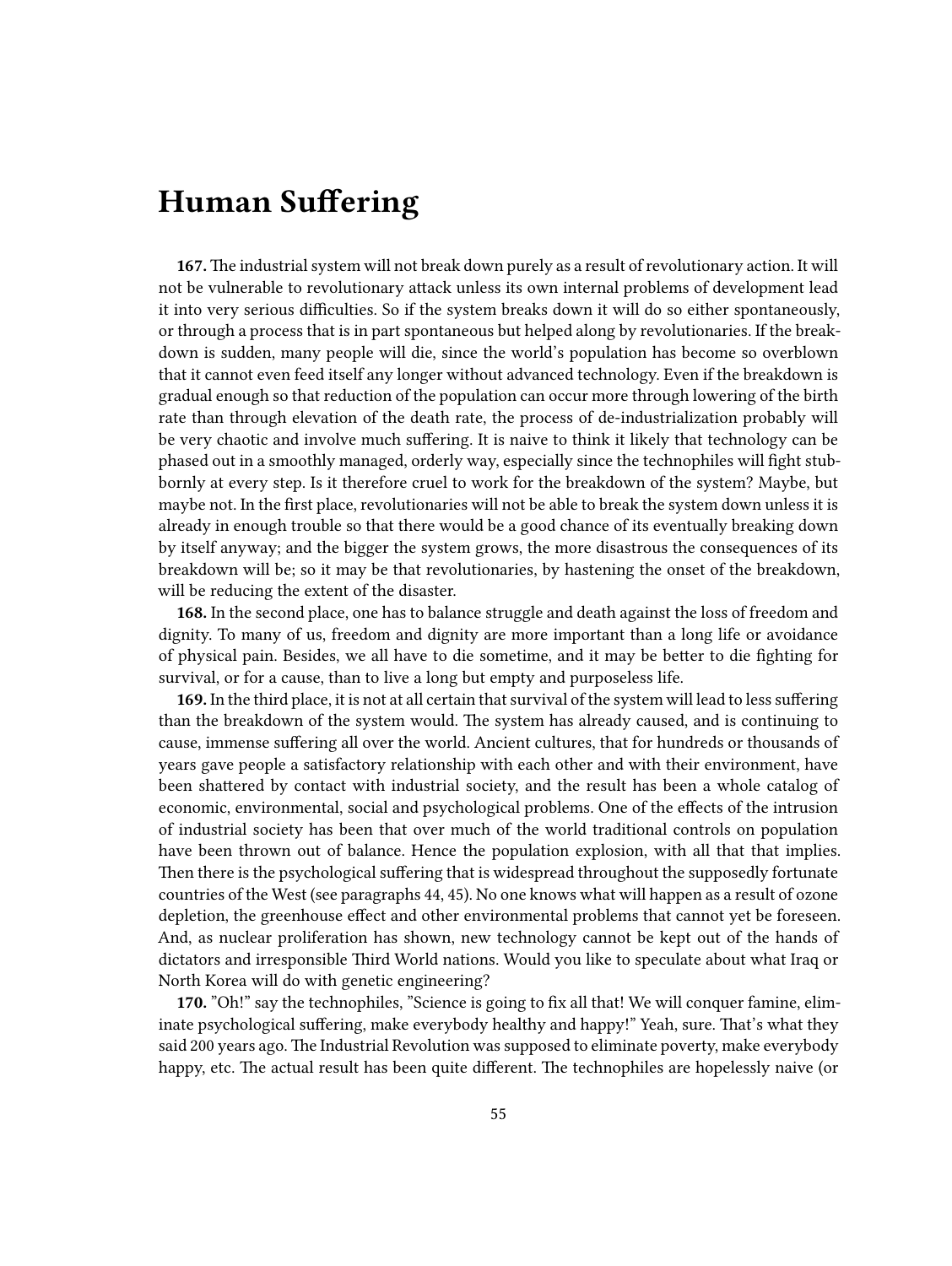self-deceiving) in their understanding of social problems. They are unaware of (or choose to ignore) the fact that when large changes, even seemingly beneficial ones, are introduced into a society, they lead to a long sequence of other changes, most of which are impossible to predict (paragraph 103). In the mean time there will be great suffering. So it is not at all clear that the survival of industrial society would involve less suffering than the breakdown of that society would. Technology has gotten the human race into a fix from which there is not likely to be any easy escape.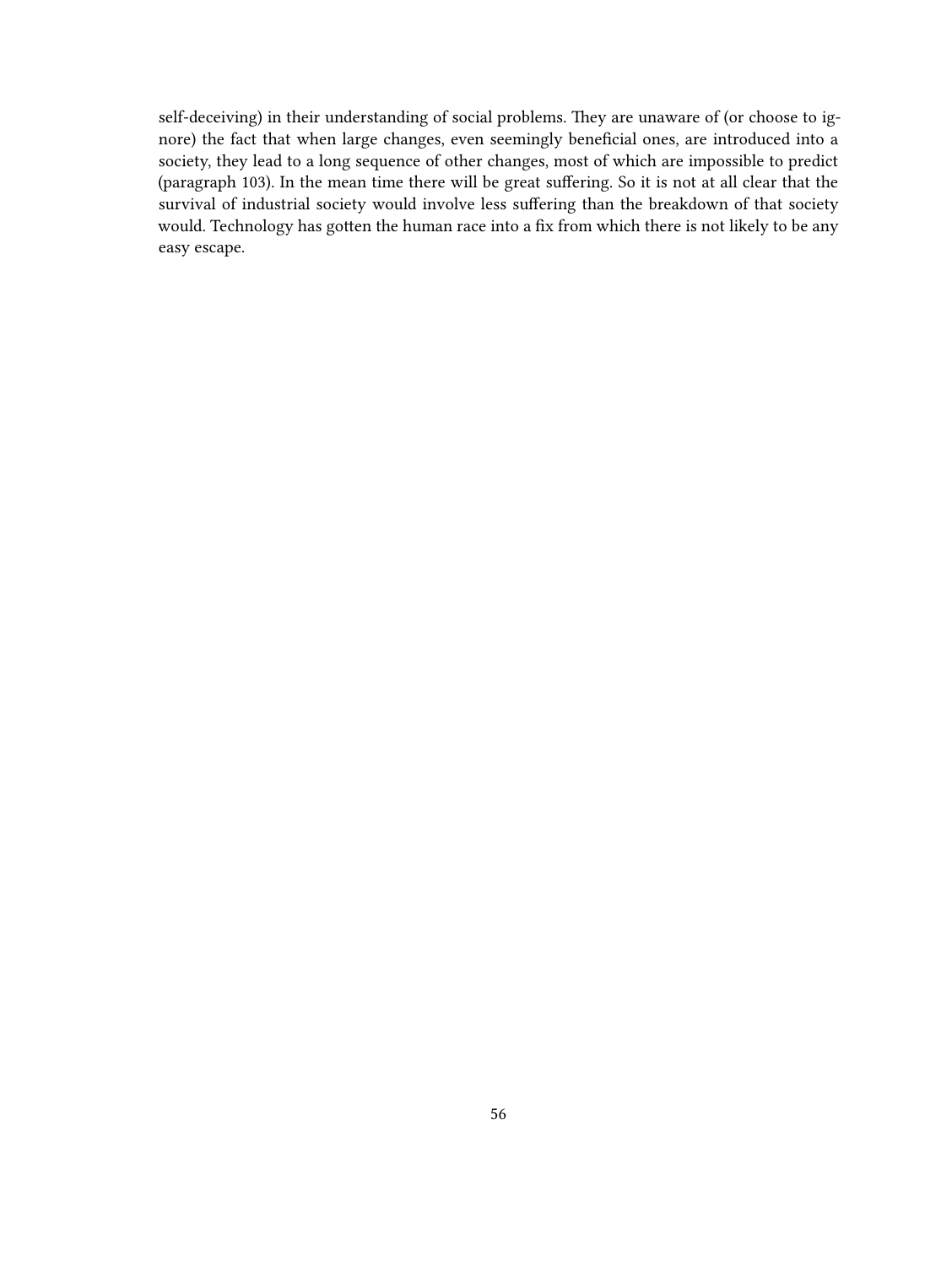#### **The Future**

**171.** But suppose now that industrial society does survive the next several decades and that the bugs do eventually get worked out of the system, so that it functions smoothly. What kind of system will it be? We will consider several possibilities.

**172.** First let us postulate that the computer scientists succeed in developing intelligent machines that can do all things better than human beings can do them. In that case presumably all work will be done by vast, highly organized systems of machines and no human effort will be necessary. Either of two cases might occur. The machines might be permitted to make all of their own decisions without human oversight, or else human control over the machines might be retained.

**173.** If the machines are permitted to make all their own decisions we can't make any conjecture as to the results, because it is impossible to guess how such machines might behave. We only point out that the fate of the human race would be at the mercy of the machines. It might be argued that the human race would never be foolish enough to hand over all power to the machines. But we are suggesting neither that the human race would voluntarily turn power over to the machines nor that the machines would willfully seize power. What we do suggest is that the human race might easily permit itself to drift into a position of such dependence on the machines that it would have no practical choice but to accept all of the machines' decisions. As society and the problems that face it become more and more complex and as machines become more and more intelligent, people will let machines make more and more of their decisions for them, simply because machine-made decisions will bring better results than man-made ones. Eventually a stage may be reached at which the decisions necessary to keep the system running will be so complex that human beings will be incapable of making them intelligently. At that stage the machines will be in effective control. People won't be able to just turn the machines off, because they will be so dependent on them that turning them off would amount to suicide.

**174.** On the other hand it is possible that human control over the machines may be retained. In that case the average man may have control over certain private machines of his own, such as his car or his personal computer, but control over large systems of machines will be in the hands of a tiny elite-just as it is today, but with two differences. Due to improved techniques the elite will have greater control over the masses; and because human work will no longer be necessary the masses will be superfluous, a useless burden on the system. If the elite is ruthless they may simply decide to exterminate the mass of humanity. If they are humane they may use propaganda or other psychological or biological techniques to reduce the birth rate until the mass of humanity becomes extinct, leaving the world to the elite. Or, if the elite consist of soft-hearted liberals, they may decide to play the role of good shepherds to the rest of the human race. They will see to it that everyone's physical needs are satisfied, that all children are raised under psychologically hygienic conditions, that everyone has a wholesome hobby to keep him busy, and that anyone who may become dissatisfied undergoes "treatment" to cure his "problem." Of course, life will be so purposeless that people will have to be biologically or psychologically engineered either to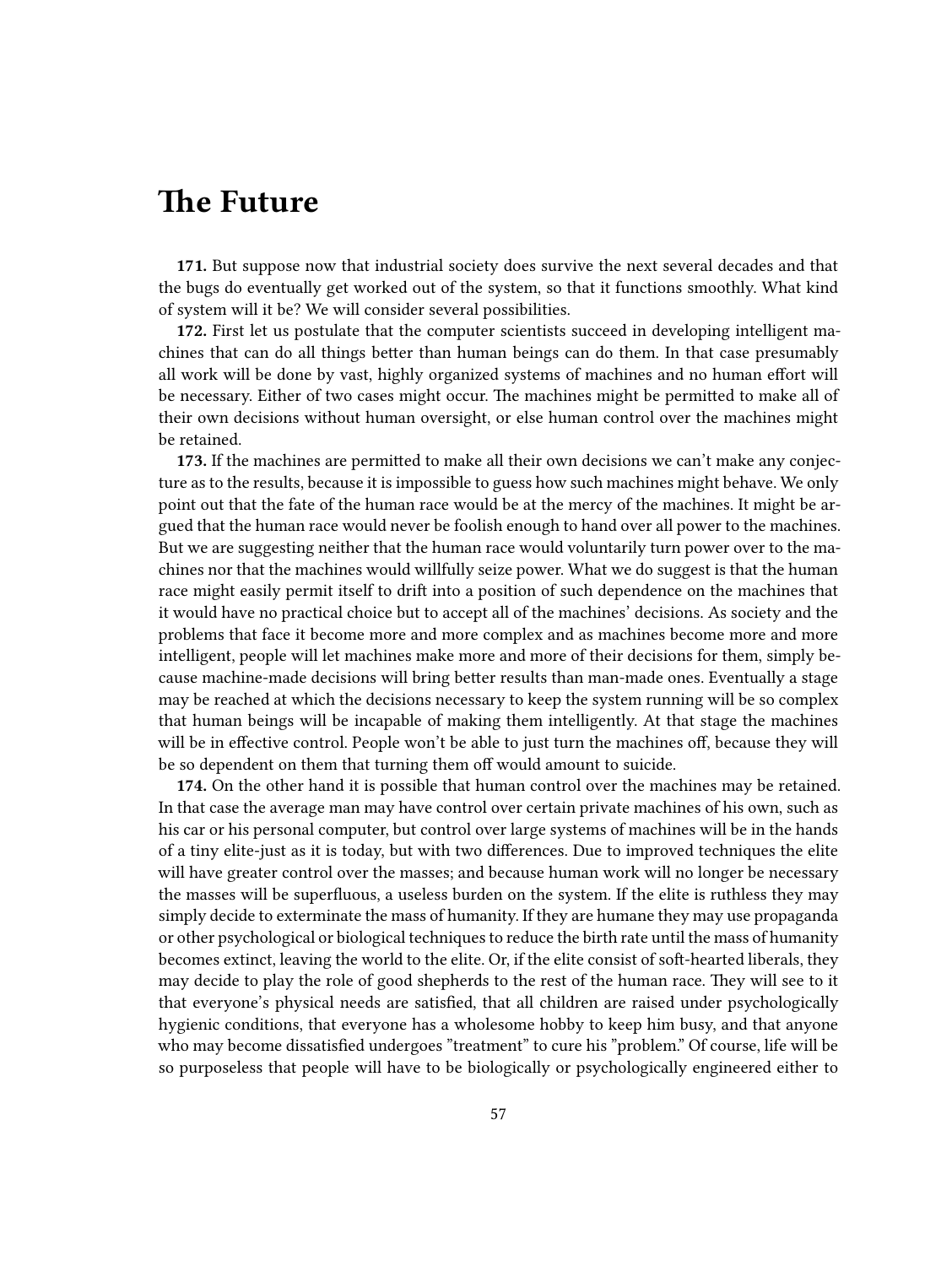remove their need for the power process or to make them "sublimate" their drive for power into some harmless hobby. These engineered human beings may be happy in such a society, but they most certainly will not be free. They will have been reduced to the status of domestic animals.

**175.** But suppose now that the computer scientists do not succeed in developing artificial intelligence, so that human work remains necessary. Even so, machines will take care of more and more of the simpler tasks so that there will be an increasing surplus of human workers at the lower levels of ability. (We see this happening already. There are many people who find it difficult or impossible to get work, because for intellectual or psychological reasons they cannot acquire the level of training necessary to make themselves useful in the present system.) On those who are employed, ever-increasing demands will be placed: They will need more and more training, more and more ability, and will have to be ever more reliable, conforming and docile, because they will be more and more like cells of a giant organism. Their tasks will be increasingly specialized so that their work will be, in a sense, out of touch with the real world, being concentrated on one tiny slice of reality. The system will have to use any means that it can, whether psychological or biological, to engineer people to be docile, to have the abilities that the system requires and to "sublimate" their drive for power into some specialized task. But the statement that the people of such a society will have to be docile may require qualification. The society may find competitiveness useful, provided that ways are found of directing competitiveness into channels that serve the needs of the system. We can imagine a future society in which there is endless competition for positions of prestige and power. But no more than a very few people will ever reach the top, where the only real power is (see end of paragraph 163). Very repellent is a society in which a person can satisfy his need for power only by pushing large numbers of other people out of the way and depriving them of THEIR opportunity for power.

**176.** One can envision scenarios that incorporate aspects of more than one of the possibilities that we have just discussed. For instance, it may be that machines will take over most of the work that is of real, practical importance, but that human beings will be kept busy by being given relatively unimportant work. It has been suggested, for example, that a great development of the service industries might provide work for human beings. Thus people would spend their time shining each other's shoes, driving each other around in taxicabs, making handicrafts for one another, waiting on each other's tables, etc. This seems to us a thoroughly contemptible way for the human race to end up, and we doubt that many people would find fulfilling lives in such pointless busy-work. They would seek other, dangerous outlets (drugs, crime, "cults," hate groups) unless they were biologically or psychologically engineered to adapt them to such a way of life.

**177.** Needless to say, the scenarios outlined above do not exhaust all the possibilities. They only indicate the kinds of outcomes that seem to us most likely. But we can envision no plausible scenarios that are any more palatable than the ones we've just described. It is overwhelmingly probable that if the industrial-technological system survives the next 40 to 100 years, it will by that time have developed certain general characteristics: Individuals (at least those of the "bourgeois" type, who are integrated into the system and make it run, and who therefore have all the power) will be more dependent than ever on large organizations; they will be more "socialized" than ever and their physical and mental qualities to a significant extent (possibly to a very great extent ) will be those that are engineered into them rather than being the results of chance (or of God's will, or whatever); and whatever may be left of wild nature will be reduced to remnants preserved for scientific study and kept under the supervision and management of scientists (hence it will no longer be truly wild). In the long run (say a few centuries from now) it is likely that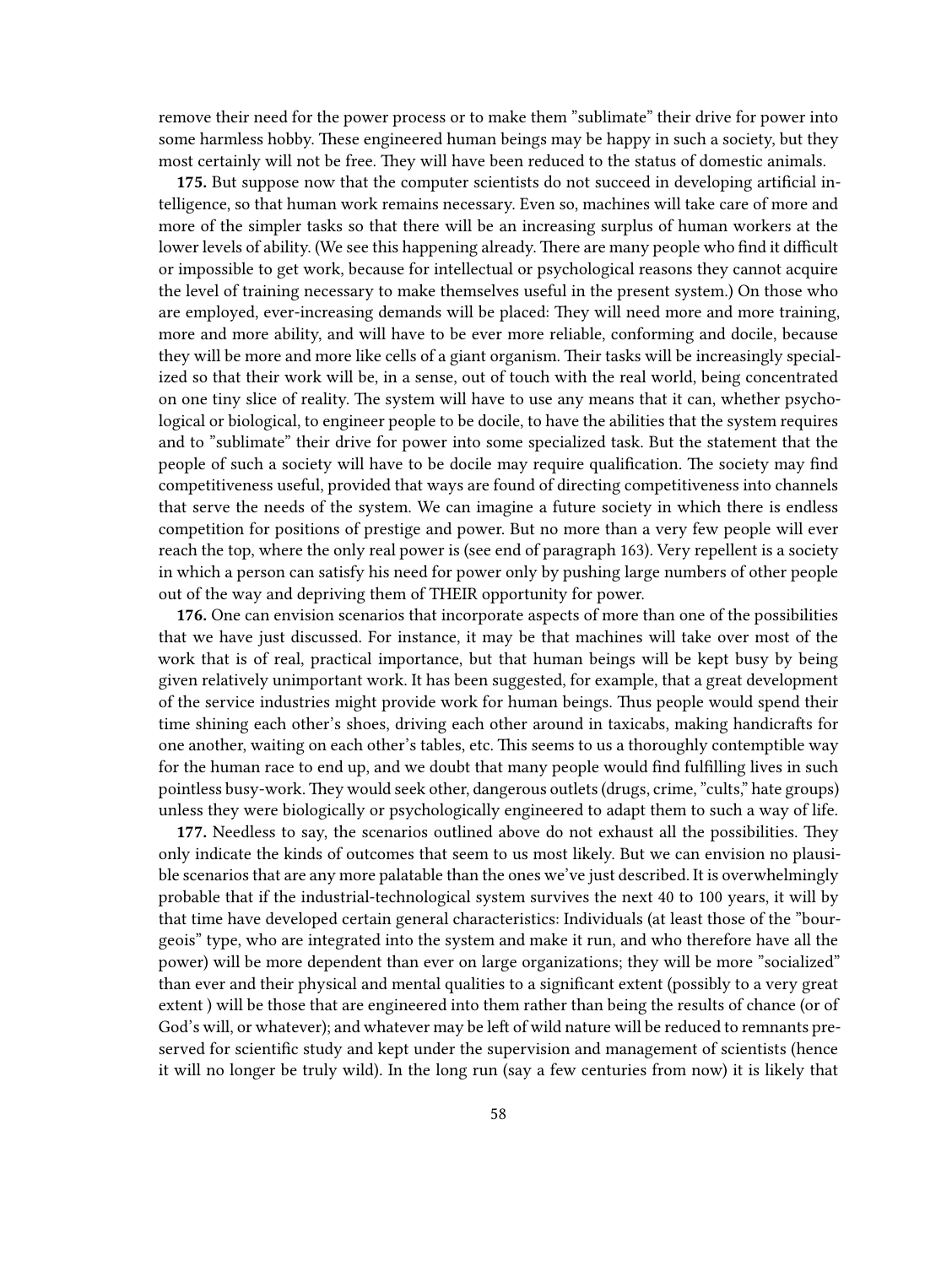neither the human race nor any other important organisms will exist as we know them today, because once you start modifying organisms through genetic engineering there is no reason to stop at any particular point, so that the modifications will probably continue until man and other organisms have been utterly transformed.

**178.** Whatever else may be the case, it is certain that technology is creating for human beings a new physical and social environment radically different from the spectrum of environments to which natural selection has adapted the human race physically and psychologically. If man is not adjusted to this new environment by being artificially re-engineered, then he will be adapted to it through a long and painful process of natural selection. The former is far more likely than the latter.

**179.** It would be better to dump the whole stinking system and take the consequences.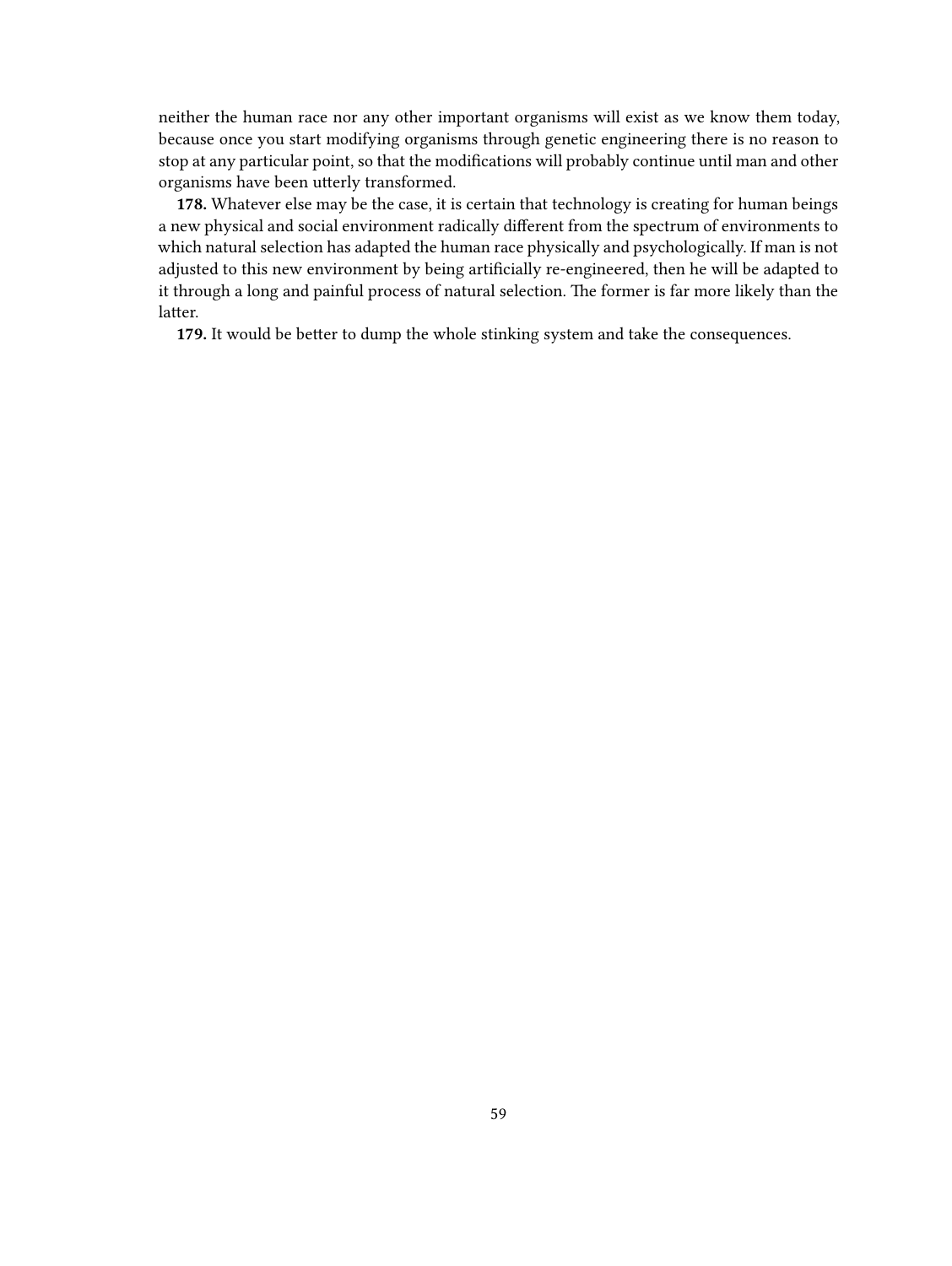### **Strategy**

**180.** The technophiles are taking us all on an utterly reckless ride into the unknown. Many people understand something of what technological progress is doing to us, yet take a passive attitude toward it because they think it is inevitable. But we (FC) don't think it is inevitable. We think it can be stopped, and we will give here some indications of how to go about stopping it.

**181.** As we stated in paragraph 166, the two main tasks for the present are to promote social stress and instability in industrial society and to develop and propagate an ideology that opposes technology and the industrial system. When the system becomes sufficiently stressed and unstable, a revolution against technology may be possible. The pattern would be similar to that of the French and Russian Revolutions. French society and Russian society, for several decades prior to their respective revolutions, showed increasing signs of stress and weakness. Meanwhile, ideologies were being developed that offered a new world-view that was quite different from the old one. In the Russian case revolutionaries were actively working to undermine the old order. Then, when the old system was put under sufficient additional stress (by financial crisis in France, by military defeat in Russia) it was swept away by revolution. What we propose is something along the same lines.

**182.** It will be objected that the French and Russian Revolutions were failures. But most revolutions have two goals. One is to destroy an old form of society and the other is to set up the new form of society envisioned by the revolutionaries. The French and Russian revolutionaries failed (fortunately!) to create the new kind of society of which they dreamed, but they were quite successful in destroying the old society. We have no illusions about the feasibility of creating a new, ideal form of society. Our goal is only to destroy the existing form of society.

**183.** But an ideology, in order to gain enthusiastic support, must have a positive ideal as well as a negative one; it must be FOR something as well as AGAINST something. The positive ideal that we propose is Nature. That is, WILD nature: Those aspects of the functioning of the Earth and its living things that are independent of human management and free of human interference and control. And with wild nature we include human nature, by which we mean those aspects of the functioning of the human individual that are not subject to regulation by organized society but are products of chance, or free will, or God (depending on your religious or philosophical opinions).

**184.** Nature makes a perfect counter-ideal to technology for several reasons. Nature (that which is outside the power of the system) is the opposite of technology (which seeks to expand indefinitely the power of the system). Most people will agree that nature is beautiful; certainly it has tremendous popular appeal The radical environmentalists ALREADY hold an ideology that exalts nature and opposes technology.<sup>1</sup> It is not necessary for the sake of nature to set up some

 $1 A$  further advantage of nature as a counter-ideal to technology is that, in many people, nature inspires the kind of reverence that is associated with religion, so that nature could perhaps be idealized on a religious basis. It is true that in many societies religion has served as a support and justification for the established order, but it is also true that religion has often provided a basis for rebellion. Thus it may be useful to introduce a religious element into the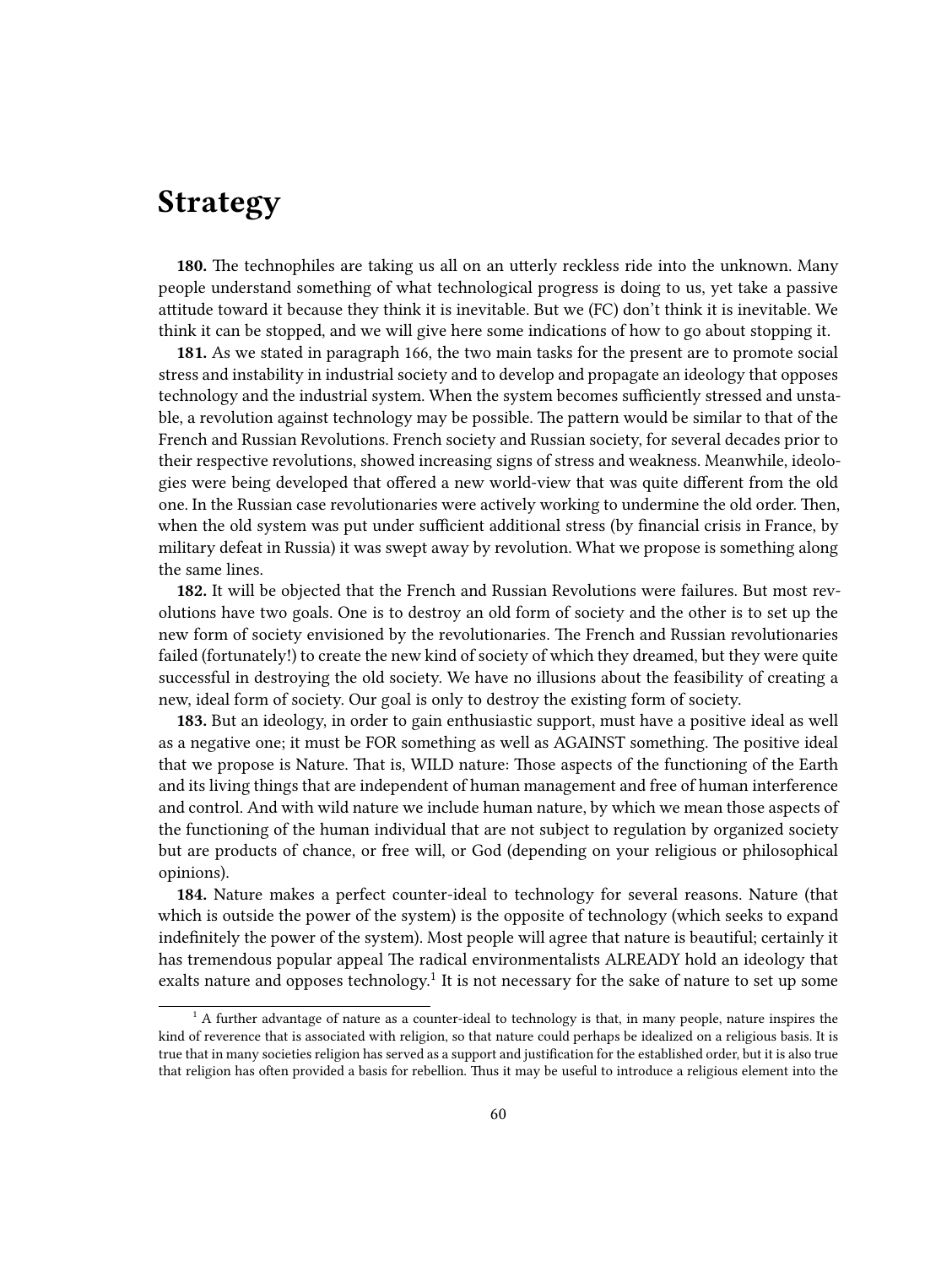chimerical utopia or any new kind of social order. Nature takes care of itself: It was a spontaneous creation that existed long before any human society, and for countless centuries many different kinds of human societies coexisted with nature without doing it an excessive amount of damage. Only with the Industrial Revolution did the effect of human society on nature become really devastating. To relieve the pressure on nature it is not necessary to create a special kind of social system, it is only necessary to get rid of industrial society. Granted, this will not solve all problems. Industrial society has already done tremendous damage to nature and it will take a very long time for the scars to heal. Besides, even preindustrial societies can do significant damage to nature. Nevertheless, getting rid of industrial society will accomplish a great deal. It will relieve the worst of the pressure on nature so that the scars can begin to heal. It will remove the capacity of organized society to keep increasing its control over nature (including human nature). Whatever kind of society may exist after the demise of the industrial system, it is certain that most people will live close to nature, because in the absence of advanced technology there is no other way that people CAN live. To feed themselves they must be peasants, or herdsmen, or fishermen, or hunters, etc. And, generally speaking, local autonomy should tend to increase, because lack of advanced technology and rapid communications will limit the capacity of governments or other large organizations to control local communities.

**185.** As for the negative consequences of eliminating industrial society—well, you can't eat your cake and have it too. To gain one thing you have to sacrifice another.

**186.** Most people hate psychological conflict. For this reason they avoid doing any serious thinking about difficult social issues, and they like to have such issues presented to them in simple, black-and-white terms: THIS is all good and THAT is all bad. The revolutionary ideology should therefore be developed on two levels.

**187.** On the more sophisticated level the ideology should address itself to people who are intelligent, thoughtful and rational. The object should be to create a core of people who will be opposed to the industrial system on a rational, thought-out basis, with full appreciation of the problems and ambiguities involved, and of the price that has to be paid for getting rid of the system. It is particularly important to attract people of this type, as they are capable people and will be instrumental in influencing others. These people should be addressed on as rational a level as possible. Facts should never intentionally be distorted and intemperate language should be avoided. This does not mean that no appeal can be made to the emotions, but in making such appeal, care should be taken to avoid misrepresenting the truth or doing anything else that would destroy the intellectual respectability of the ideology.

rebellion against technology, the more so because Western society today has no strong religious foundation. Religion nowadays either is used as cheap and transparent support for narrow, short-sighted selfishness (some conservatives use it this way), or even is cynically exploited to make easy money (by many evangelists), or has degenerated into crude irrationalism (fundamentalist protestant sects, "cults"), or is simply stagnant (Catholicism, mainline Protestantism). The nearest thing to a strong, widespread, dynamic religion that the West has seen in recent times has been the quasireligion of leftism, but leftism today is fragmented and has no clear, unified, inspiring goal. Thus there is a religious vacuum in our society that could perhaps be filled by a religion focused on nature in opposition to technology. But it would be a mistake to try to concoct artificially a religion to fill this role. Such an invented religion would probably be a failure. Take the "Gaia" religion for example. Do its adherents REALLY believe in it or are they just play-acting? If they are just play-acting their religion will be a flop in the end. It is probably best not to try to introduce religion into the conflict of nature vs. technology unless you REALLY believe in that religion yourself and find that it arouses a deep, strong, genuine response in many other people.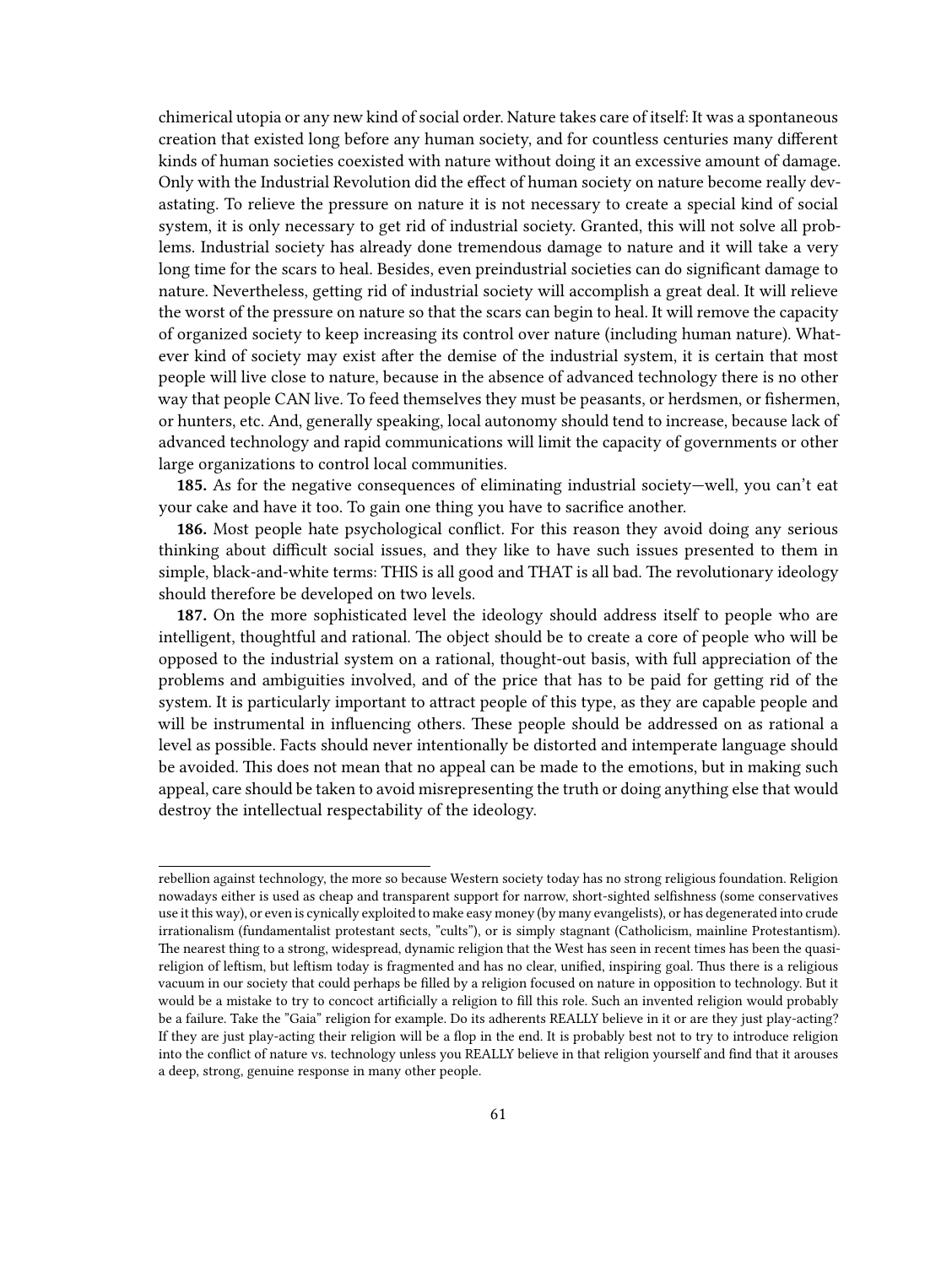**188.** On a second level, the ideology should be propagated in a simplified form that will enable the unthinking majority to see the conflict of technology vs. nature in unambiguous terms. But even on this second level the ideology should not be expressed in language that is so cheap, intemperate or irrational that it alienates people of the thoughtful and rational type. Cheap, intemperate propaganda sometimes achieves impressive short-term gains, but it will be more advantageous in the long run to keep the loyalty of a small number of intelligently committed people than to arouse the passions of an unthinking, fickle mob who will change their attitude as soon as someone comes along with a better propaganda gimmick. However, propaganda of the rabble-rousing type may be necessary when the system is nearing the point of collapse and there is a final struggle between rival ideologies to determine which will become dominant when the old world-view goes under.

**189.** Prior to that final struggle, the revolutionaries should not expect to have a majority of people on their side. History is made by active, determined minorities, not by the majority, which seldom has a clear and consistent idea of what it really wants. Until the time comes for the final push toward revolution,<sup>2</sup> the task of revolutionaries will be less to win the shallow support of the majority than to build a small core of deeply committed people. As for the majority, it will be enough to make them aware of the existence of the new ideology and remind them of it frequently; though of course it will be desirable to get majority support to the extent that this can be done without weakening the core of seriously committed people.

**190.** Any kind of social conflict helps to destabilize the system, but one should be careful about what kind of conflict one encourages. The line of conflict should be drawn between the mass of the people and the power-holding elite of industrial society (politicians, scientists, upper-level business executives, government officials, etc.). It should NOT be drawn between the revolutionaries and the mass of the people. For example, it would be bad strategy for the revolutionaries to condemn Americans for their habits of consumption. Instead, the average American should be portrayed as a victim of the advertising and marketing industry, which has suckered him into buying a lot of junk that he doesn't need and that is very poor compensation for his lost freedom. Either approach is consistent with the facts. It is merely a matter of attitude whether you blame the advertising industry for manipulating the public or blame the public for allowing itself to be manipulated. As a matter of strategy one should generally avoid blaming the public.

**191.** One should think twice before encouraging any other social conflict than that between the power-holding elite (which wields technology) and the general public (over which technology exerts its power). For one thing, other conflicts tend to distract attention from the important conflicts (between power-elite and ordinary people, between technology and nature); for another thing, other conflicts may actually tend to encourage technologization, because each side in such a conflict wants to use technological power to gain advantages over its adversary. This is clearly seen in rivalries between nations. It also appears in ethnic conflicts within nations. For example, in America many black leaders are anxious to gain power for African-Americans by placing black individuals in the technological power-elite. They want there to be many black government officials, scientists, corporation executives and so forth. In this way they are helping to absorb the African-American subculture into the technological system. Generally speaking, one should

 $2$  Assuming that such a final push occurs. Conceivably the industrial system might be eliminated in a somewhat gradual or piecemeal fashion. (See paragraphs 4, 167 and Note 32.)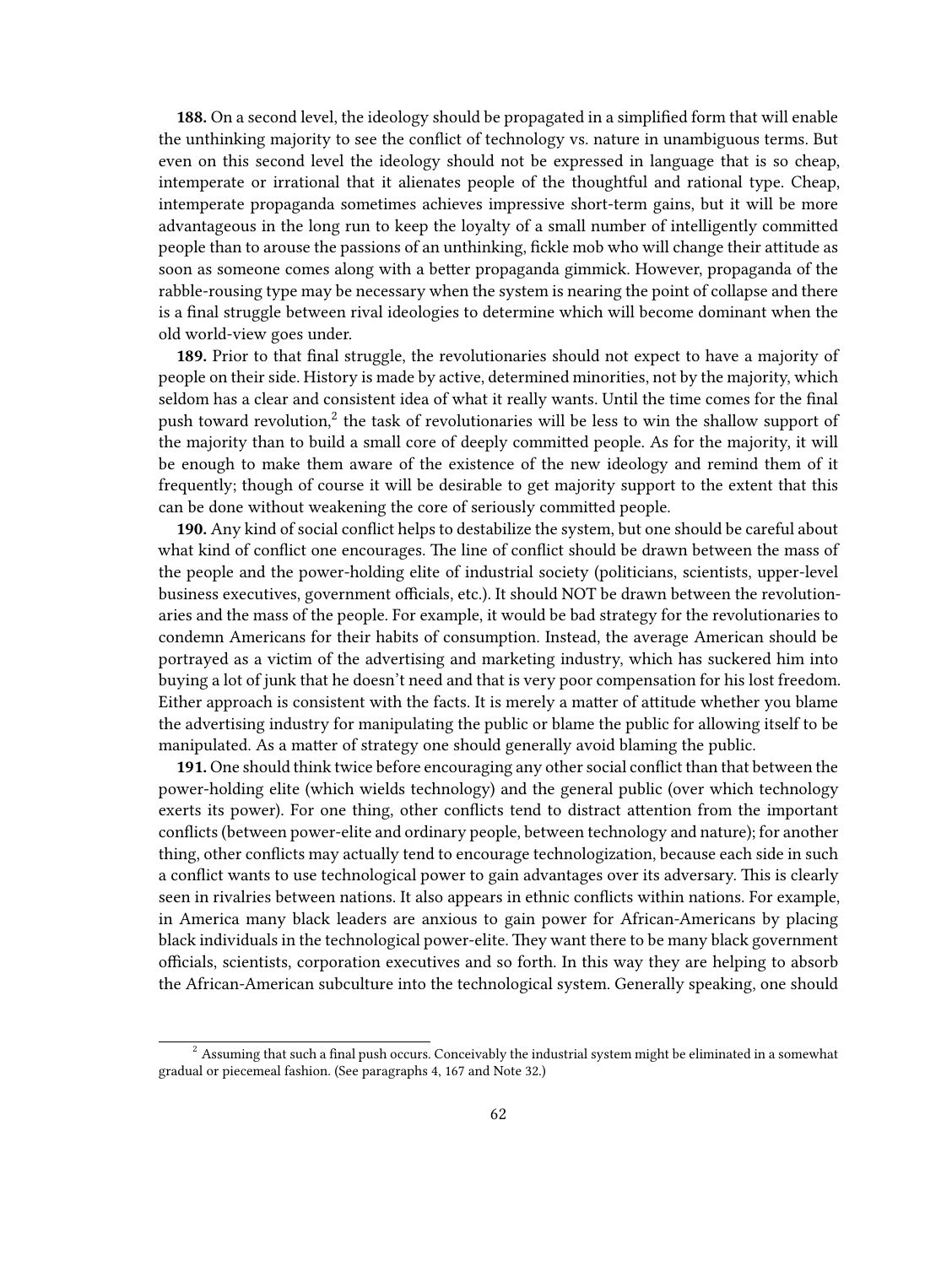encourage only those social conflicts that can be fitted into the framework of the conflicts of power-elite vs. ordinary people, technology vs. nature.

**192.** But the way to discourage ethnic conflict is NOT through militant advocacy of minority rights (see paragraphs 21). Instead, the revolutionaries should emphasize that although minorities do suffer more or less disadvantage, this disadvantage is of peripheral significance. Our real enemy is the industrial-technological system, and in the struggle against the system, ethnic distinctions are of no importance.

**193.** The kind of revolution we have in mind will not necessarily involve an armed uprising against any government. It may or may not involve physical violence, but it will not be a POLIT-ICAL revolution. Its focus will be on technology and economics, not politics.<sup>3</sup>

**194.** Probably the revolutionaries should even AVOID assuming political power, whether by legal or illegal means, until the industrial system is stressed to the danger point and has proved itself to be a failure in the eyes of most people. Suppose for example that some "green" party should win control of the United States Congress in an election. In order to avoid betraying or watering down their own ideology they would have to take vigorous measures to turn economic growth into economic shrinkage. To the average man the results would appear disastrous: There would be massive unemployment, shortages of commodities, etc. Even if the grosser ill effects could be avoided through superhumanly skillful management, still people would have to begin giving up the luxuries to which they have become addicted. Dissatisfaction would grow, the "green" party would be voted out of office and the revolutionaries would have suffered a severe setback. For this reason the revolutionaries should not try to acquire political power until the system has gotten itself into such a mess that any hardships will be seen as resulting from the failures of the industrial system itself and not from the policies of the revolutionaries. The revolution against technology will probably have to be a revolution by outsiders, a revolution from below and not from above.

**195.** The revolution must be international and worldwide. It cannot be carried out on a nationby-nation basis. Whenever it is suggested that the United States, for example, should cut back on technological progress or economic growth, people get hysterical and start screaming that if we fall behind in technology the Japanese will get ahead of us. Holy robots! The world will fly off its orbit if the Japanese ever sell more cars than we do! (Nationalism is a great promoter of technology.) More reasonably, it is argued that if the relatively democratic nations of the world fall behind in technology while nasty, dictatorial nations like China, Vietnam and North Korea continue to progress, eventually the dictators may come to dominate the world. That is why the industrial system should be attacked in all nations simultaneously, to the extent that this may be possible. True, there is no assurance that the industrial system can be destroyed at approximately the same time all over the world, and it is even conceivable that the attempt to overthrow the system could lead instead to the domination of the system by dictators. That is a risk that has to be taken. And it is worth taking, since the difference between a "democratic" industrial system and one controlled by dictators is small compared with the difference between an industrial system

 $^3$  It is even conceivable (remotely) that the revolution might consist only of a massive change of attitudes toward technology resulting in a relatively gradual and painless disintegration of the industrial system. But if this happens we'll be very lucky. It's far more probable that the transition to a non-technological society will be very difficult and full of conflicts and disasters.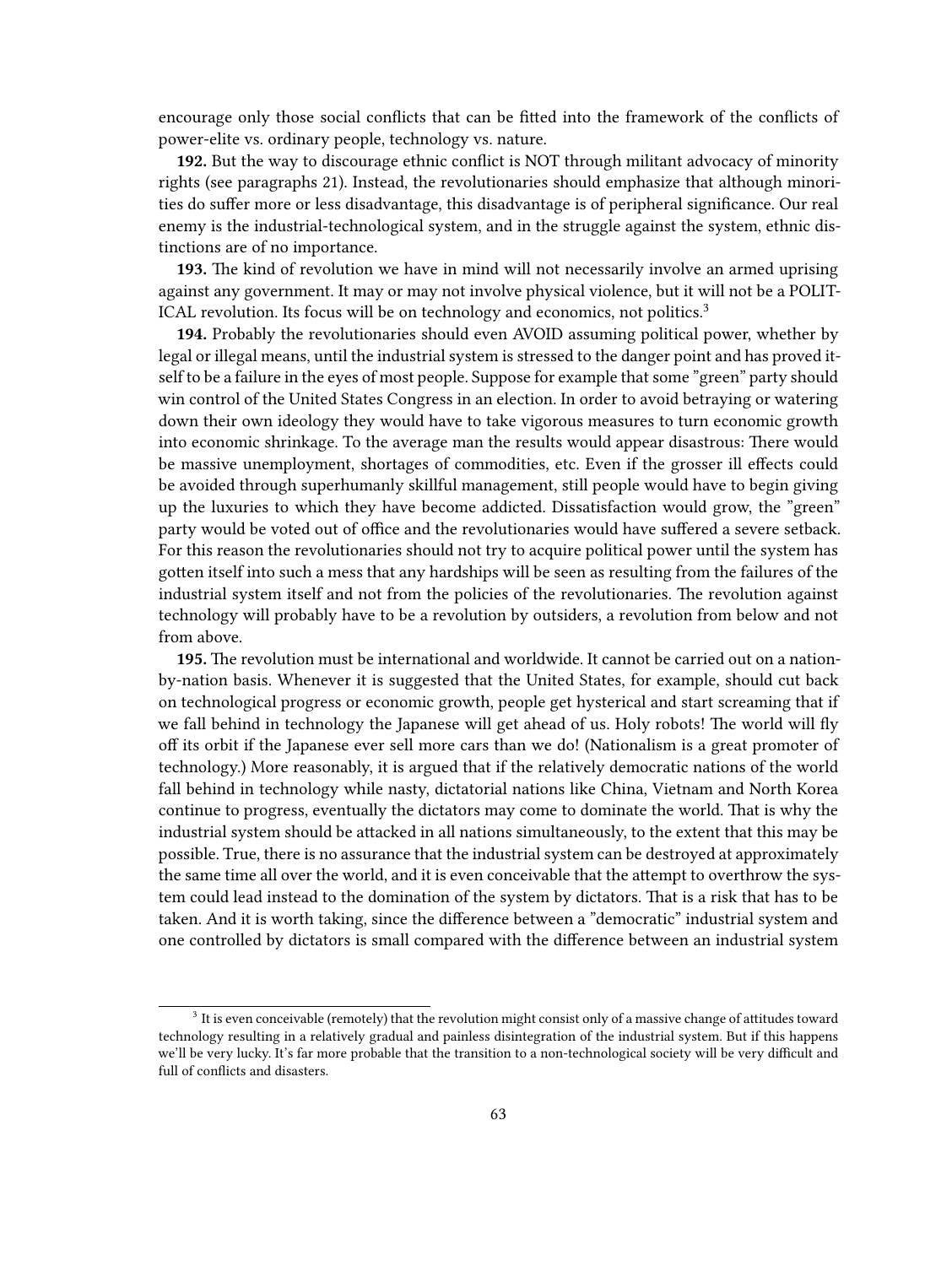and a non-industrial one.<sup>4</sup> It might even be argued that an industrial system controlled by dictators would be preferable, because dictator-controlled systems usually have proved inefficient, hence they are presumably more likely to break down. Look at Cuba.

**196.** Revolutionaries might consider favoring measures that tend to bind the world economy into a unified whole. Free trade agreements like NAFTA and GATT are probably harmful to the environment in the short run, but in the long run they may perhaps be advantageous because they foster economic interdependence between nations. It will be easier to destroy the industrial system on a worldwide basis if the world economy is so unified that its breakdown in any one major nation will lead to its breakdown in all industrialized nations.

**197.** Some people take the line that modern man has too much power, too much control over nature; they argue for a more passive attitude on the part of the human race. At best these people are expressing themselves unclearly, because they fail to distinguish between power for LARGE ORGANIZATIONS and power for INDIVIDUALS and SMALL GROUPS. It is a mistake to argue for powerlessness and passivity, because people NEED power. Modern man as a collective entity—that is, the industrial system—has immense power over nature, and we (FC) regard this as evil. But modern INDIVIDUALS and SMALL GROUPS OF INDIVIDUALS have far less power than primitive man ever did. Generally speaking, the vast power of "modern man" over nature is exercised not by individuals or small groups but by large organizations. To the extent that the average modern INDIVIDUAL can wield the power of technology, he is permitted to do so only within narrow limits and only under the supervision and control of the system. (You need a license for everything and with the license come rules and regulations.) The individual has only those technological powers with which the system chooses to provide him. His PERSONAL power over nature is slight.

**198.** Primitive INDIVIDUALS and SMALL GROUPS actually had considerable power over nature; or maybe it would be better to say power WITHIN nature. When primitive man needed food he knew how to find and prepare edible roots, how to track game and take it with homemade weapons. He knew how to protect himself from heat, cold, rain, dangerous animals, etc. But primitive man did relatively little damage to nature because the COLLECTIVE power of primitive society was negligible compared to the COLLECTIVE power of industrial society.

**199.** Instead of arguing for powerlessness and passivity, one should argue that the power of the INDUSTRIAL SYSTEM should be broken, and that this will greatly INCREASE the power and freedom of INDIVIDUALS and SMALL GROUPS.

**200.** Until the industrial system has been thoroughly wrecked, the destruction of that system must be the revolutionaries' ONLY goal. Other goals would distract attention and energy from the main goal. More importantly, if the revolutionaries permit themselves to have any other goal than the destruction of technology, they will be tempted to use technology as a tool for reaching that other goal. If they give in to that temptation, they will fall right back into the technological trap, because modern technology is a unified, tightly organized system, so that, in order to retain SOME technology, one finds oneself obliged to retain MOST technology, hence one ends up sacrificing only token amounts of technology.

**201.** Suppose for example that the revolutionaries took "social justice" as a goal. Human nature being what it is, social justice would not come about spontaneously; it would have to be enforced.

<sup>&</sup>lt;sup>4</sup> The economic and technological structure of a society are far more important than its political structure in determining the way the average man lives. (See paragraphs 95, 119 and Notes 16, 18.)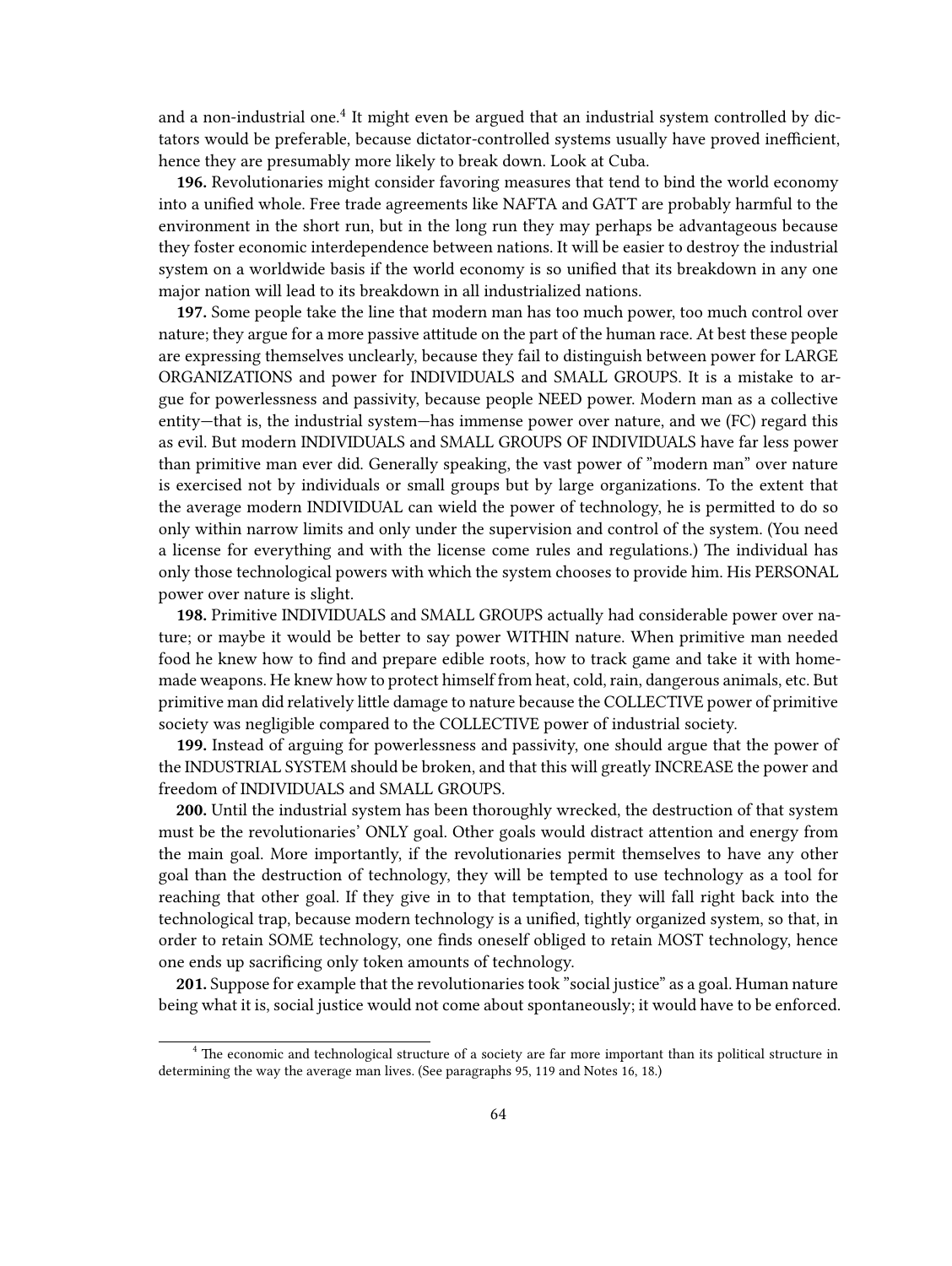In order to enforce it the revolutionaries would have to retain central organization and control. For that they would need rapid long-distance transportation and communication, and therefore all the technology needed to support the transportation and communication systems. To feed and clothe poor people they would have to use agricultural and manufacturing technology. And so forth. So that the attempt to ensure social justice would force them to retain most parts of the technological system. Not that we have anything against social justice, but it must not be allowed to interfere with the effort to get rid of the technological system.

**202.** It would be hopeless for revolutionaries to try to attack the system without using SOME modern technology. If nothing else they must use the communications media to spread their message. But they should use modern technology for only ONE purpose: to attack the technological system.

**203.** Imagine an alcoholic sitting with a barrel of wine in front of him. Suppose he starts saying to himself, "Wine isn't bad for you if used in moderation. Why, they say small amounts of wine, are even good for you! It won't do me any harm if I take just one little drink…" Well, you know what is going to happen. Never forget that the human race with technology is just like an alcoholic with a barrel of wine.

**204.** Revolutionaries should have as many children as they can. There is strong scientific evidence that social attitudes are to a significant extent inherited. No one suggests that a social attitude is a direct outcome of a person's genetic constitution, but it appears that personality traits are partly inherited and that certain personality traits tend, within the context of our society, to make a person more likely to hold this or that social attitude. Objections to these findings have been raised, but the objections are feeble and seem to be ideologically motivated. In any event, no one denies that children tend on the average to hold social attitudes similar to those of their parents. From our point of view it doesn't matter all that much whether the attitudes are passed on genetically or through childhood training. In either case they ARE passed on.

**205.** The trouble is that many of the people who are inclined to rebel against the industrial system are also concerned about the population problem, hence they are apt to have few or no children. In this way they may be handing the world over to the sort of people who support or at least accept the industrial system. To ensure the strength of the next generation of revolutionaries the present generation should reproduce itself abundantly. In doing so they will be worsening the population problem only slightly. And the most important problem is to get rid of the industrial system, because once the industrial system is gone the world's population necessarily will decrease (see paragraph 167); whereas, if the industrial system survives, it will continue developing new techniques of food production that may enable the world's population to keep increasing almost indefinitely.

**206.** With regard to revolutionary strategy, the only points on which we absolutely insist are that the single, overriding goal must be the elimination of modern technology, and that no other goal can be allowed to compete with this one. For the rest, revolutionaries should take an empirical approach. If experience indicates that some of the recommendations made in the foregoing paragraphs are not going to give good results, then those recommendations should be discarded.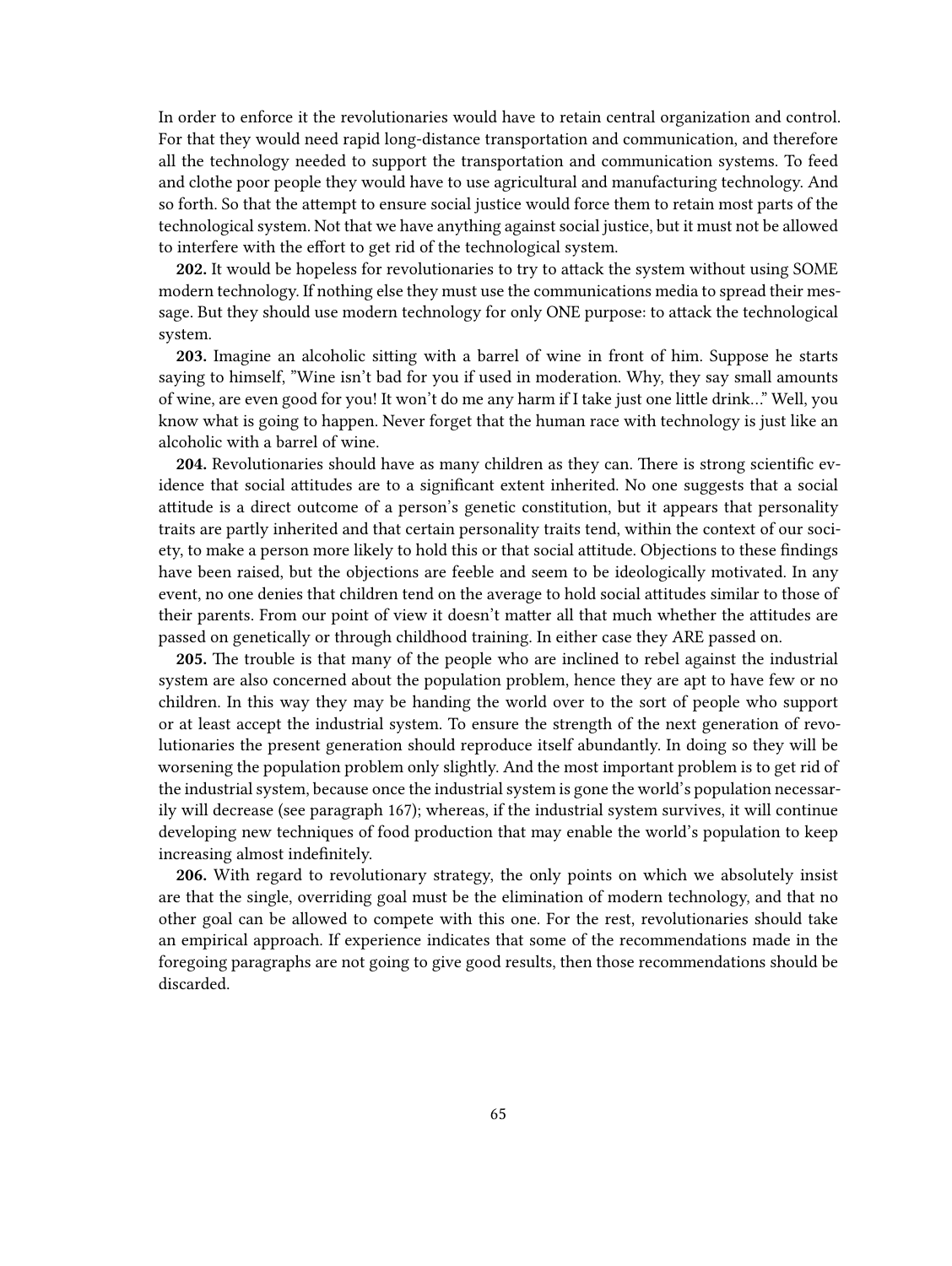### **Two Kinds of Technology**

**207.** An argument likely to be raised against our proposed revolution is that it is bound to fail, because (it is claimed) throughout history technology has always progressed, never regressed, hence technological regression is impossible. But this claim is false.

**208.** We distinguish between two kinds of technology, which we will call small-scale technology and organization-dependent technology. Small-scale technology is technology that can be used by small-scale communities without outside assistance. Organization-dependent technology is technology that depends on large-scale social organization. We are aware of no significant cases of regression in small-scale technology. But organization-dependent technology DOES regress when the social organization on which it depends breaks down. Example: When the Roman Empire fell apart the Romans' small-scale technology survived because any clever village craftsman could build, for instance, a water wheel, any skilled smith could make steel by Roman methods, and so forth. But the Romans' organization-dependent technology DID regress. Their aqueducts fell into disrepair and were never rebuilt. Their techniques of road construction were lost. The Roman system of urban sanitation was forgotten, so that not until rather recent times did the sanitation of European cities equal that of ancient Rome.

**209.** The reason why technology has seemed always to progress is that, until perhaps a century or two before the Industrial Revolution, most technology was small-scale technology. But most of the technology developed since the Industrial Revolution is organization-dependent technology. Take the refrigerator for example. Without factory-made parts or the facilities of a post-industrial machine shop it would be virtually impossible for a handful of local craftsmen to build a refrigerator. If by some miracle they did succeed in building one it would be useless to them without a reliable source of electric power. So they would have to dam a stream and build a generator. Generators require large amounts of copper wire. Imagine trying to make that wire without modern machinery. And where would they get a gas suitable for refrigeration? It would be much easier to build an icehouse or preserve food by drying or pickling, as was done before the invention of the refrigerator.

**210.** So it is clear that if the industrial system were once thoroughly broken down, refrigeration technology would quickly be lost. The same is true of other organization-dependent technology. And once this technology had been lost for a generation or so it would take centuries to rebuild it, just as it took centuries to build it the first time around. Surviving technical books would be few and scattered. An industrial society, if built from scratch without outside help, can only be built in a series of stages: You need tools to make tools to make tools to make tools…A long process of economic development and progress in social organization is required. And, even in the absence of an ideology opposed to technology, there is no reason to believe that anyone would be interested in rebuilding industrial society. The enthusiasm for "progress" is a phenomenon peculiar to the modern form of society, and it seems not to have existed prior to the 17th century or thereabouts.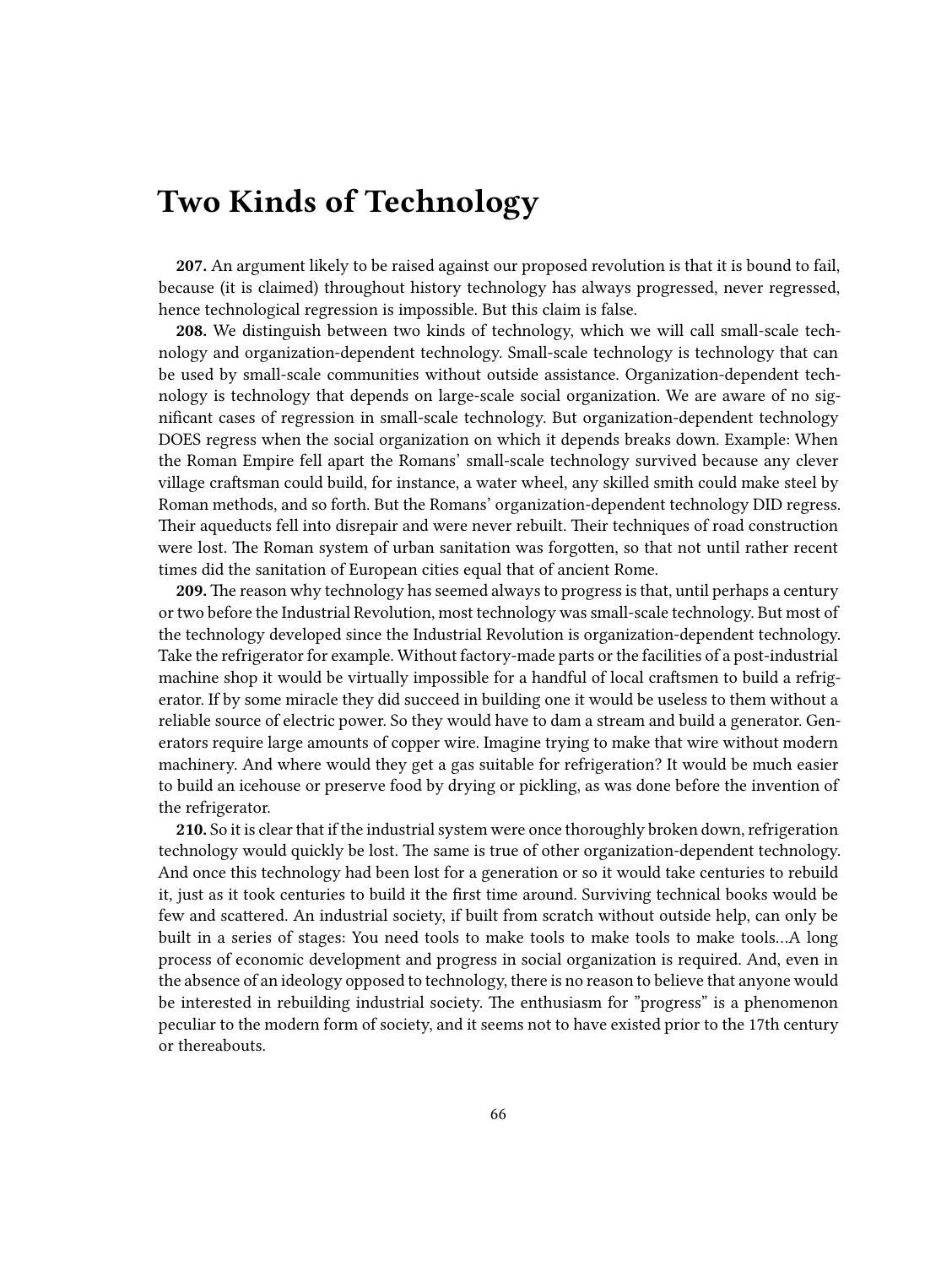**211.** In the late Middle Ages there were four main civilizations that were about equally "advanced": Europe, the Islamic world, India, and the Far East (China, Japan, Korea). Three of these civilizations remained more or less stable, and only Europe became dynamic. No one knows why Europe became dynamic at that time; historians have their theories but these are only speculation. At any rate it is clear that rapid development toward a technological form of society occurs only under special conditions. So there is no reason to assume that a long-lasting technological regression cannot be brought about.

**212.** Would society EVENTUALLY develop again toward an industrial-technological form? Maybe, but there is no use in worrying about it, since we can't predict or control events 500 or 1,000 years in the future. Those problems must be dealt with by the people who will live at that time.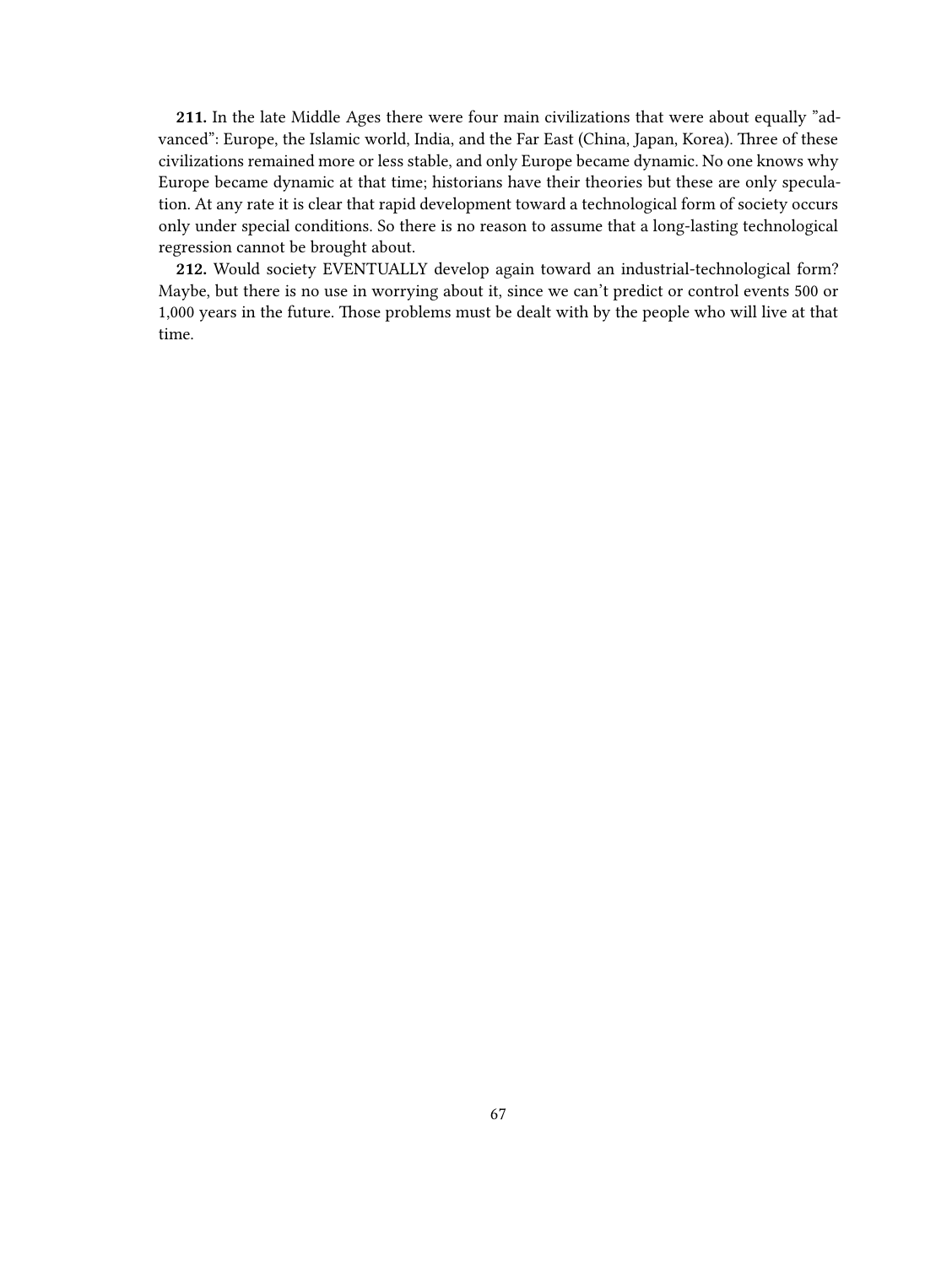### **The Danger of Leftism**

**213.** Because of their need for rebellion and for membership in a movement, leftists or persons of similar psychological type often are attracted to a rebellious or activist movement whose goals and membership are not initially leftist. The resulting influx of leftish types can easily turn a nonleftist movement into a leftist one, so that leftist goals replace or distort the original goals of the movement.

**214.** To avoid this, a movement that exalts nature and opposes technology must take a resolutely anti-leftist stance and must avoid all collaboration with leftists. Leftism is in the long run inconsistent with wild nature, with human freedom and with the elimination of modern technology. Leftism is collectivist; it seeks to bind together the entire world (both nature and the human race) into a unified whole. But this implies management of nature and of human life by organized society, and it requires advanced technology. You can't have a united world without rapid longdistance transportation and communication, you can't make all people love one another without sophisticated psychological techniques, you can't have a "planned society" without the necessary technological base. Above all, leftism is driven by the need for power, and the leftist seeks power on a collective basis, through identification with a mass movement or an organization. Leftism is unlikely ever to give up technology, because technology is too valuable a source of collective power.

215. The anarchist<sup>1</sup> too seeks power, but he seeks it on an individual or small-group basis; he wants individuals and small groups to be able to control the circumstances of their own lives. He opposes technology because it makes small groups dependent on large organizations.

**216.** Some leftists may seem to oppose technology, but they will oppose it only so long as they are outsiders and the technological system is controlled by non-leftists. If leftism ever becomes dominant in society, so that the technological system becomes a tool in the hands of leftists, they will enthusiastically use it and promote its growth. In doing this they will be repeating a pattern that leftism has shown again and again in the past. When the Bolsheviks in Russia were outsiders, they vigorously opposed censorship and the secret police, they advocated self-determination for ethnic minorities, and so forth; but as soon as they came into power themselves, they imposed a tighter censorship and created a more ruthless secret police than any that had existed under the tsars, and they oppressed ethnic minorities at least as much as the tsars had done. In the United States, a couple of decades ago when leftists were a minority in our universities, leftist professors were vigorous proponents of academic freedom, but today, in those of our universities where leftists have become dominant, they have shown themselves ready to take away everyone else's academic freedom. (This is "political correctness.") The same will happen with leftists and technology: They will use it to oppress everyone else if they ever get it under their own control.

 $1$  This statement refers to our particular brand of anarchism. A wide variety of social attitudes have been called "anarchist," and it may be that many who consider themselves anarchists would not accept our statement of paragraph 215. It should be noted, by the way, that there is a nonviolent anarchist movement whose members probably would not accept FC as anarchist and certainly would not approve of FC's violent methods.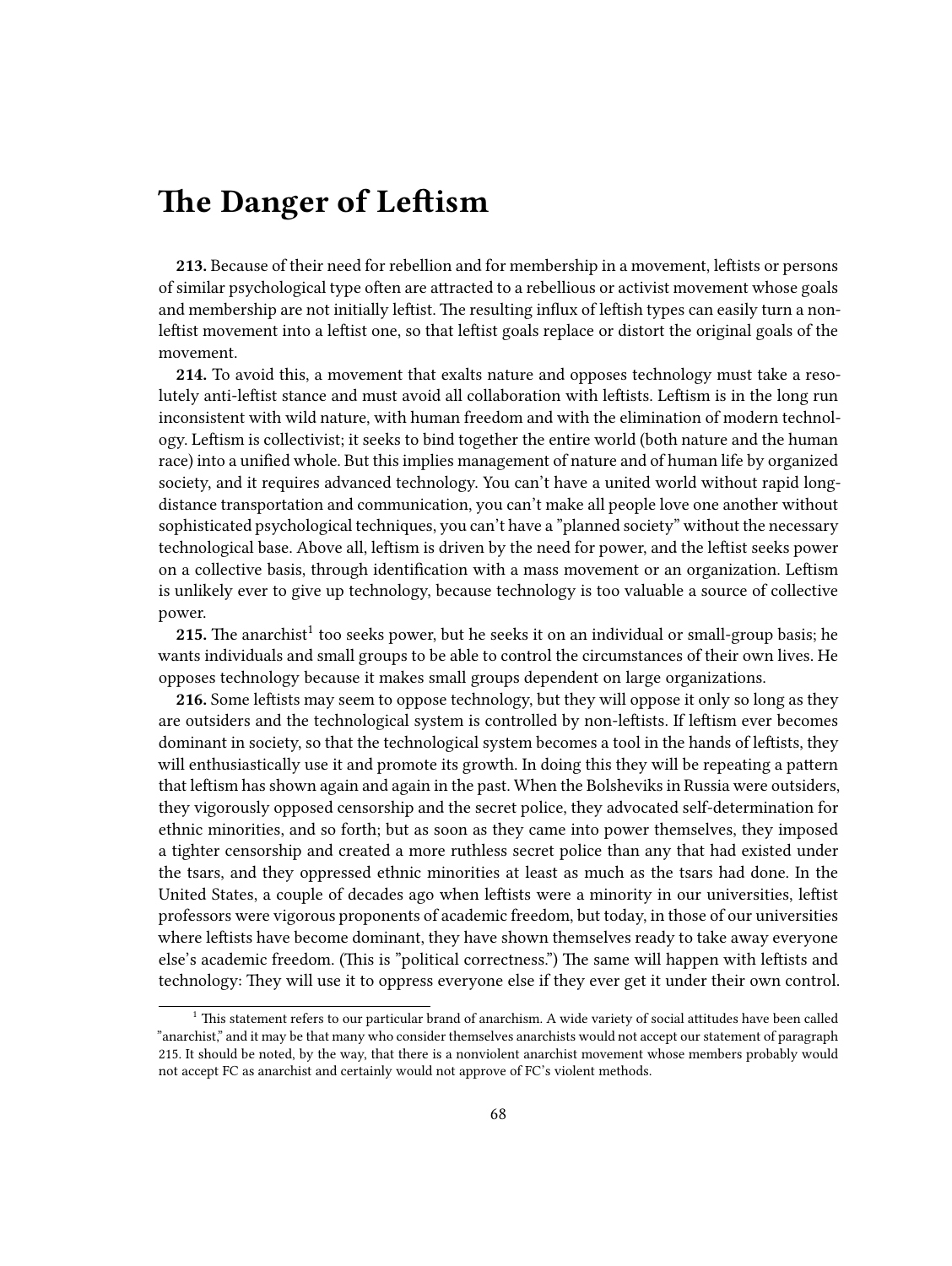**217.** In earlier revolutions, leftists of the most power-hungry type, repeatedly, have first cooperated with non-leftist revolutionaries, as well as with leftists of a more libertarian inclination, and later have double-crossed them to seize power for themselves. Robespierre did this in the French Revolution, the Bolsheviks did it in the Russian Revolution, the communists did it in Spain in 1938 and Castro and his followers did it in Cuba. Given the past history of leftism, it would be utterly foolish for non-leftist revolutionaries today to collaborate with leftists.

**218.** Various thinkers have pointed out that leftism is a kind of religion. Leftism is not a religion in the strict sense because leftist doctrine does not postulate the existence of any supernatural being. But for the leftist, leftism plays a psychological role much like that which religion plays for some people. The leftist NEEDS to believe in leftism; it plays a vital role in his psychological economy. His beliefs are not easily modified by logic or facts. He has a deep conviction that leftism is morally Right with a capital R, and that he has not only a right but a duty to impose leftist morality on everyone. (However, many of the people we are referring to as "leftists" do not think of themselves as leftists and would not describe their system of beliefs as leftism. We use the term "leftism" because we don't know of any better word to designate the spectrum of related creeds that includes the feminist, gay rights, political correctness, etc., movements, and because these movements have a strong affinity with the old left. See paragraphs 227-230.)

**219.** Leftism is totalitarian force. Wherever leftism is in a position of power it tends to invade every private corner and force every thought into a leftist mold. In part this is because of the quasi-religious character of leftism: Everything contrary to leftist beliefs represents Sin. More importantly, leftism is a totalitarian force because of the leftists' drive for power. The leftist seeks to satisfy his need for power through identification with a social movement, and he tries to go through the power process by helping to pursue and attain the goals of the movement (see paragraph 83).That is, the leftist's real motive is not to attain the ostensible goals of leftism; in reality he is motivated by the sense of power he gets from struggling for and then reaching a social goal.<sup>2</sup> Consequently the leftist is never satisfied with the goals he has already attained; his need for the power process leads him always to pursue some new goal. The leftist wants equal opportunities for minorities. When that is attained he insists on statistical equality of achievement by minorities. And as long as anyone harbors in some corner of his mind a negative attitude toward some minority, the leftist has to re-educate him. And ethnic minorities are not enough; no one can be allowed to have a negative attitude toward homosexuals, disabled people, fat people, old people, ugly people, and on and on and on. It's not enough that the public should be informed about the hazards of smoking; a warning has to be stamped on every package of cigarettes. Then cigarette advertising has to be restricted if not banned. The activists will never be satisfied until tobacco is outlawed, and after that it will be alcohol, then junk food, etc. Activists have fought gross child abuse, which is reasonable. But now they want to stop all spanking. When they have done that they will want to ban something else they consider unwholesome, then another thing and then another. They will never be satisfied until they have complete control over all child-rearing practices. And then they will move on to another cause.

**220.** Suppose you asked leftists to make a list of ALL the things that were wrong with society, and then suppose you instituted EVERY social change that they demanded. It is safe to say that within a couple of years the majority of leftists would find something new to complain about,

 $^{\rm 2}$  Many leftists are motivated also by hostility, but the hostility probably results in part from a frustrated need for power.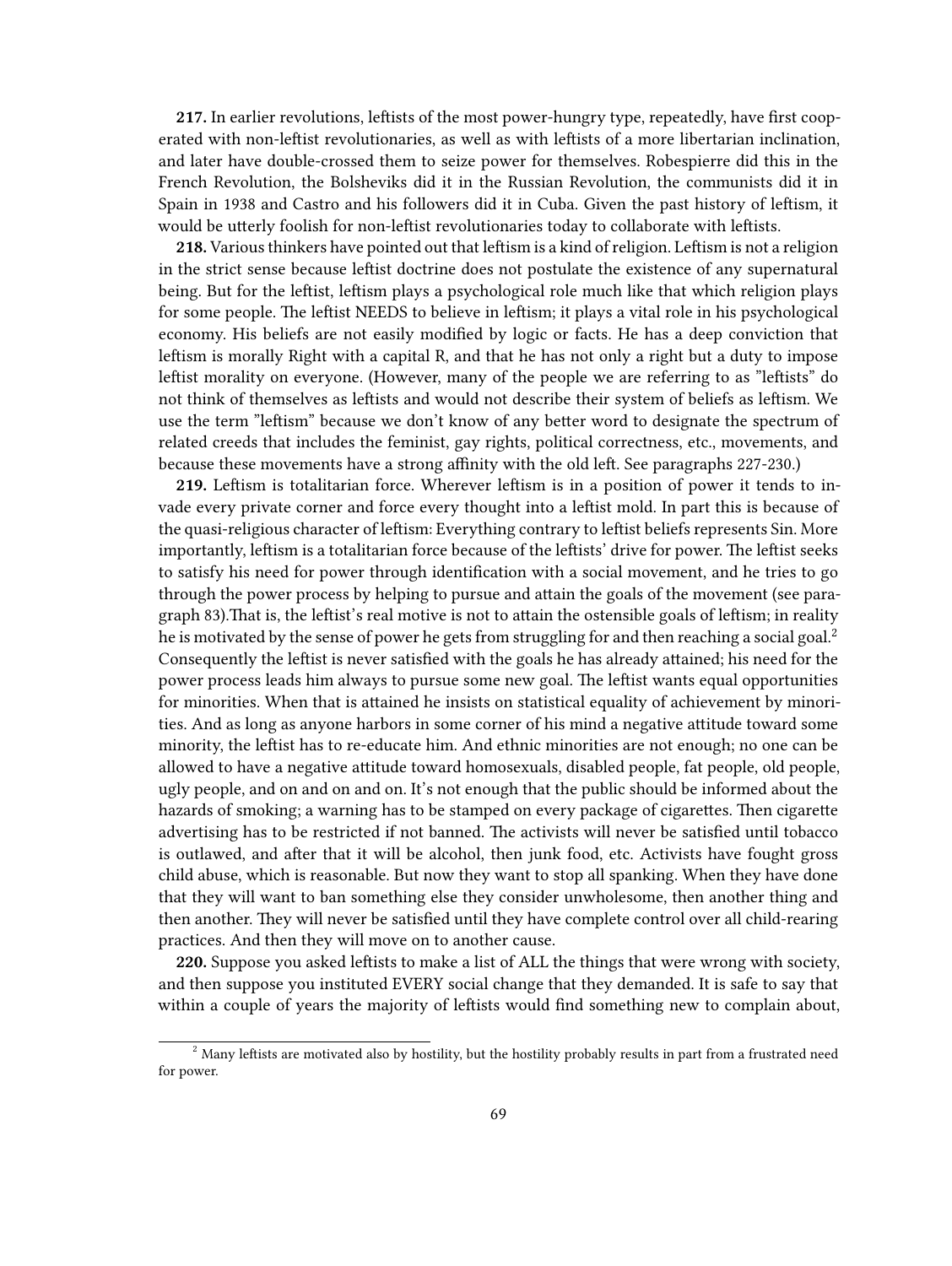some new social "evil" to correct; because, once again, the leftist is motivated less by distress at society's ills than by the need to satisfy his drive for power by imposing his solutions on society.

**221.** Because of the restrictions placed on their thought and behavior by their high level of socialization, many leftists of the oversocialized type cannot pursue power in the ways that other people do. For them the drive for power has only one morally acceptable outlet, and that is in the struggle to impose their morality on everyone.

**222.** Leftists, especially those of the oversocialized type, are True Believers in the sense of Eric Hoffer's book, *The True Believer*. But not all True Believers are of the same psychological type as leftists. Presumably a true-believing Nazi, for instance, is very different psychologically from a true-believing leftist. Because of their capacity for single-minded devotion to a cause, True Believers are a useful, perhaps a necessary, ingredient of any revolutionary movement. This presents a problem with which we must admit we don't know how to deal. We aren't sure how to harness the energies of the True Believer to a revolution against technology. At present all we can say is that no True Believer will make a safe recruit to the revolution unless his commitment is exclusively to the destruction of technology. If he is committed also to another ideal, he may want to use technology as a tool for pursuing that other ideal. (See paragraphs 200, 201.)

**223.** Some readers may say, "This shit about leftism is a lot of crap. I know John and Jane who are leftish types and they don't have all these totalitarian tendencies." It's quite true that many leftists, possibly even a numerical majority, are decent people who sincerely believe in tolerating others' values (up to a point) and wouldn't want to use high-handed methods to reach their social goals. Our remarks about leftism are not meant to apply to every individual leftist but to describe the general character of leftism as a movement. And the general character of a movement is not necessarily determined by the numerical proportions of the various kinds of people involved in the movement.

**224.** The people who rise to positions of power in leftist movements tend to be leftists of the most power-hungry type, because power-hungry people are those who strive hardest to get into positions of power. Once the power-hungry types have captured control of the movement, there are many leftists of a gentler breed who inwardly disapprove of many of the actions of the leaders, but cannot bring themselves to oppose them. They NEED their faith in the movement, and because they cannot give up this faith they go along with the leaders. True, SOME leftists do have the guts to oppose the totalitarian tendencies that emerge, but they generally lose, because the power-hungry types are better organized, are more ruthless and Machiavellian and have taken care to build themselves a strong power-base.

**225.** These phenomena appeared clearly in Russia and other countries that were taken over by leftists. Similarly, before the breakdown of communism in the USSR, leftish types in the West would seldom criticize that country. If prodded they would admit that the USSR did many wrong things, but then they would try to find excuses for the communists and begin talking about the faults of the West. They always opposed Western military resistance to communist aggression. Leftish types all over the world vigorously protested the U.S. military action in Vietnam, but when the USSR invaded Afghanistan they did nothing. Not that they approved of the Soviet actions; but, because of their leftist faith, they just couldn't bear to put themselves in opposition to communism. Today, in those of our universities where "political correctness" has become dominant, there are probably many leftish types who privately disapprove of the suppression of academic freedom, but they go along with it anyway.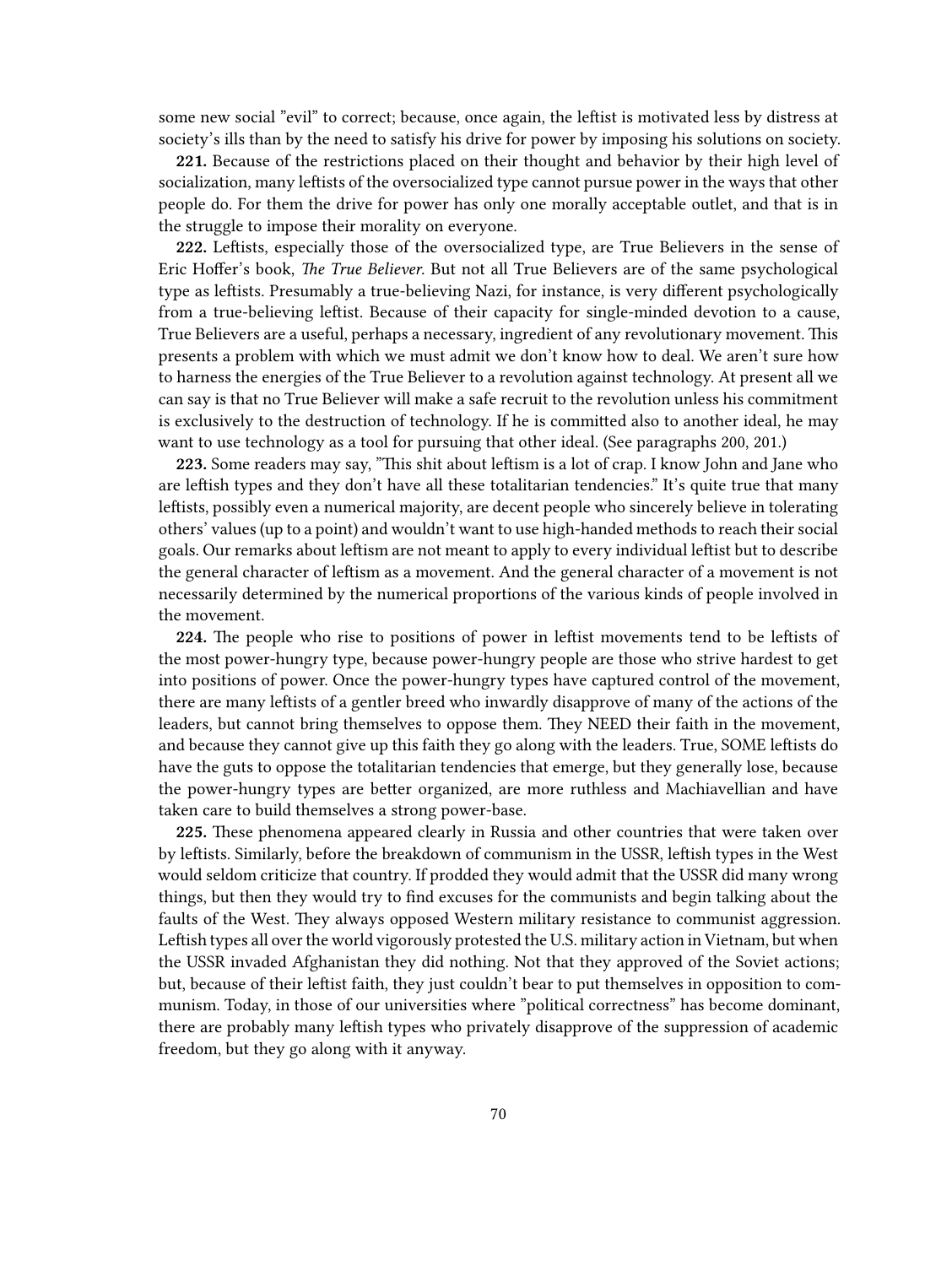**226.** Thus the fact that many individual leftists are personally mild and fairly tolerant people by no means prevents leftism as a whole from having a totalitarian tendency.

**227.** Our discussion of leftism has a serious weakness. It is still far from clear what we mean by the word "leftist." There doesn't seem to be much we can do about this. Today leftism is fragmented into a whole spectrum of activist movements. Yet not all activist movements are leftist, and some activist movements (e.g., radical environmentalism) seem to include both personalities of the leftist type and personalities of thoroughly un-leftist types who ought to know better than to collaborate with leftists. Varieties of leftists fade out gradually into varieties of non-leftists and we ourselves would often be hard-pressed to decide whether a given individual is or is not a leftist. To the extent that it is defined at all, our conception of leftism is defined by the discussion of it that we have given in this article, and we can only advise the reader to use his own judgment in deciding who is a leftist.

**228.** But it will be helpful to list some criteria for diagnosing leftism. These criteria cannot be applied in a cut and dried manner. Some individuals may meet some of the criteria without being leftists, some leftists may not meet any of the criteria. Again, you just have to use your judgment.

**229.** The leftist is oriented toward large-scale collectivism. He emphasizes the duty of the individual to serve society and the duty of society to take care of the individual. He has a negative attitude toward individualism. He often takes a moralistic tone. He tends to be for gun control, for sex education and other psychologically "enlightened" educational methods, for social planning, for affirmative action, for multiculturalism. He tends to identify with victims. He tends to be against competition and against violence, but he often finds excuses for those leftists who do commit violence. He is fond of using the common catchphrases of the left, like "racism," "sexism," "homophobia," "capitalism," "imperialism," "neocolonialism," "genocide," "social change," "social justice," "social responsibility." Maybe the best diagnostic trait of the leftist is his tendency to sympathize with the following movements: feminism, gay rights, ethnic rights, disability rights, animal rights political correctness. Anyone who strongly sympathizes with ALL of these movements is almost certainly a leftist.<sup>3</sup>

**230.** The more dangerous leftists, that is, those who are most power-hungry, are often characterized by arrogance or by a dogmatic approach to ideology. However, the most dangerous leftists of all may be certain oversocialized types who avoid irritating displays of aggressiveness and refrain from advertising their leftism, but work quietly and unobtrusively to promote collectivist values, "enlightened" psychological techniques for socializing children, dependence of the individual on the system, and so forth. These crypto-leftists (as we may call them) approximate certain bourgeois types as far as practical action is concerned, but differ from them in psychology, ideology and motivation. The ordinary bourgeois tries to bring people under control of the system in order to protect his way of life, or he does so simply because his attitudes are conventional. The crypto-leftist tries to bring people under control of the system because he is a True Believer in a collectivistic ideology. The crypto-leftist is differentiated from the average leftist of the oversocialized type by the fact that his rebellious impulse is weaker and he is more securely socialized. He is differentiated from the ordinary well-socialized bourgeois by the fact that there

<sup>&</sup>lt;sup>3</sup> It is important to understand that we mean someone who sympathizes with these movements as they exist today in our society. One who believes that women, homosexuals, etc., should have equal rights is not necessarily a leftist. The feminist, gay rights, etc., movements that exist in our society have the particular ideological tone that characterizes leftism, and if one believes, for example, that women should have equal rights it does not necessarily follow that one must sympathize with the feminist movement as it exists today.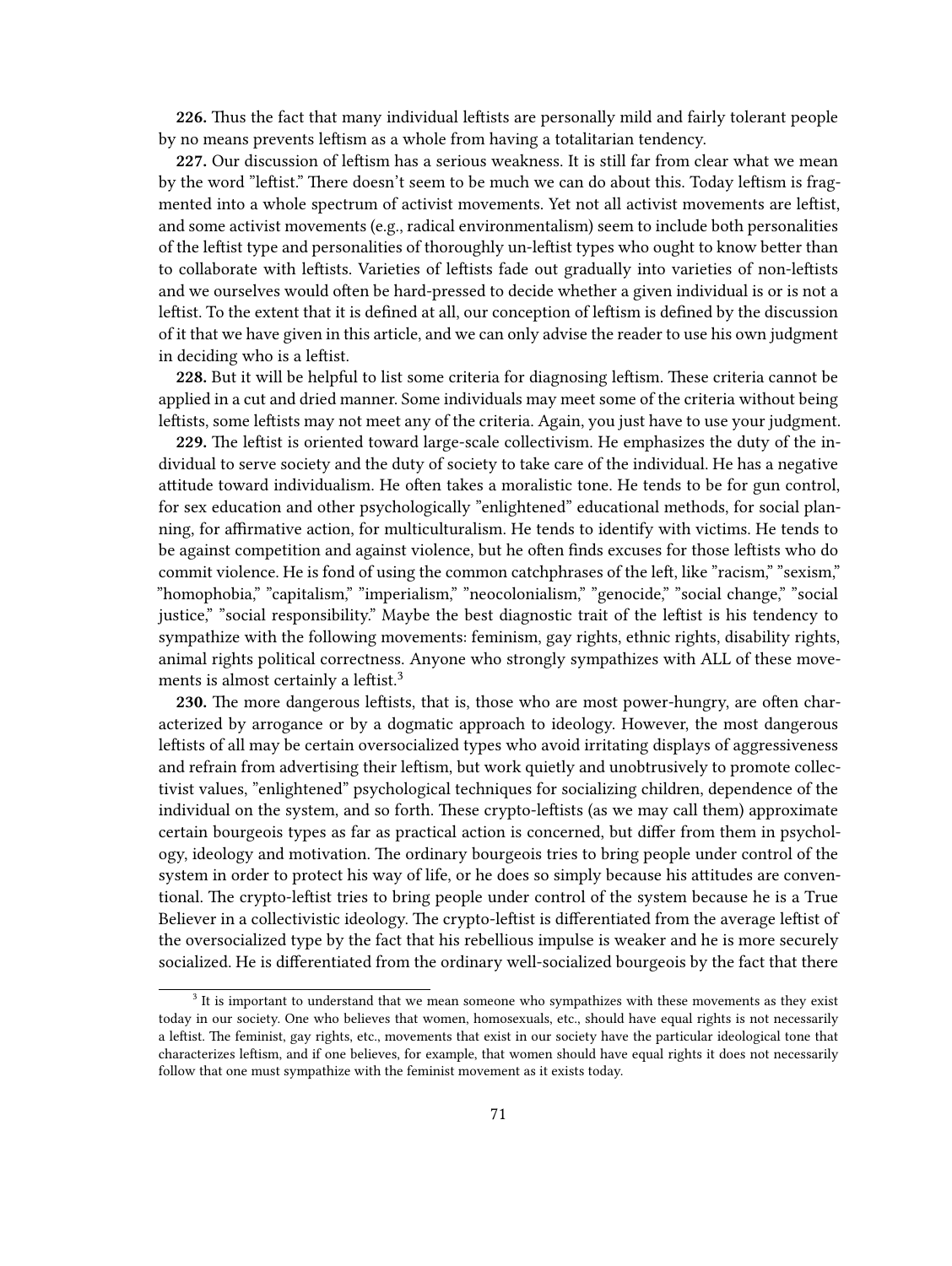is some deep lack within him that makes it necessary for him to devote himself to a cause and immerse himself in a collectivity. And maybe his (well-sublimated) drive for power is stronger than that of the average bourgeois.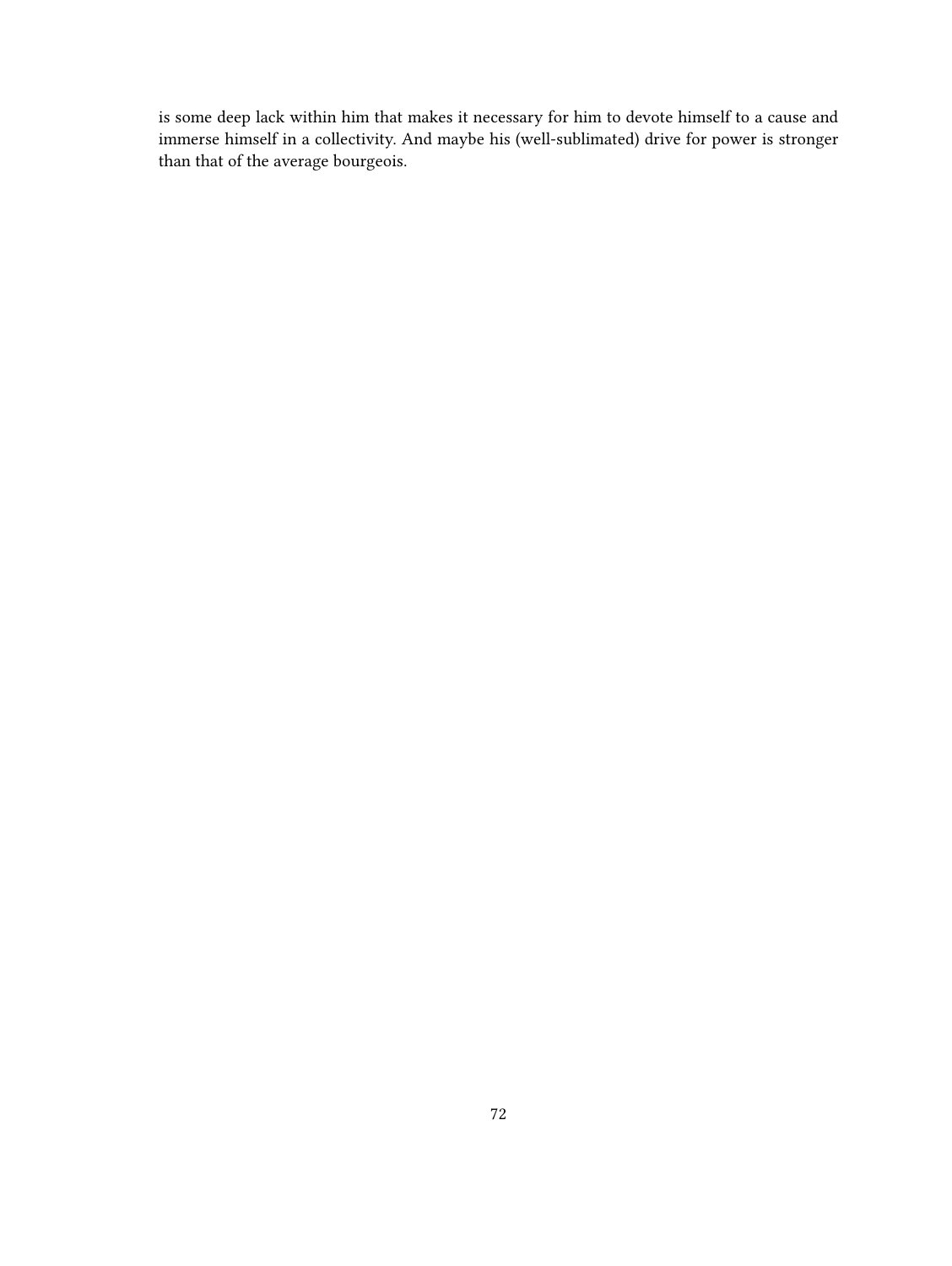## **Final Note**

**231.** Throughout this article we've made imprecise statements and statements that ought to have had all sorts of qualifications and reservations attached to them; and some of our statements may be flatly false. Lack of sufficient information and the need for brevity made it impossible for us to formulate our assertions more precisely or add all the necessary qualifications. And of course in a discussion of this kind one must rely heavily on intuitive judgment, and that can sometimes be wrong. So we don't claim that this article expresses more than a crude approximation to the truth.

**232.** All the same, we are reasonably confident that the general outlines of the picture we have painted here are roughly correct. Just one possible weak point needs to be mentioned. We have portrayed leftism in its modern form as a phenomenon peculiar to our time and as a symptom of the disruption of the power process. But we might possibly be wrong about this. Oversocialized types who try to satisfy their drive for power by imposing their morality on everyone have certainly been around for a long time. But we THINK that the decisive role played by feelings of inferiority, low self-esteem, powerlessness, identification with victims by people who are not themselves victims, is a peculiarity of modern leftism. Identification with victims by people not themselves victims can be seen to some extent in 19th-century leftism and early Christianity, but as far as we can make out, symptoms of low self-esteem, etc., were not nearly so evident in these movements, or in any other movements, as they are in modern leftism. But we are not in a position to assert confidently that no such movements have existed prior to modern leftism. This is a significant question to which historians ought to give their attention.